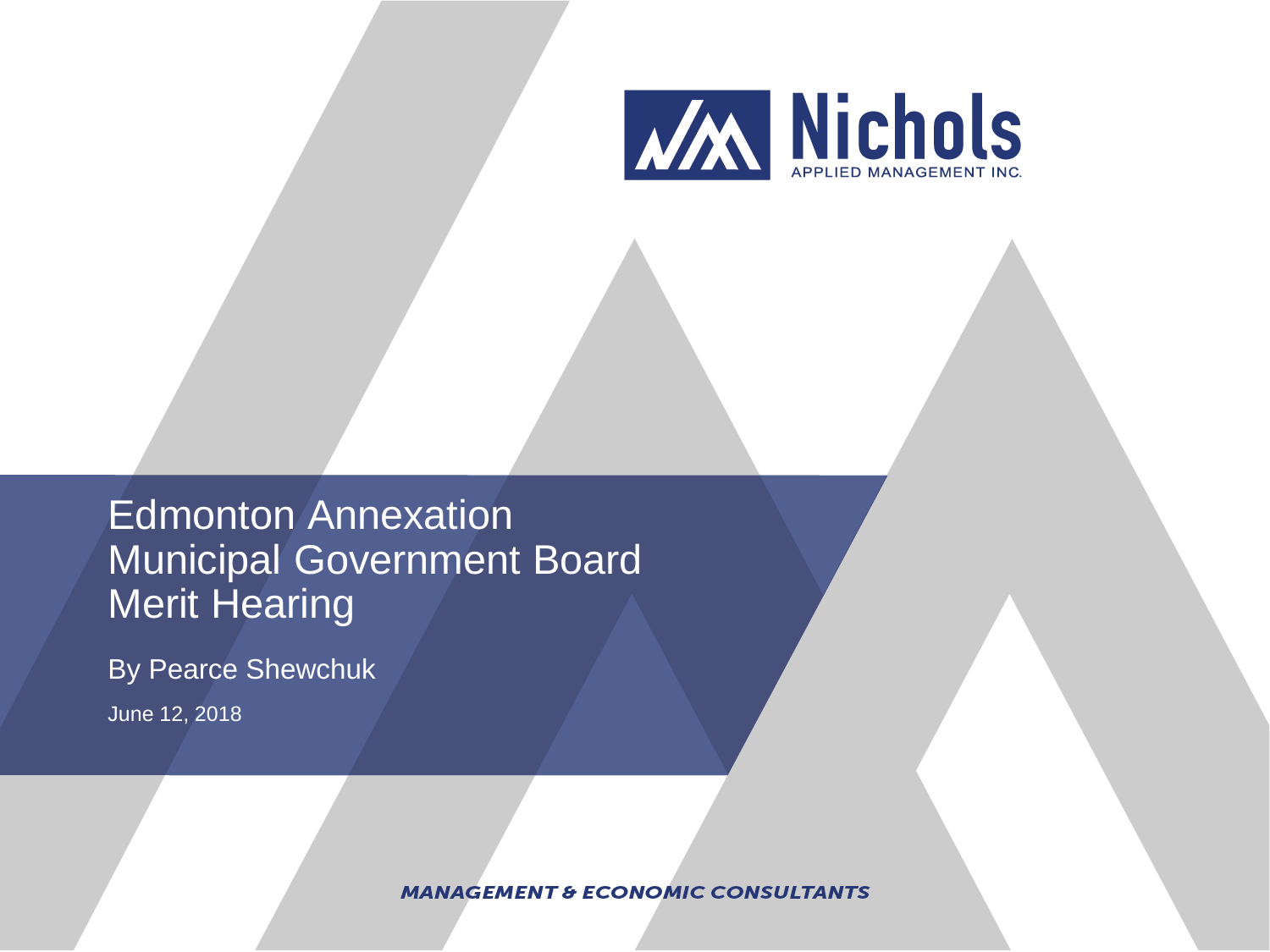

### Introduction

This presentation provides an overview of the key assumptions, methodology, and findings of:

- The City of Edmonton's Growth Study; and
- The Fiscal Impact Analysis of the City's of Edmonton's Proposed Annexation.

The Growth Study provides an overview of:

- The historic and regional context in which the City of Edmonton's growth is considered.
- Anticipated future growth and land needs of the City.
- The methodology, data, and assumptions relied upon in the analysis.
- The City's proposed annexation area.

The Fiscal Impact Analysis provides an overview of:

- The prevailing fiscal conditions of the three parties to the proposed annexation: the City of Edmonton, Leduc County, and the Town of Beaumont.
- The short- and long-term fiscal impacts of the proposed annexation on the three municipalities and property owners.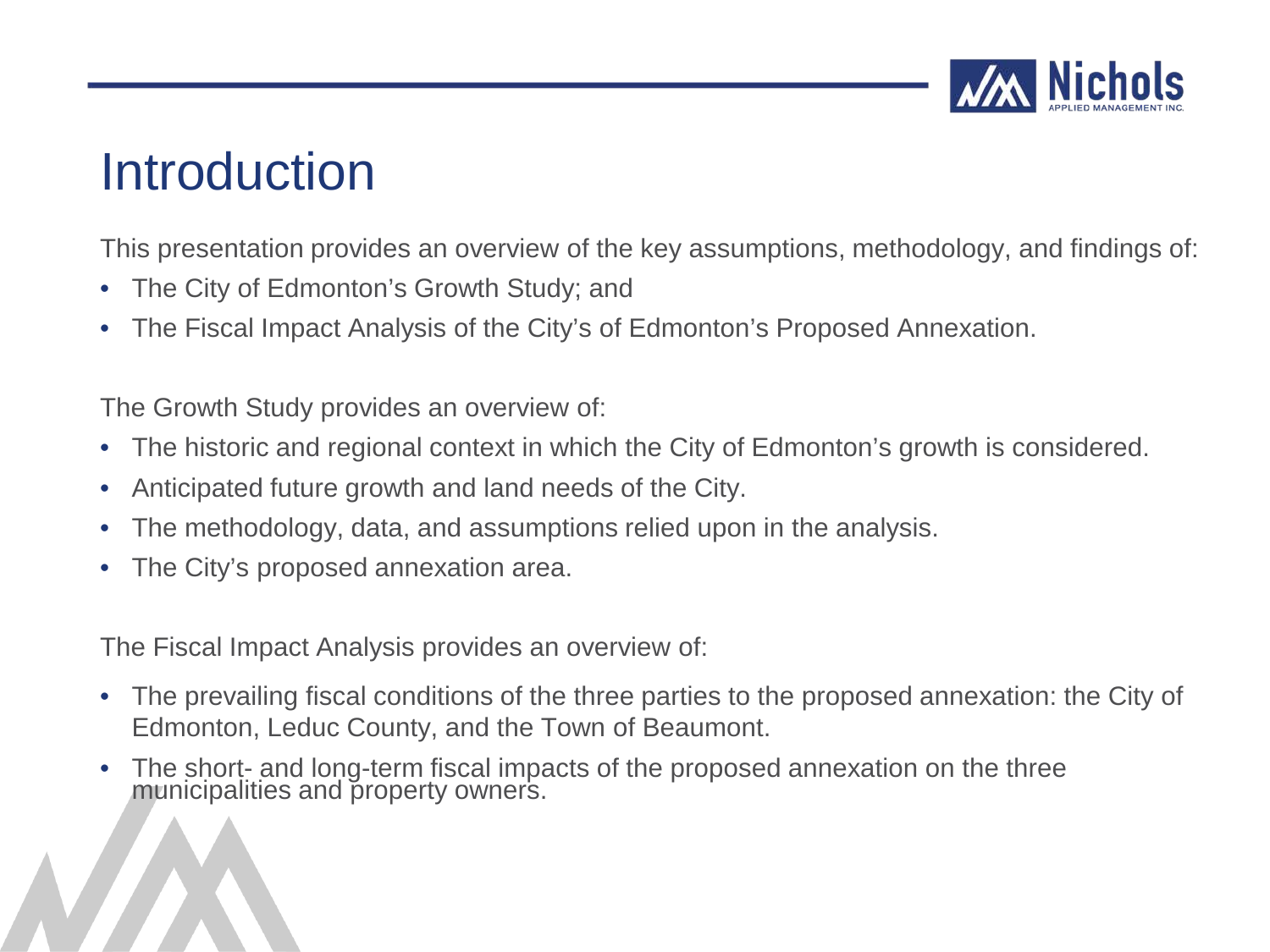

# Growth Study

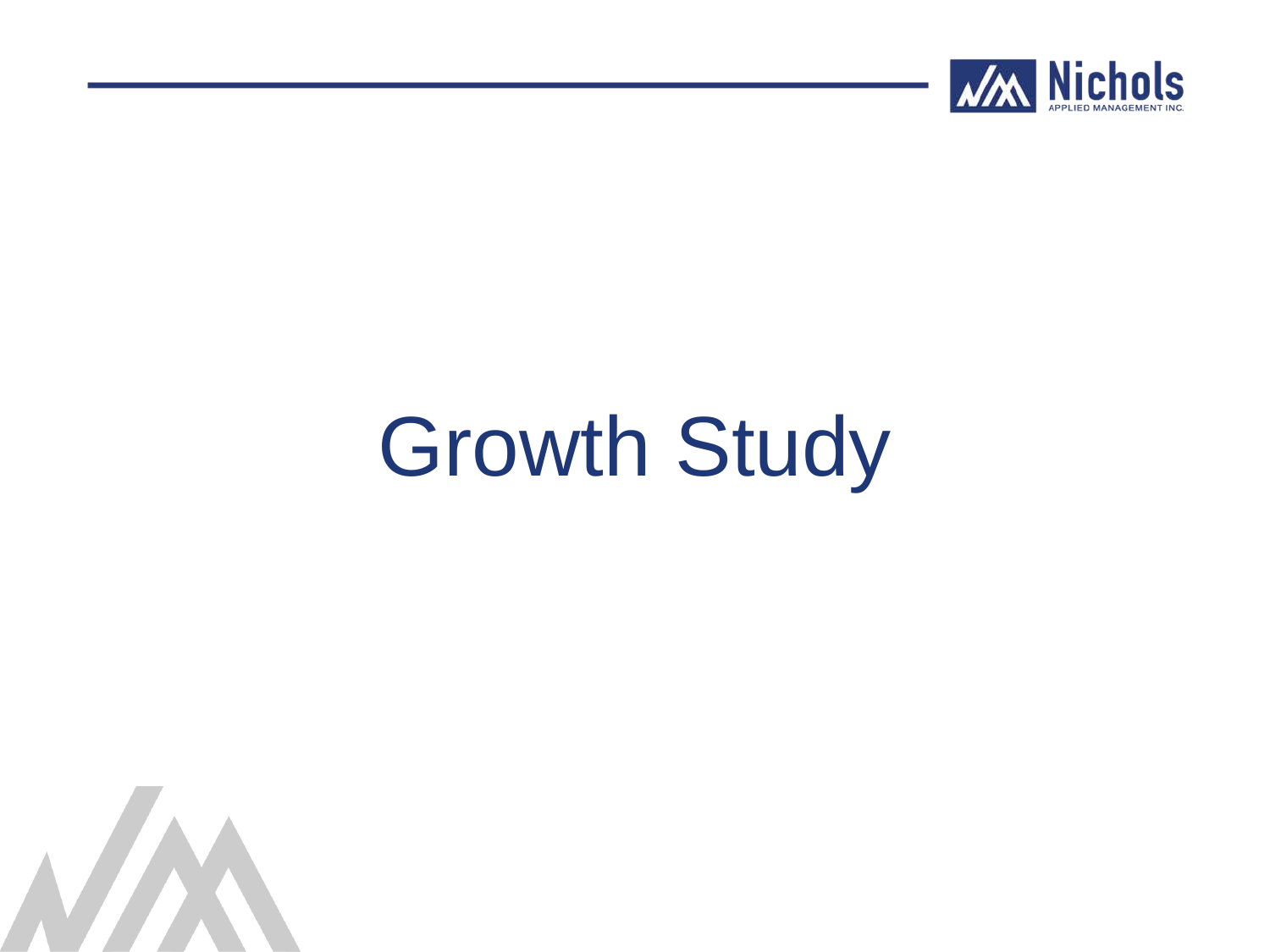

• The City's growth profile over the past 100 years has generally been positive and, in the past 5- years, in parallel with the expanding resource-based growth of the province.

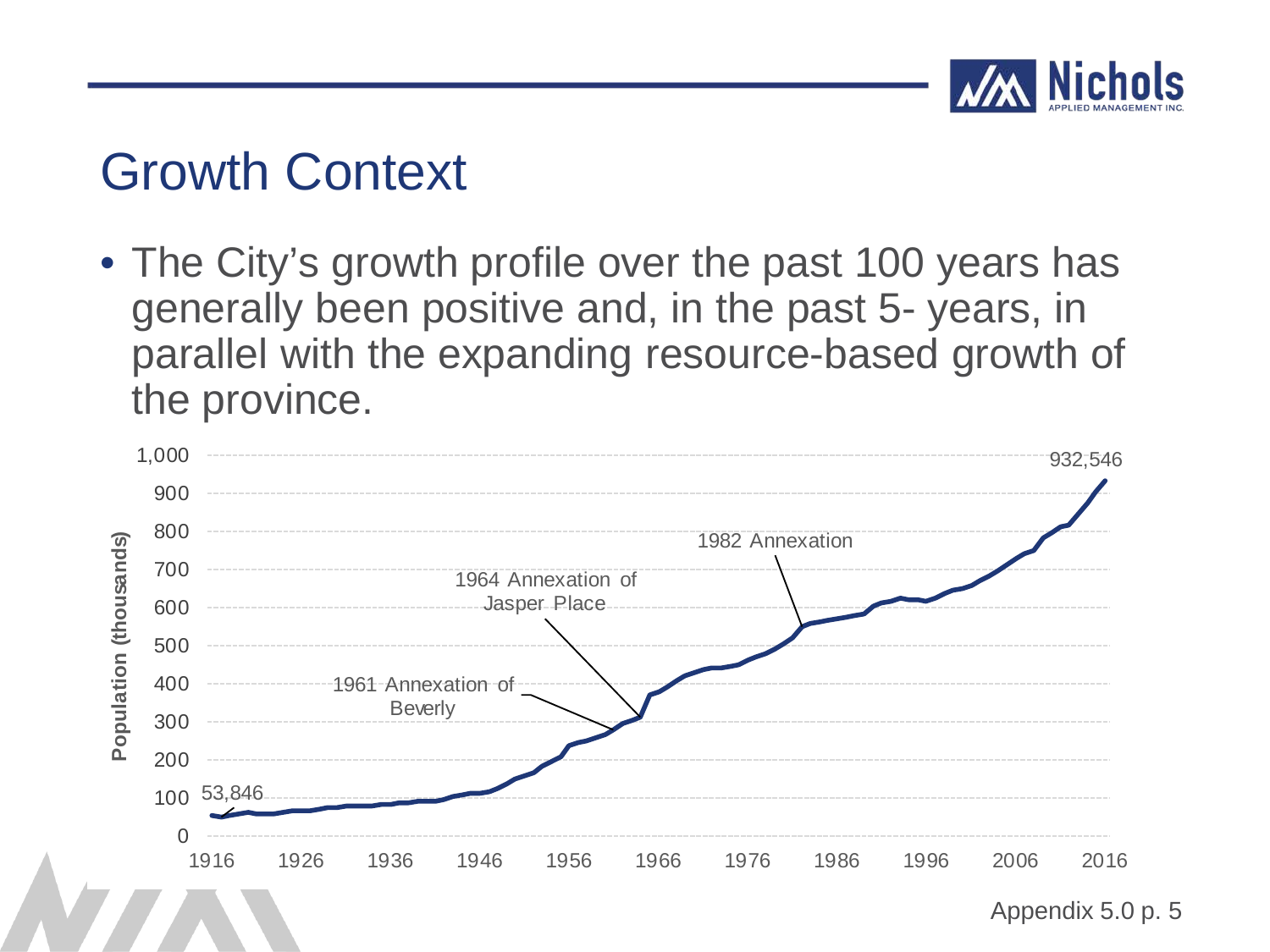

• Over the years, the City has experienced periodic cycles of faster and slower growth that have reflected changing levels and fluctuations in global, national, and provincial economic activity.

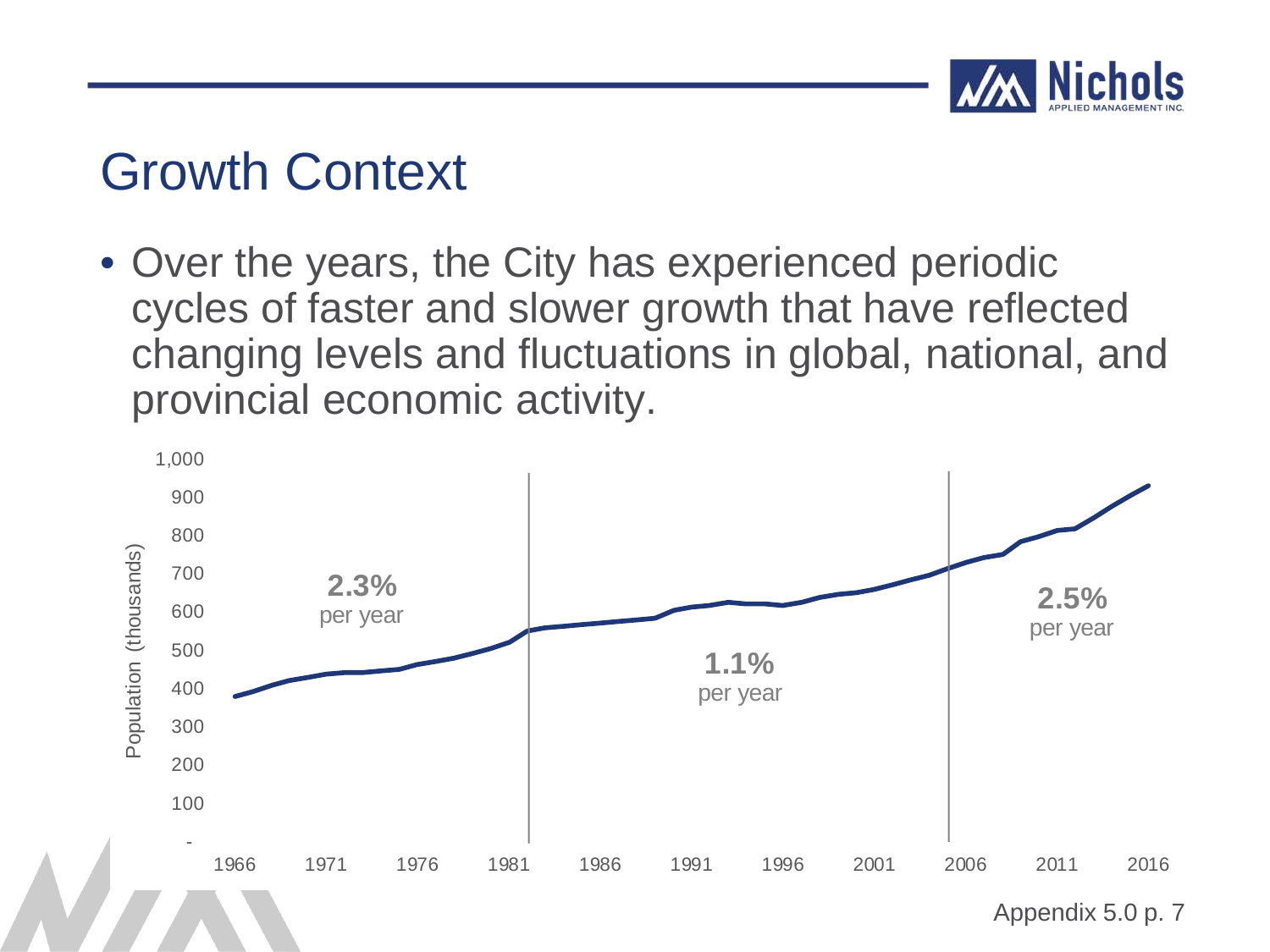#### **Nichols**

## Growth Context

• This growth has been accommodated through period annexations to accommodate new development – the most recent of which took effect 36 years ago.

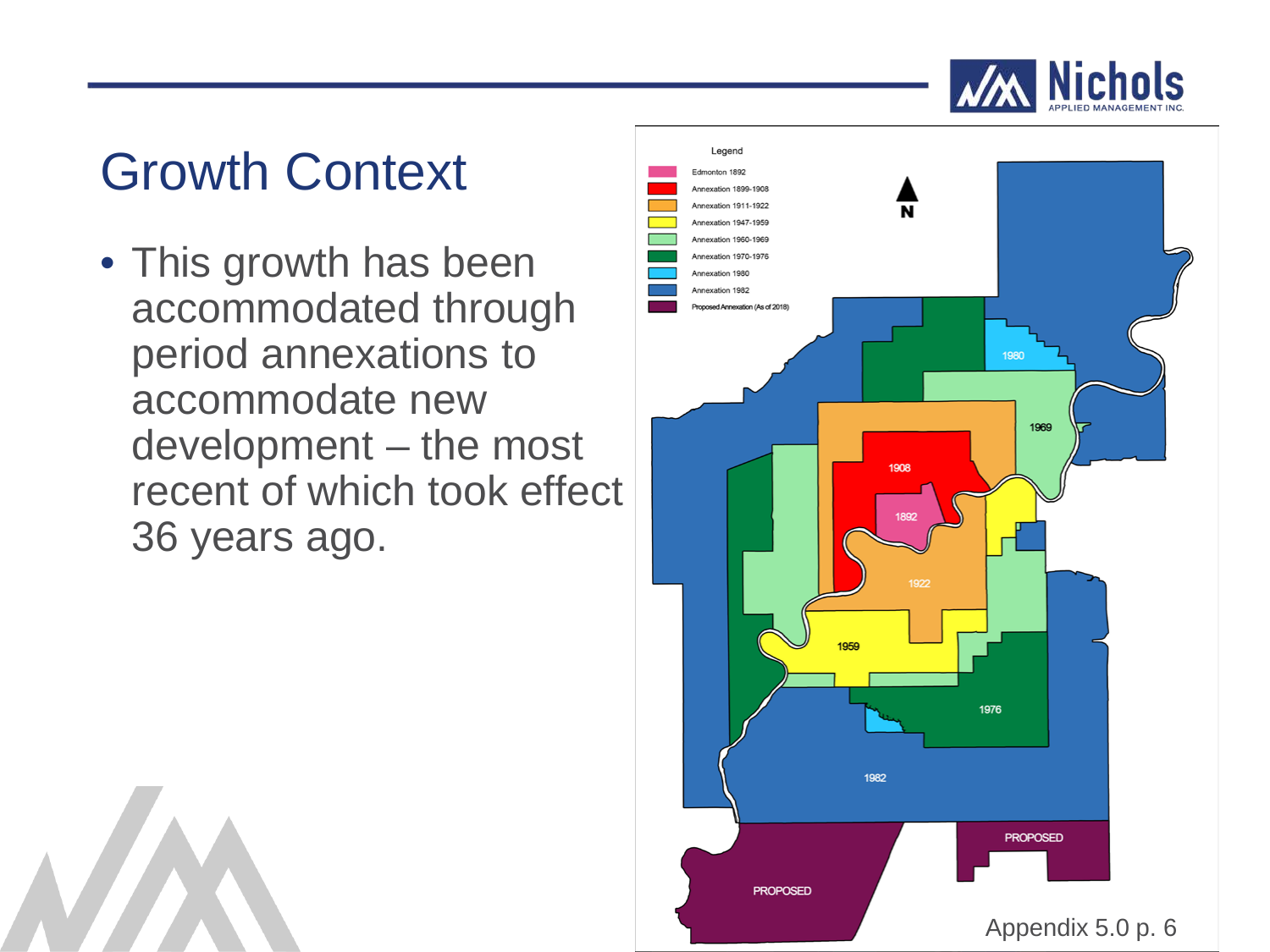

The City of Edmonton constitutes the primary centre and dominant urban core of a large metropolitan region that has doubled in size over the past 40 years to roughly 1.3 million people today. The City:

- Is home to 71% of the region's population and more than three-quarters of the region's employment.
- Acts as a central hub for the movement of goods and people within the region and with other parts of the province.
- Is a regional service centre for education, health care, housing, and social services and facilities.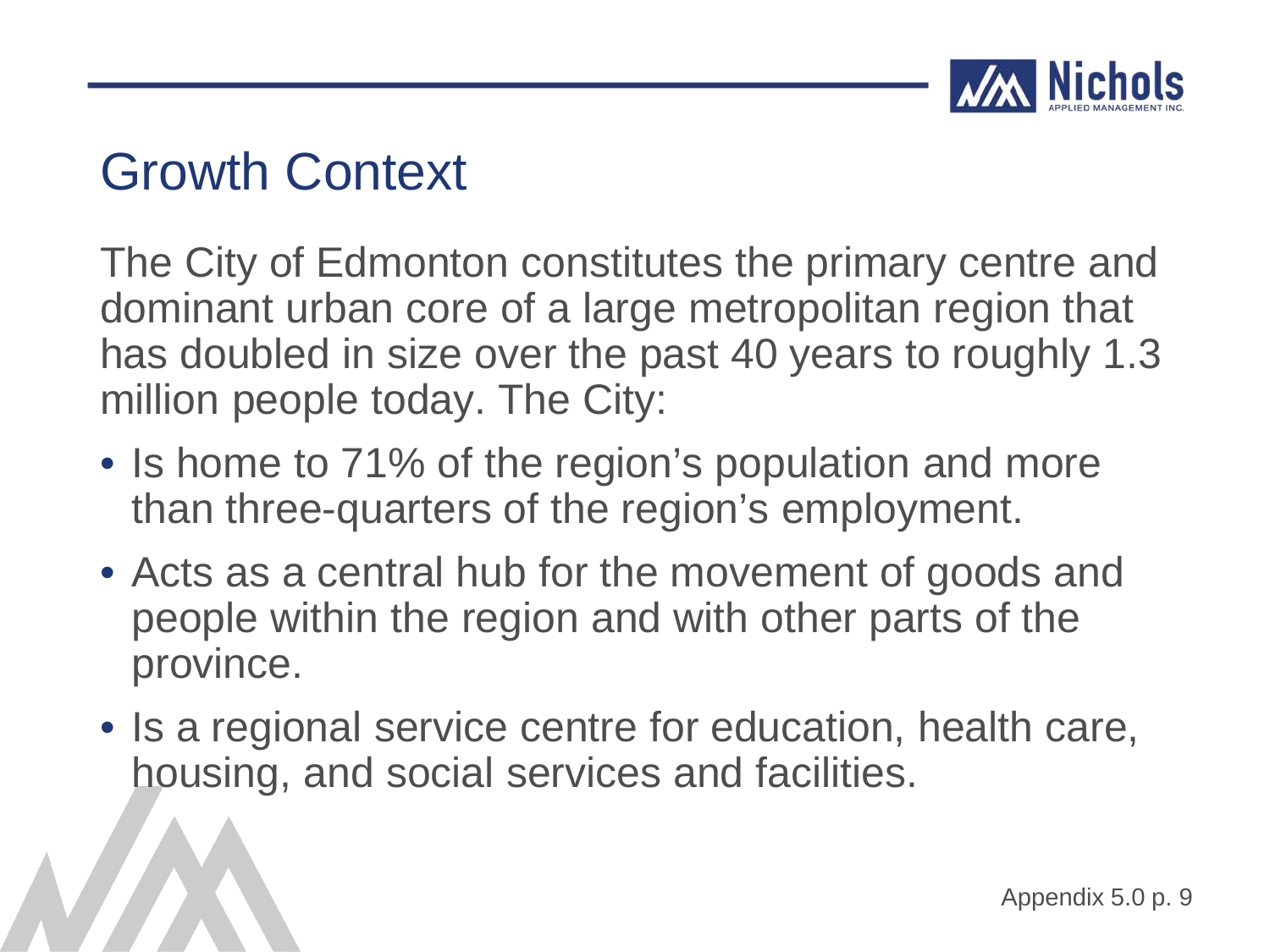

The continued prominence of the City in the Capital Region is a stated objective of the City, as articulated in its Municipal Development Plan (MDP):

• "[to] support and maintain Edmonton as the major growth centre in the Region" the City "will maintain its share of regional population and business growth within its boundaries" (MDP 8.1.2)

The City has established important planning policies in support of these goals:

- Ensure a combination of single-family and multi-family housing development potential is available for the next 30 years (3.2.1.1).
- Ensure there is sufficient land available to sustain economic opportunities  $(3.2.1.2)$ .
- Achieve a balance between residential, industrial, commercial, institutional, natural and recreational land uses in the City through land development policies and decisions. (3.2.1.3).

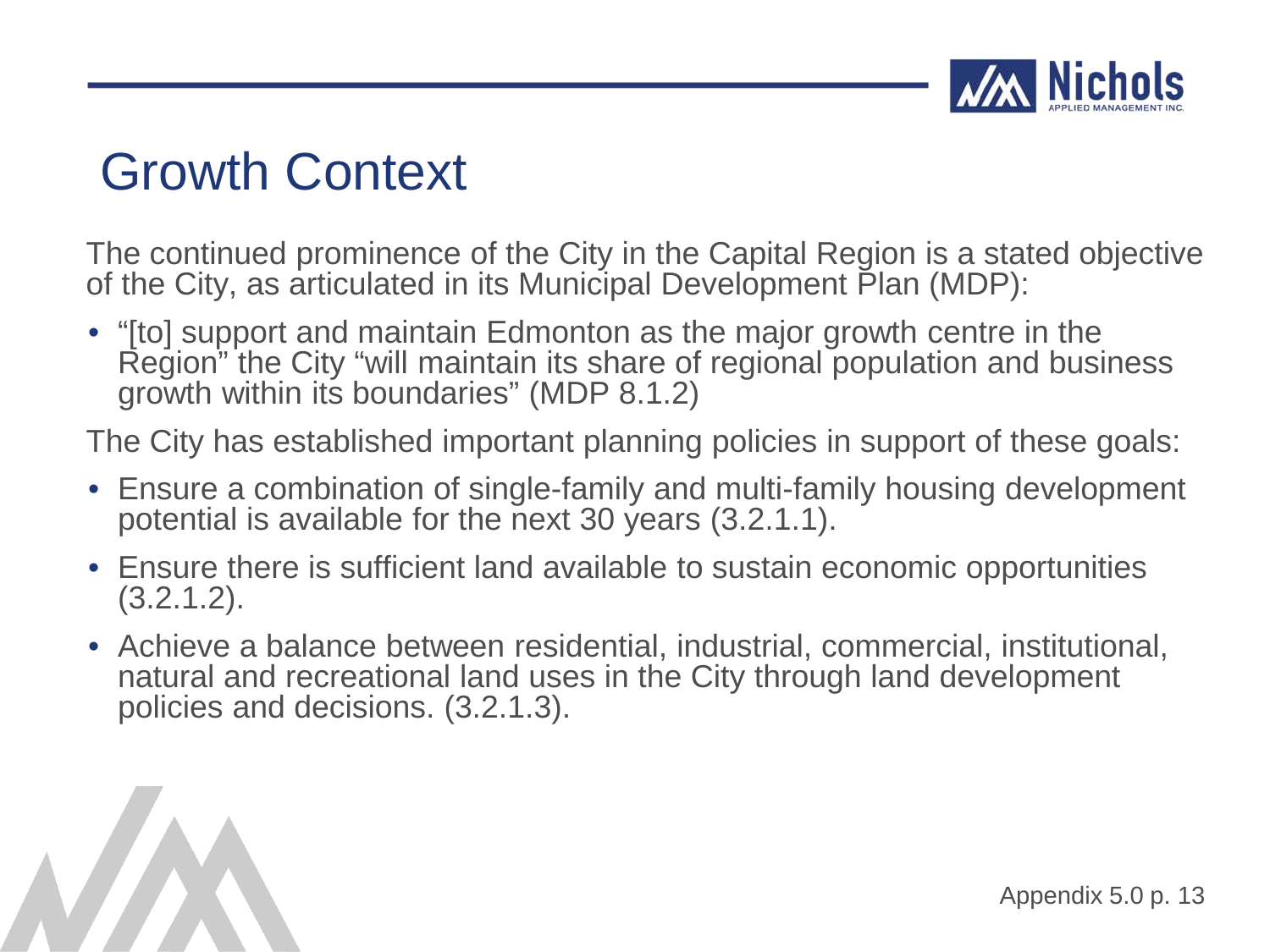

The role of the City in the region is echoed by the Edmonton Metropolitan Region Growth Plan.

- The Plan incorporates a number of key strategies for managing the region, including:
	- Increasing livability in the region; and
	- Improving the region's global economic competitiveness.
- The City provides a number of critical supports necessary to achieving the goals set out in the Plan.
	- Leadership in compact and contiguous development.
	- Efficiency in land use.
	- Ability to accommodate a variety of employment activities and provide the required supports.
	- Provision of critical infrastructure and services.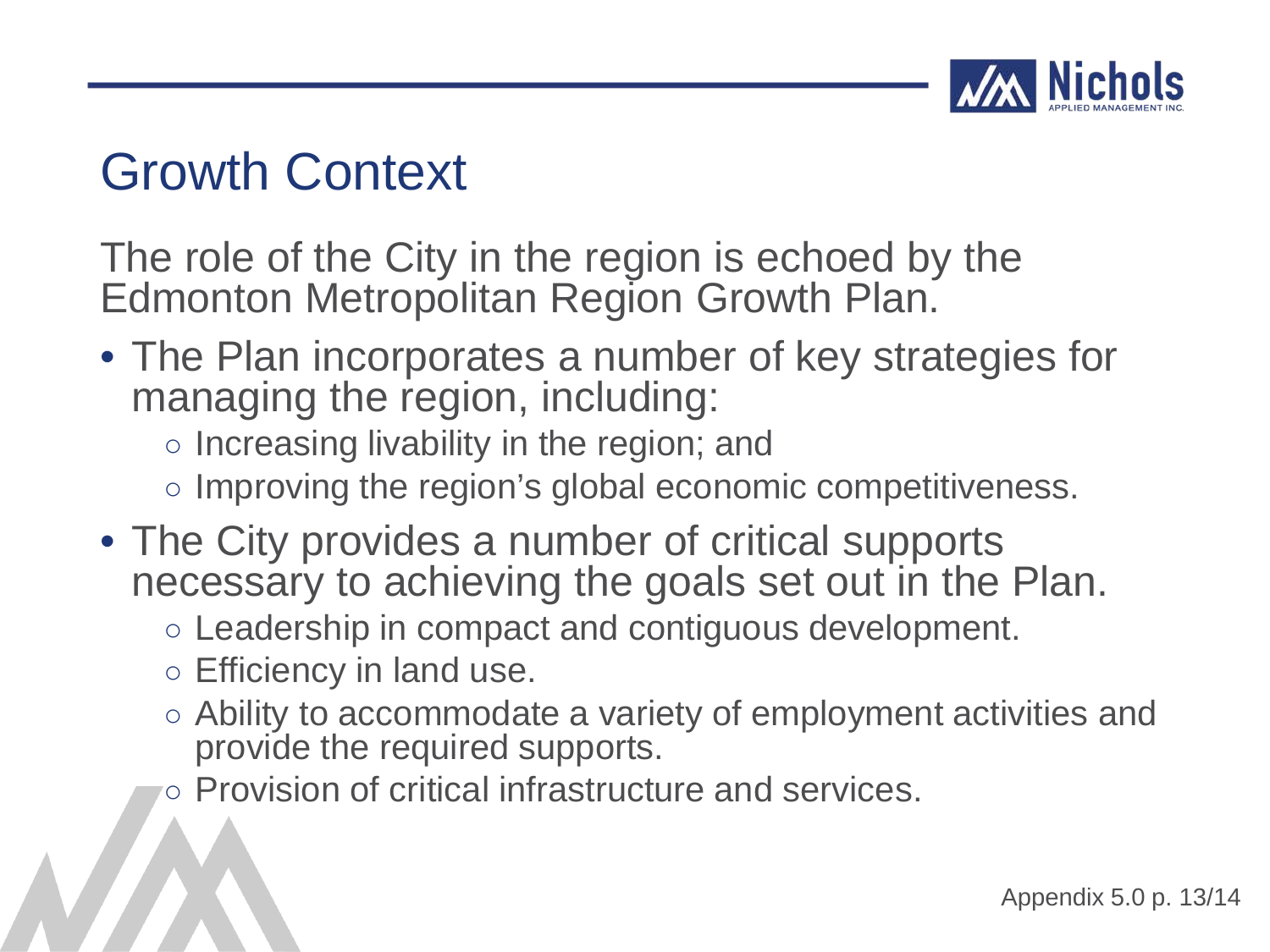

- The Edmonton Metropolitan Region Board (EMRB, formerly the Capital Region Board) has developed a policy framework for managing population and employment growth in the region.
- Within this framework, the EMRB has identified areas to support urban growth throughout the region and Edmonton's proposed annexation is within an area identified for future urban growth so as to optimize existing and planned infrastructure.

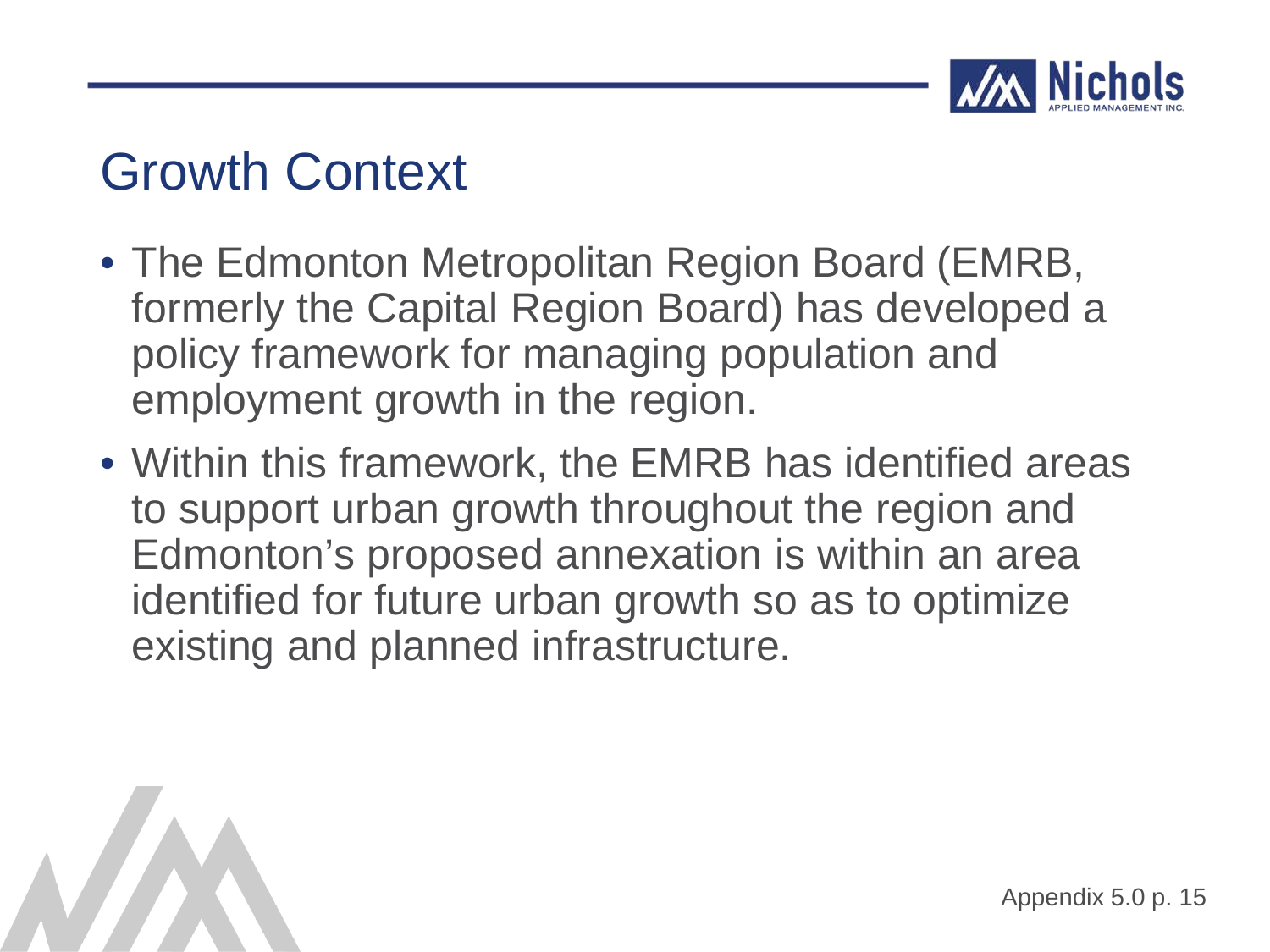

#### Growth Context Appendix 5.0 p. 16

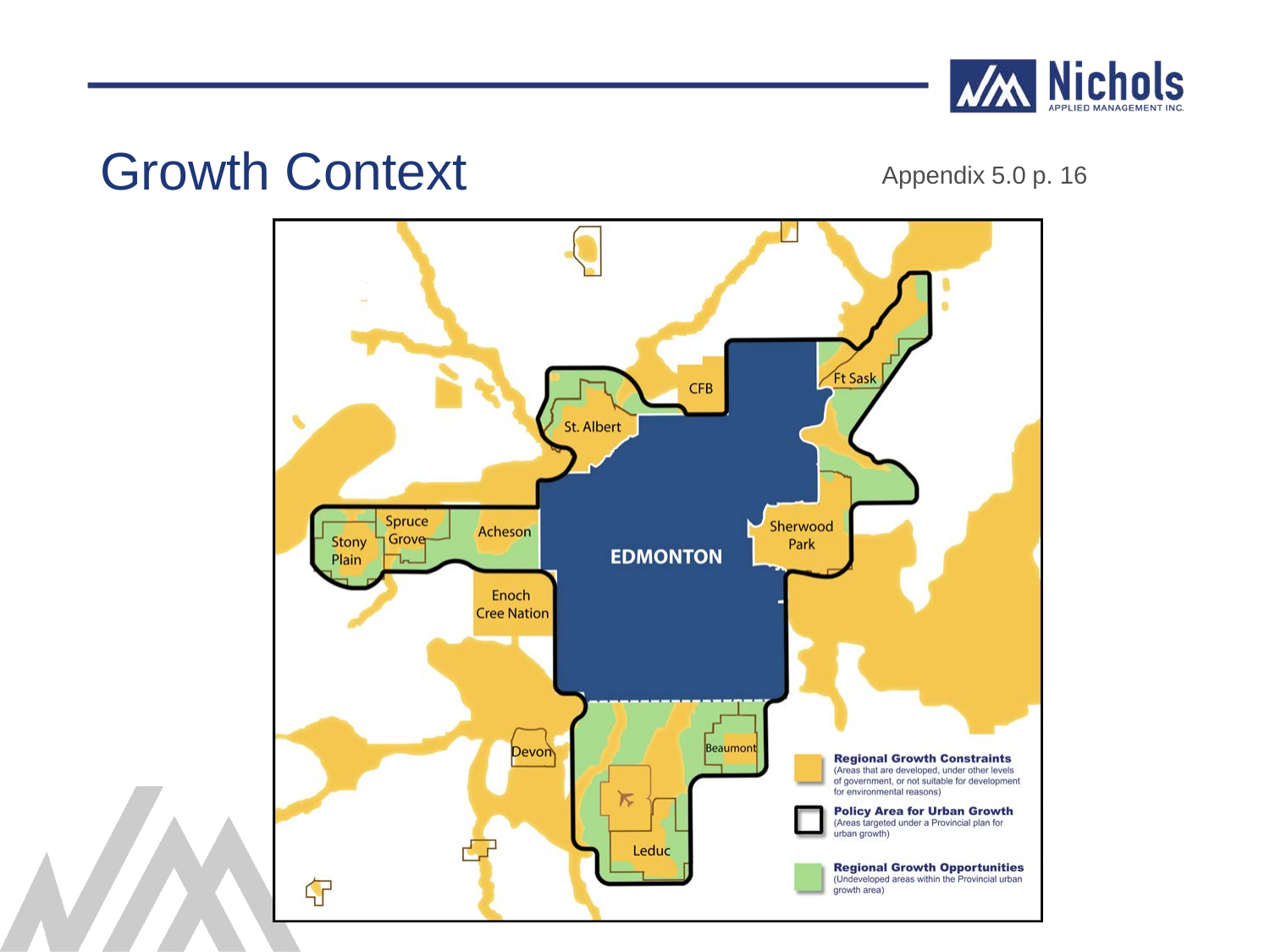

### Study Methodology

In brief, the study approach was to:

- Quantify the long-term land requirements of the City for residential, commercial, and industrial uses.
- Compare the future needs to the remaining supply of land within the City.
- Identify the needs of the City that cannot be accommodated within its current land base.
	- Establish the need for the annexation area lands to accommodate future growth.

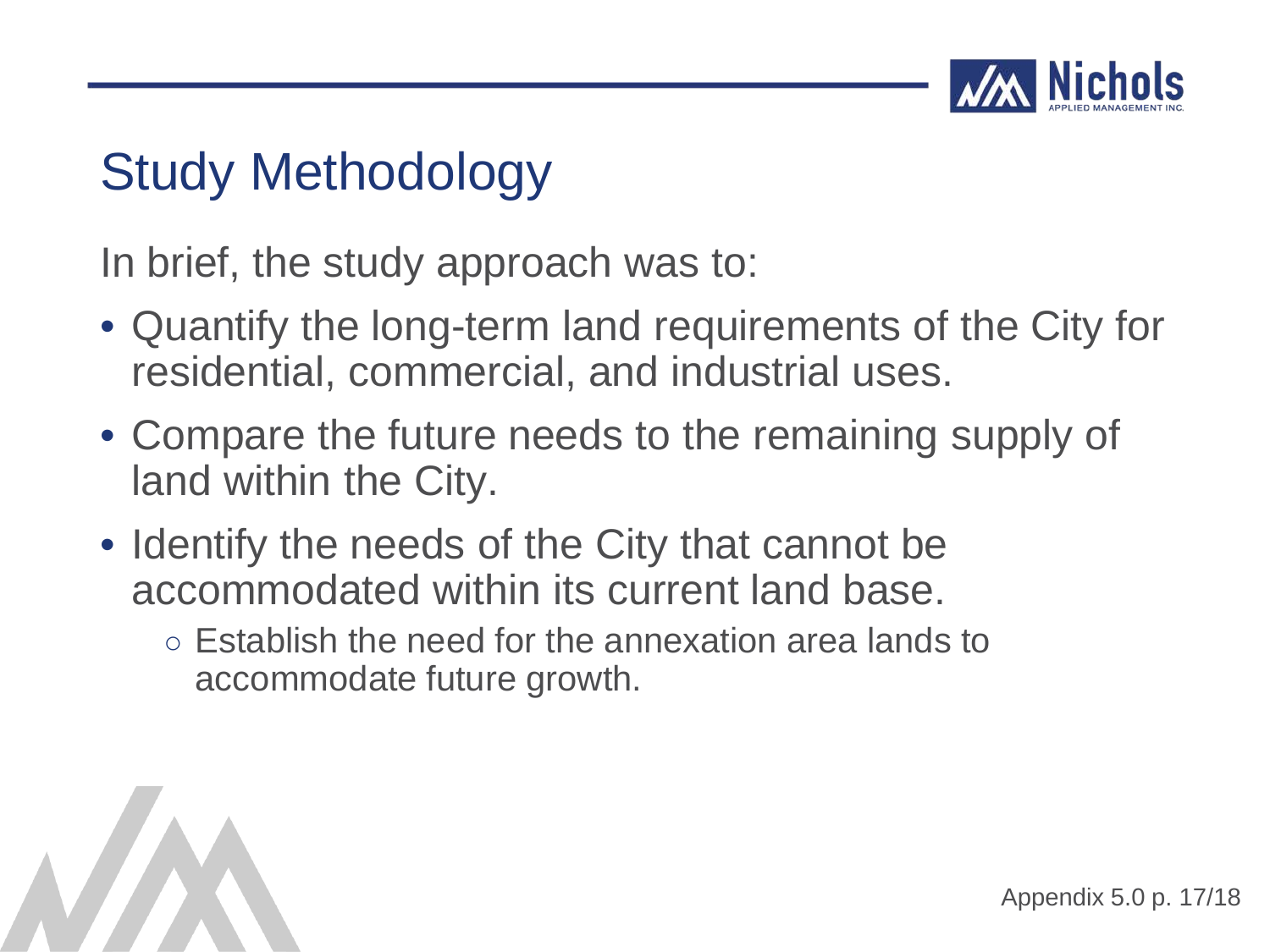

#### Proposed Annexation Area

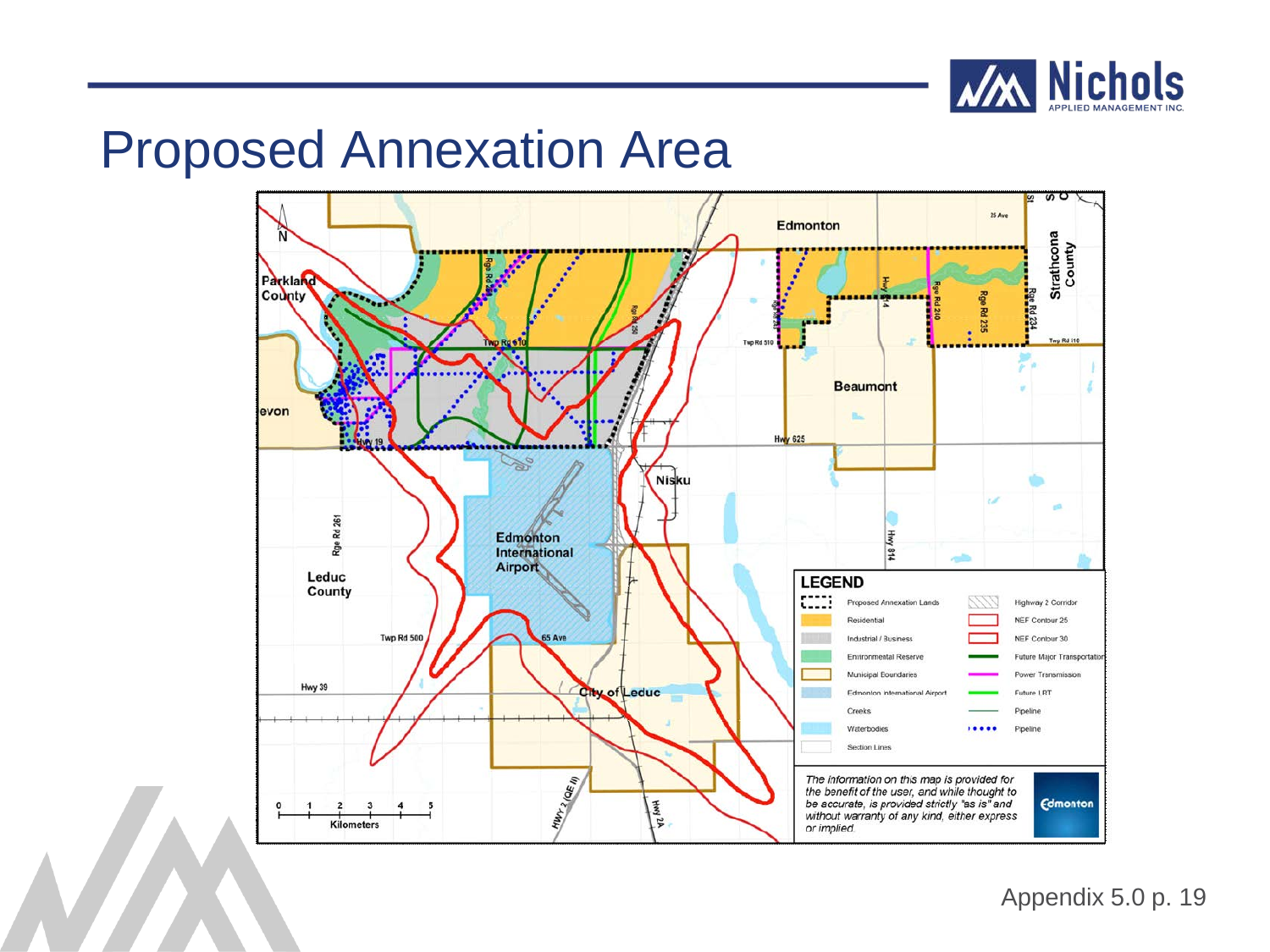

Population growth:

- Driven by Capital Region Board (CRB) projections for the region (2014 to 2044):
	- Adjusted to reflect 2016 census
	- Extended to a 50 year time horizon
	- Modified to show the City of Edmonton accommodating 70% of the region's growth.
- In 2016, the City of Edmonton was home to 932,500 people.
- In the high growth scenario, City of Edmonton is expected to reach 2.17 million people by 2066.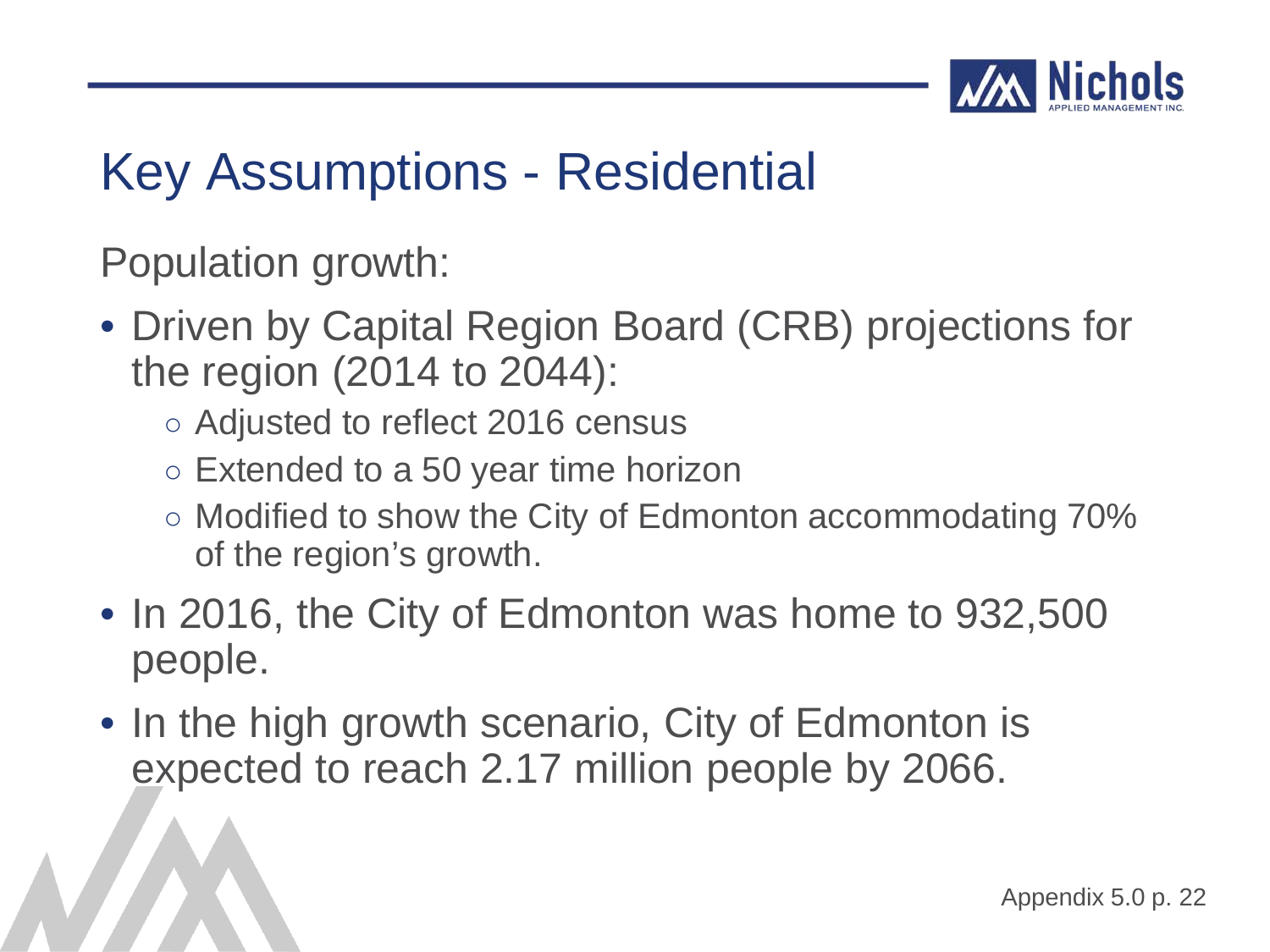

In general, we made a number of conservative assumptions when forecasting the City's land needs. Some examples include:

Housing Preferences:

• Current housing preferences in the City favour low-density, single-family homes.

| <b>Unit Type</b> | <b>Proportion of Building</b><br>Permits 2006-2015 |
|------------------|----------------------------------------------------|
| <b>LDR</b>       | 55%                                                |
| <b>MDR-R</b>     | 11%                                                |
| <b>MDR-A</b>     | 29%                                                |
| <b>HDR</b>       | 5%                                                 |

• We've assumed a shift towards a market preference for higher density units over a 20-year period.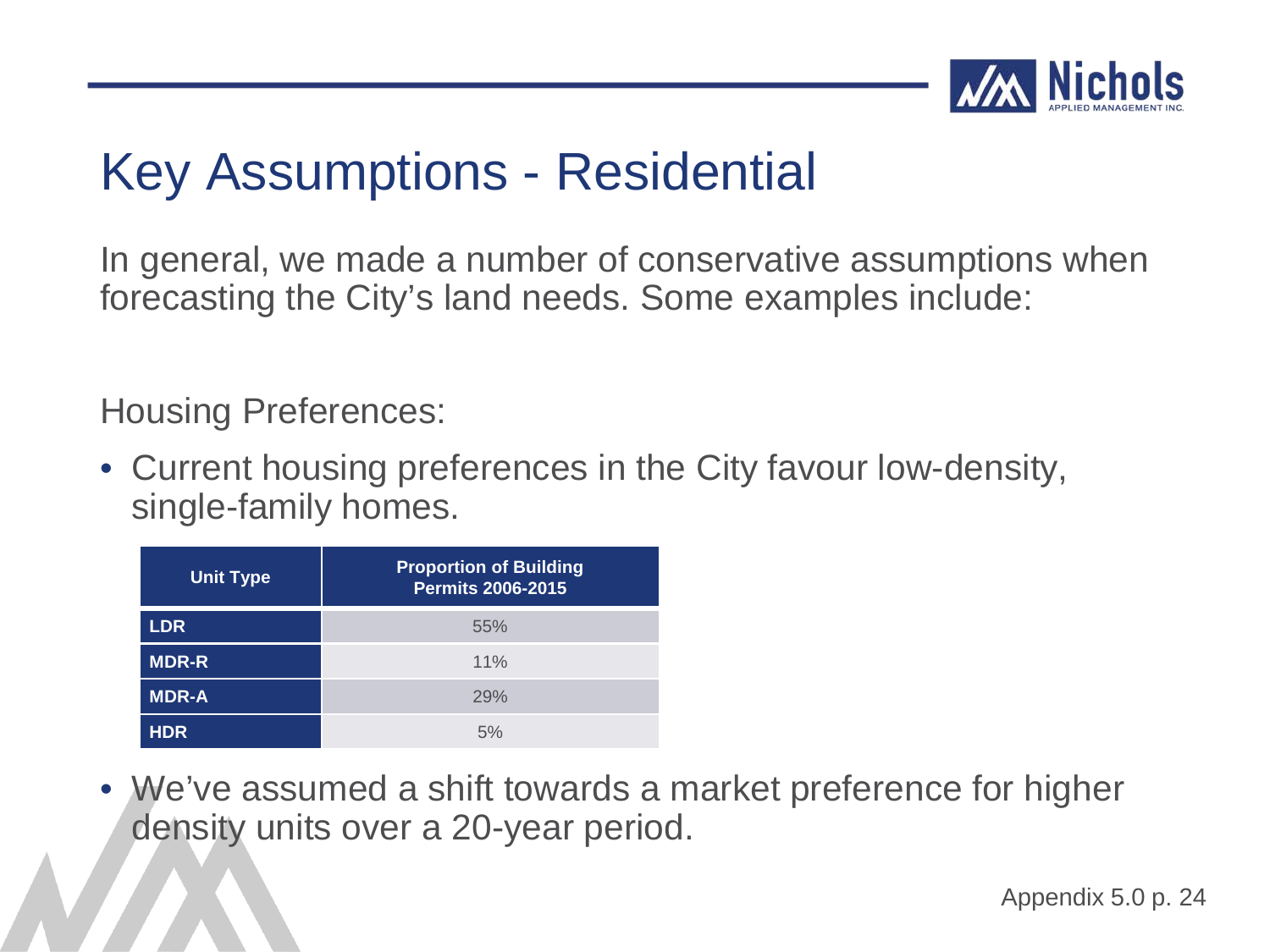

• We've assumed a shift towards a market preference for higher-density units over a 20 year period.

| <b>Unit Type</b> | <b>Future Proportion of</b><br><b>Housing Demand (% units)</b> |
|------------------|----------------------------------------------------------------|
| <b>LDR</b>       | 50%                                                            |
| <b>MDR-R</b>     | 13%                                                            |
| <b>MDR-A</b>     | 29%                                                            |
| <b>HDR</b>       | 8%                                                             |

- We've also assumed that an increasing portion of residential land needs will be met by infill development over the next 20 years.
	- 14% average over past ten years
	- Policy target of 25% by 2036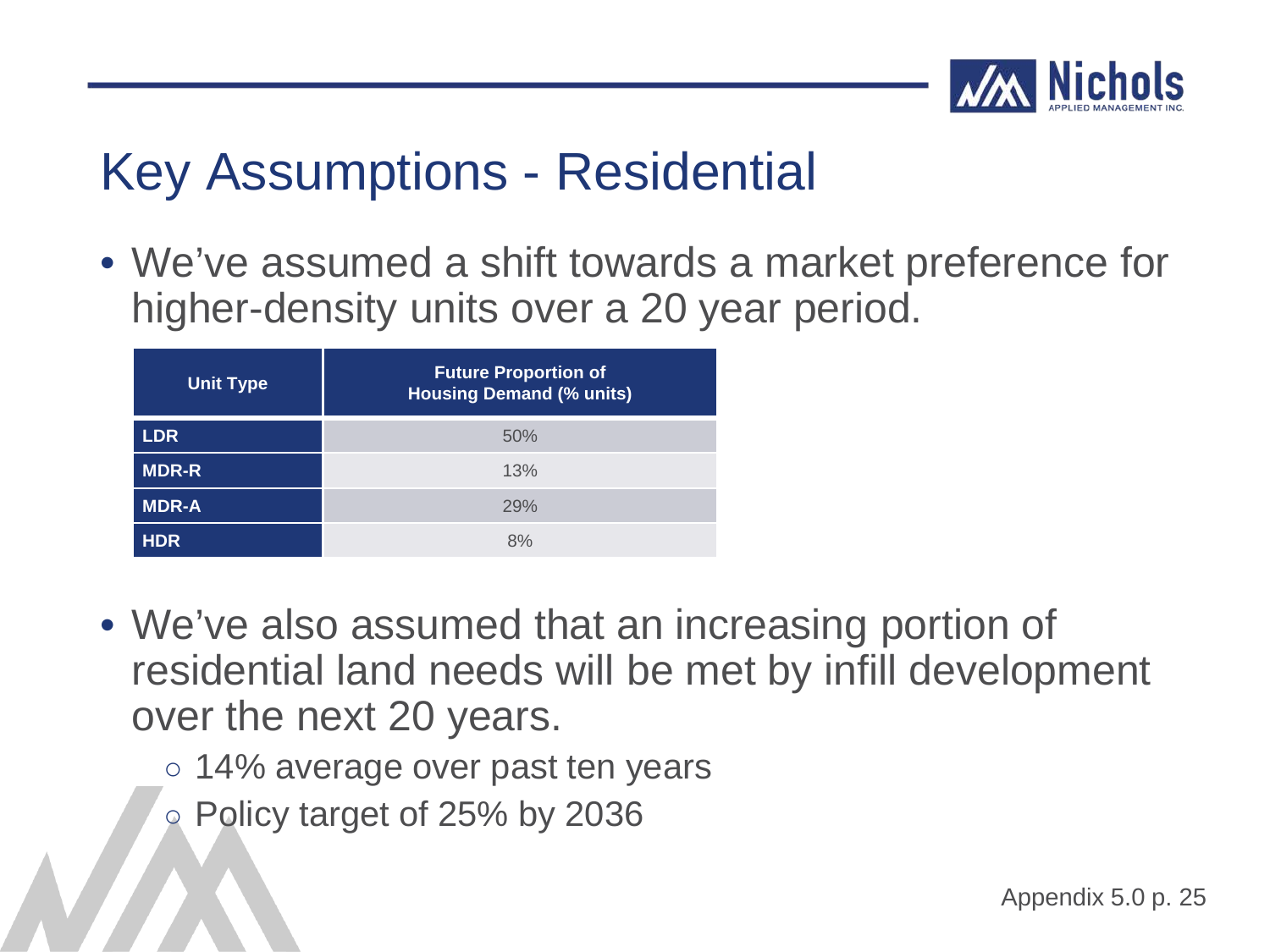

• We've also assumed infill occurs at a higher density than existing levels.

| <b>Unit Type</b> | <b>Future Proportion of Housing</b><br><b>Demand (% units)</b> |
|------------------|----------------------------------------------------------------|
| <b>LDR</b>       | 23%                                                            |
| <b>MDR-R</b>     | 8%                                                             |
| <b>MDR-A</b>     | 53%                                                            |
| <b>HDR</b>       | 16%                                                            |

• The geographic distribution of growth will follow historic patterns – preference for southern portion of the City (59%).

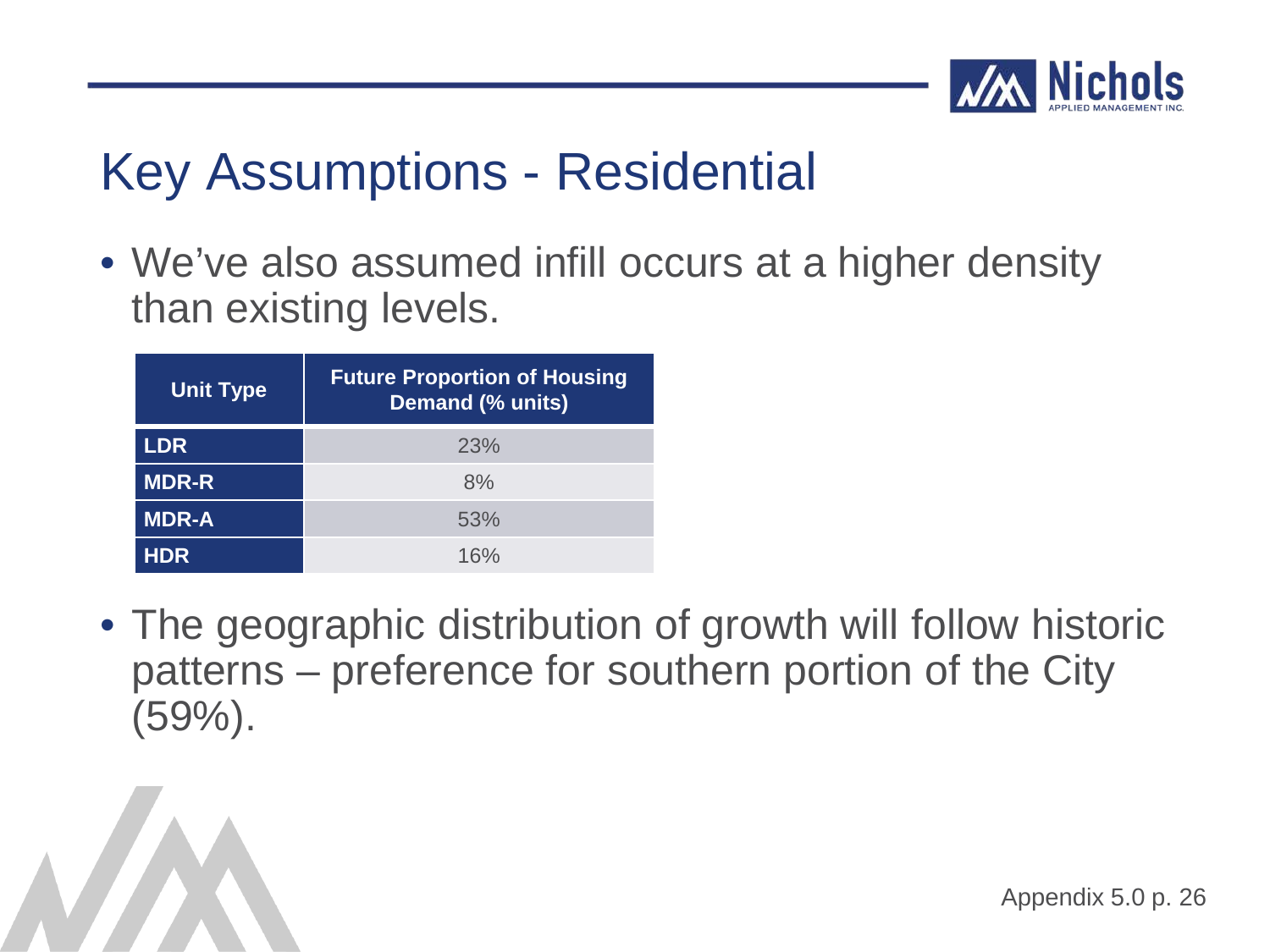

### Conclusions - Residential

#### Remaining Supply of Residential Lands

| <b>Unit Type</b> | <b>South</b> | <b>North</b> |
|------------------|--------------|--------------|
| <b>LDR</b>       | 2033         | 2047         |
| <b>MDR-R</b>     | 2033         | 2039         |
| <b>MDR-A</b>     | 2044         | 2055         |
| <b>HDR</b>       | 2062         | 2086         |

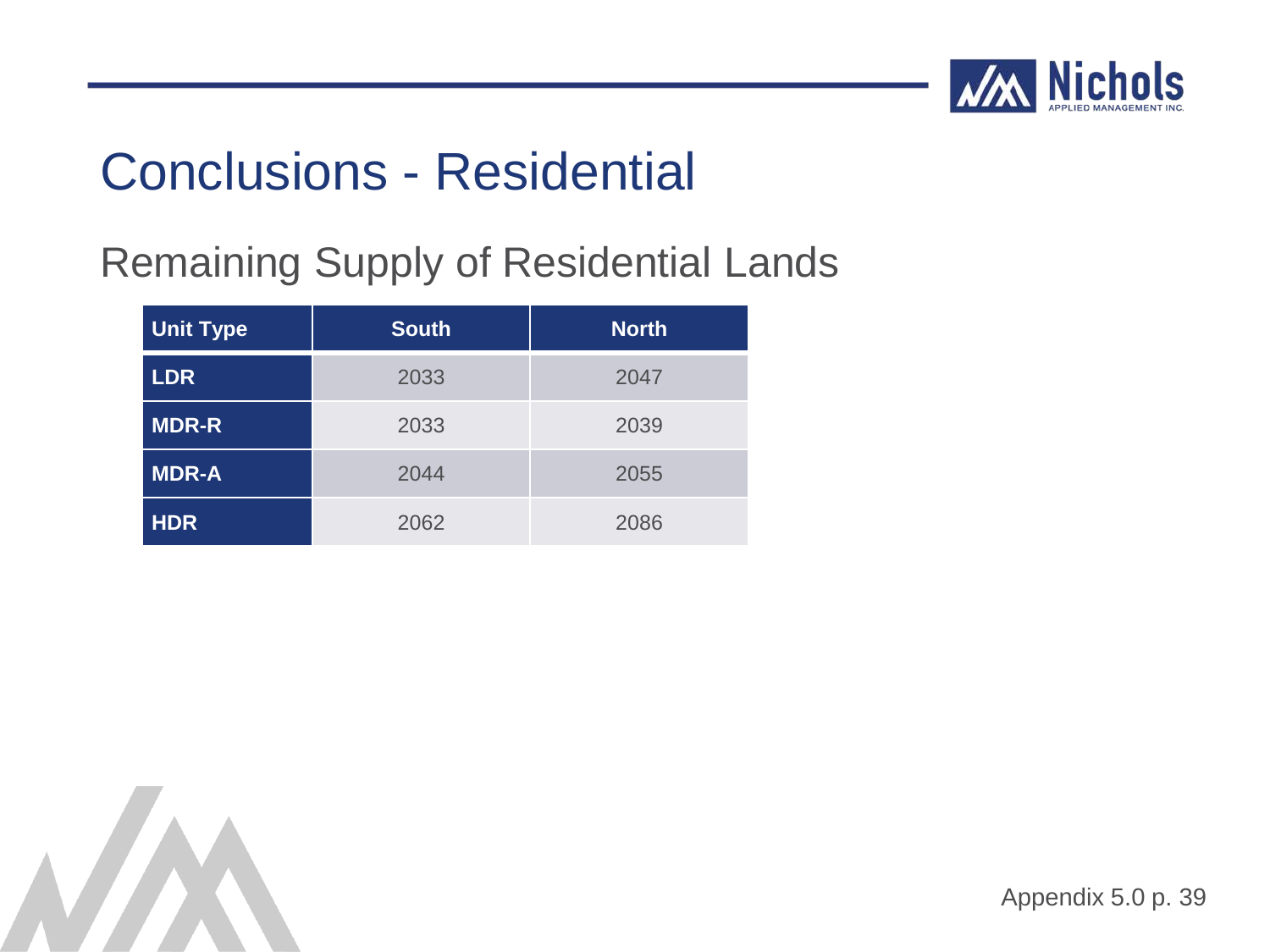

• Historic absorption rate of industrial lands varies between 44 net ha/yr and 291 net ha/yr.

○ Mostly light and medium industrial development

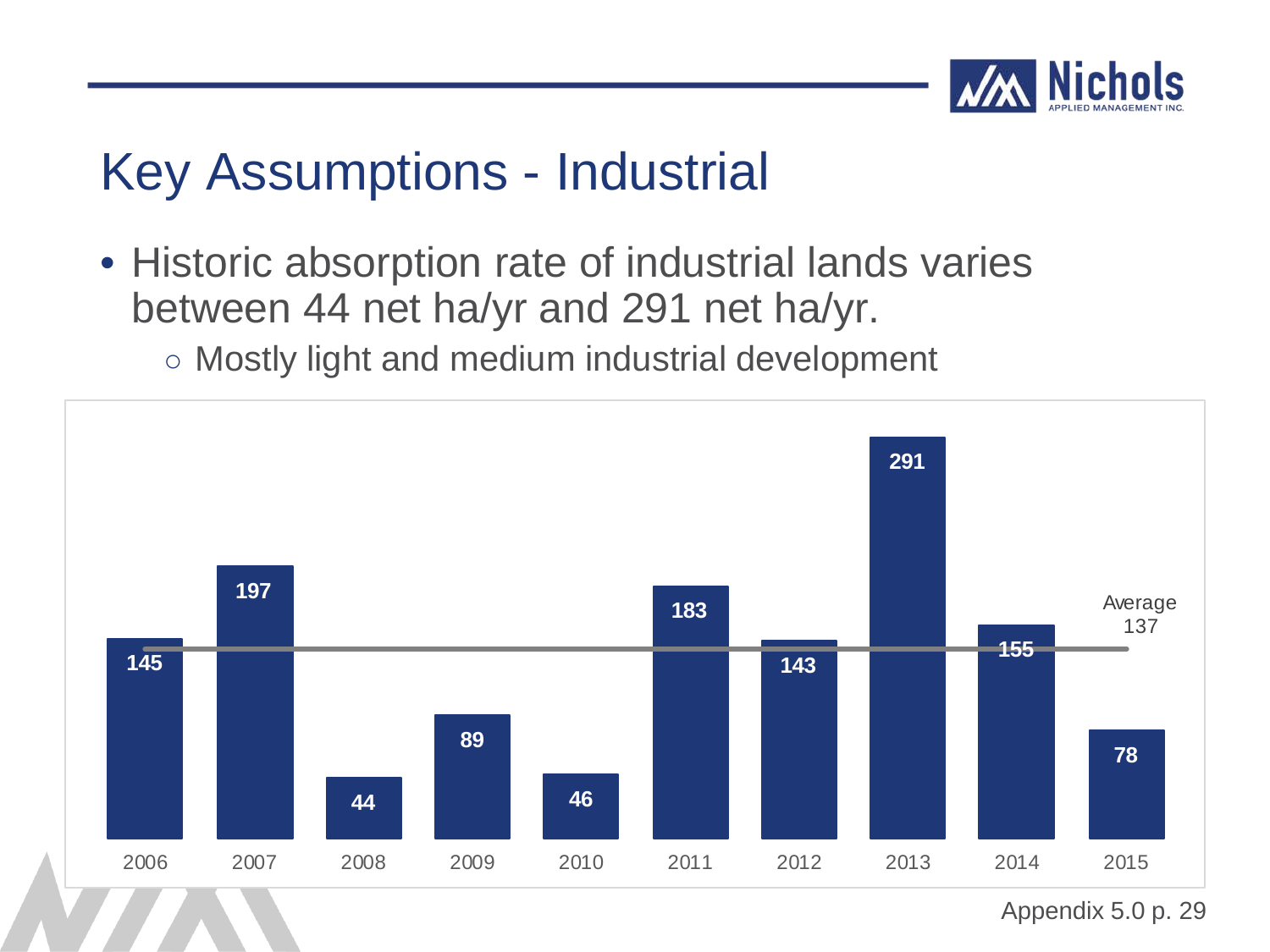

| <b>Area of the City</b>                | <b>Supply at Year End 2015</b><br>(net hectares) |
|----------------------------------------|--------------------------------------------------|
| <b>Conventional Industry</b>           |                                                  |
| <b>South/Southeast</b>                 | 481                                              |
| <b>Northwest</b>                       | 687                                              |
| <b>Northeast</b>                       | 122                                              |
| <b>Edmonton Energy &amp; Tech Park</b> | 2,097                                            |
| <b>Total Conventional</b>              | 3,387                                            |
| <b>Petrochemical</b>                   |                                                  |
| <b>Edmonton Energy &amp; Tech Park</b> | 1,232                                            |
| <b>Total Petrochemical</b>             | 1,232                                            |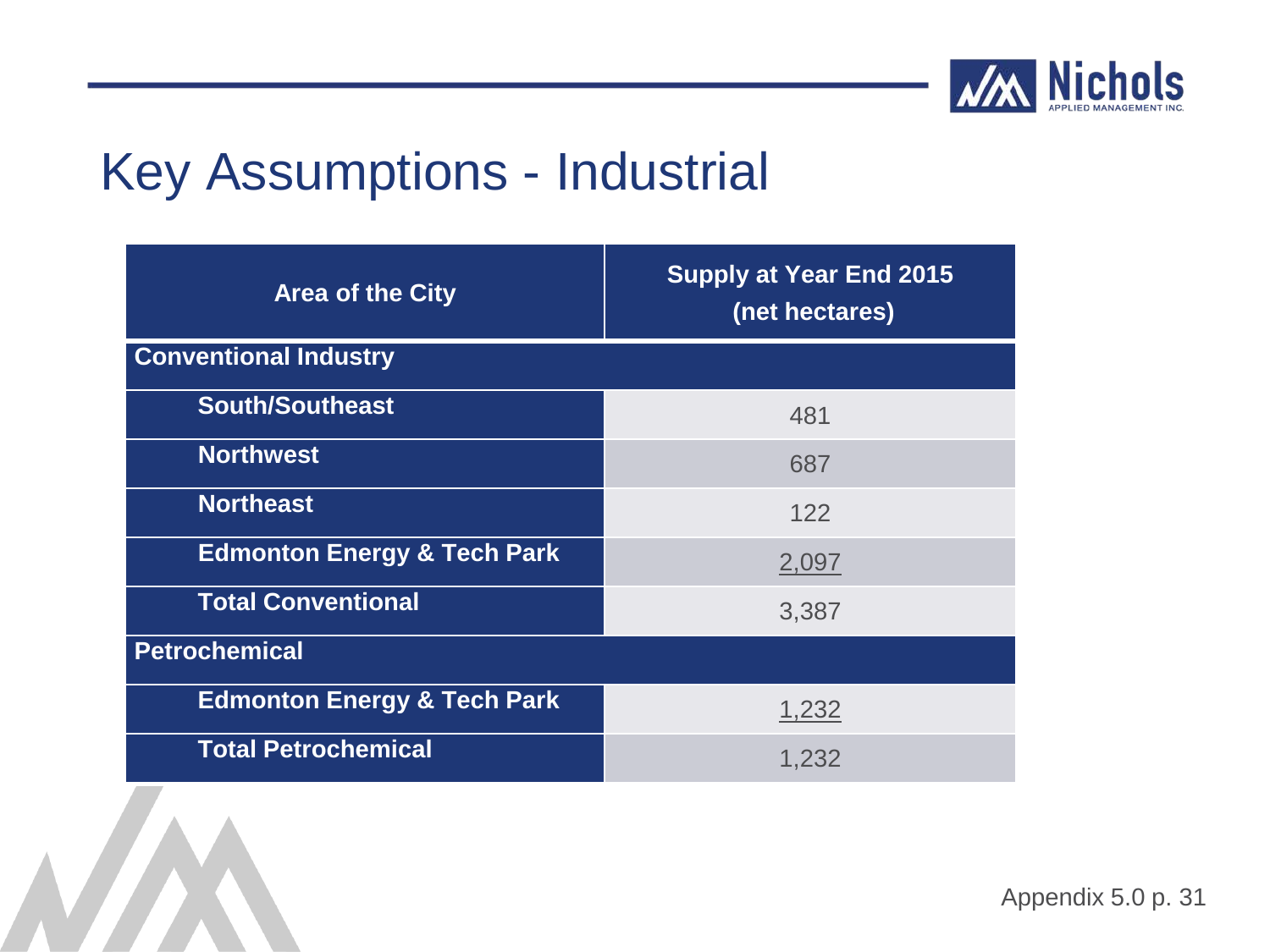

Currently, the City's three major industrial areas serve, with some overlaps, largely different market segments:

- the northwest: logistics, distribution, and construction;
- the south/southeast: oil and gas and mixed commercial/industrial uses; and
- the northeast: medium/heavy construction and processing.

Land shortages in one industrial area are unlikely to simply shift demand to another industrial area elsewhere in the City.

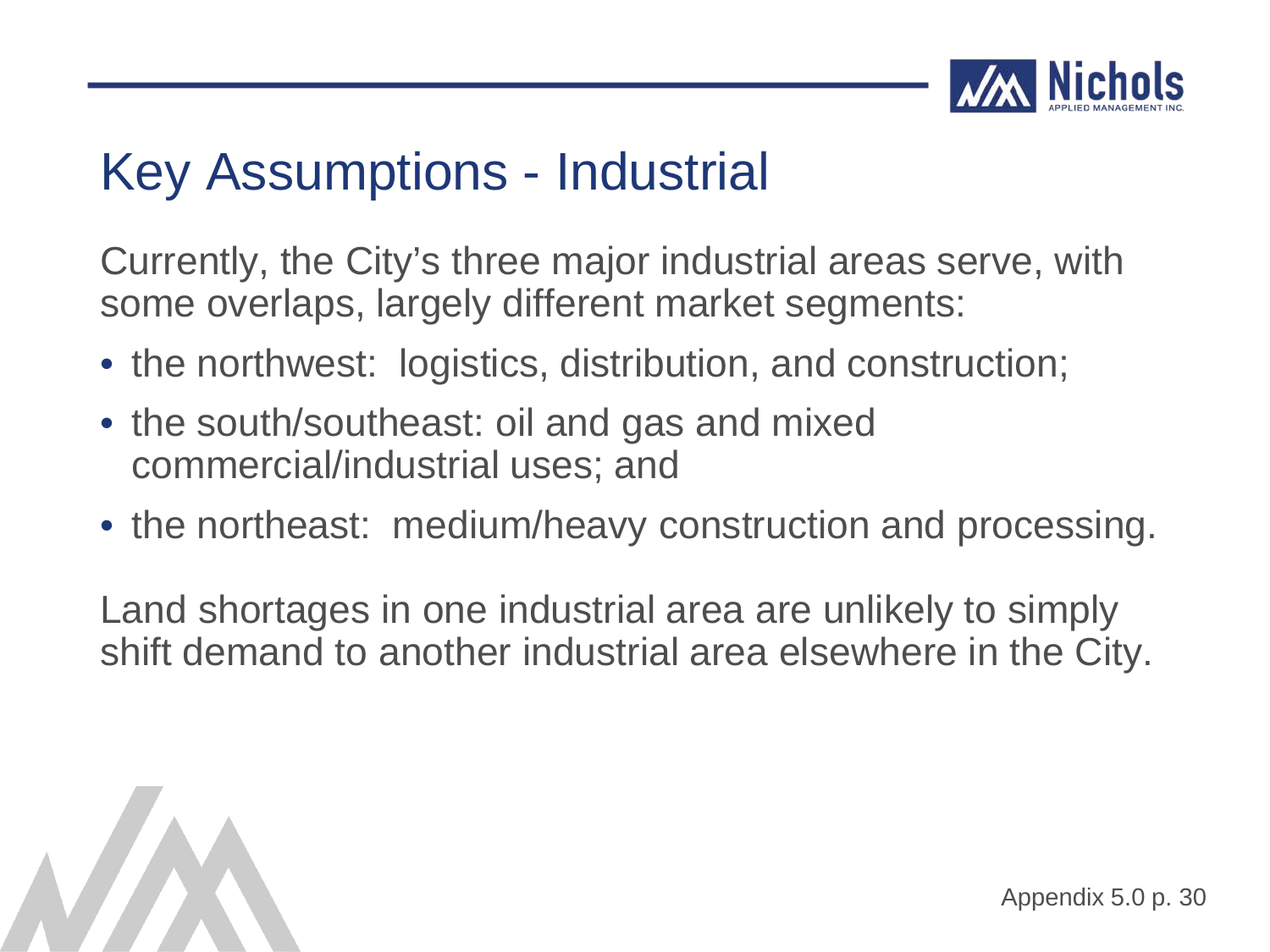

The City's south industrial sector is particularly attractive to industrial businesses because of its proximity to:

- the Anthony Henday ring road;
- the QEII highway, rail lines, and the Edmonton International Airport (EIA);
- the large south Edmonton labour force and marketplace; and
- regional commercial amenities such as South Edmonton Common.

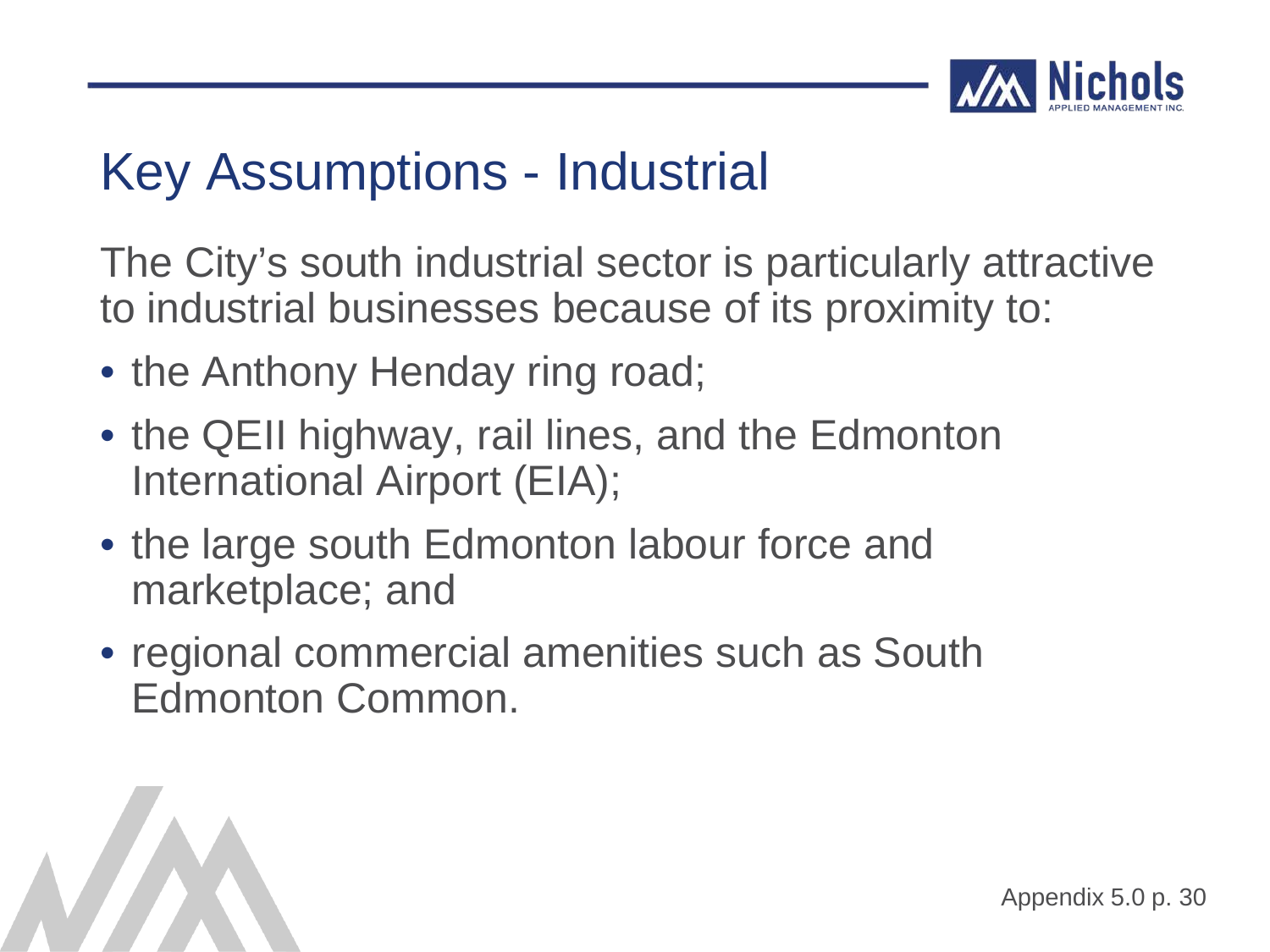

- Continued split of absorption 40% south, 60% north.
- Lands in the south will be fully exhausted before moving into the annexation area
	- Conservative due to lack of choice
	- Has the effect of overstating the amount of supply remaining in the City.

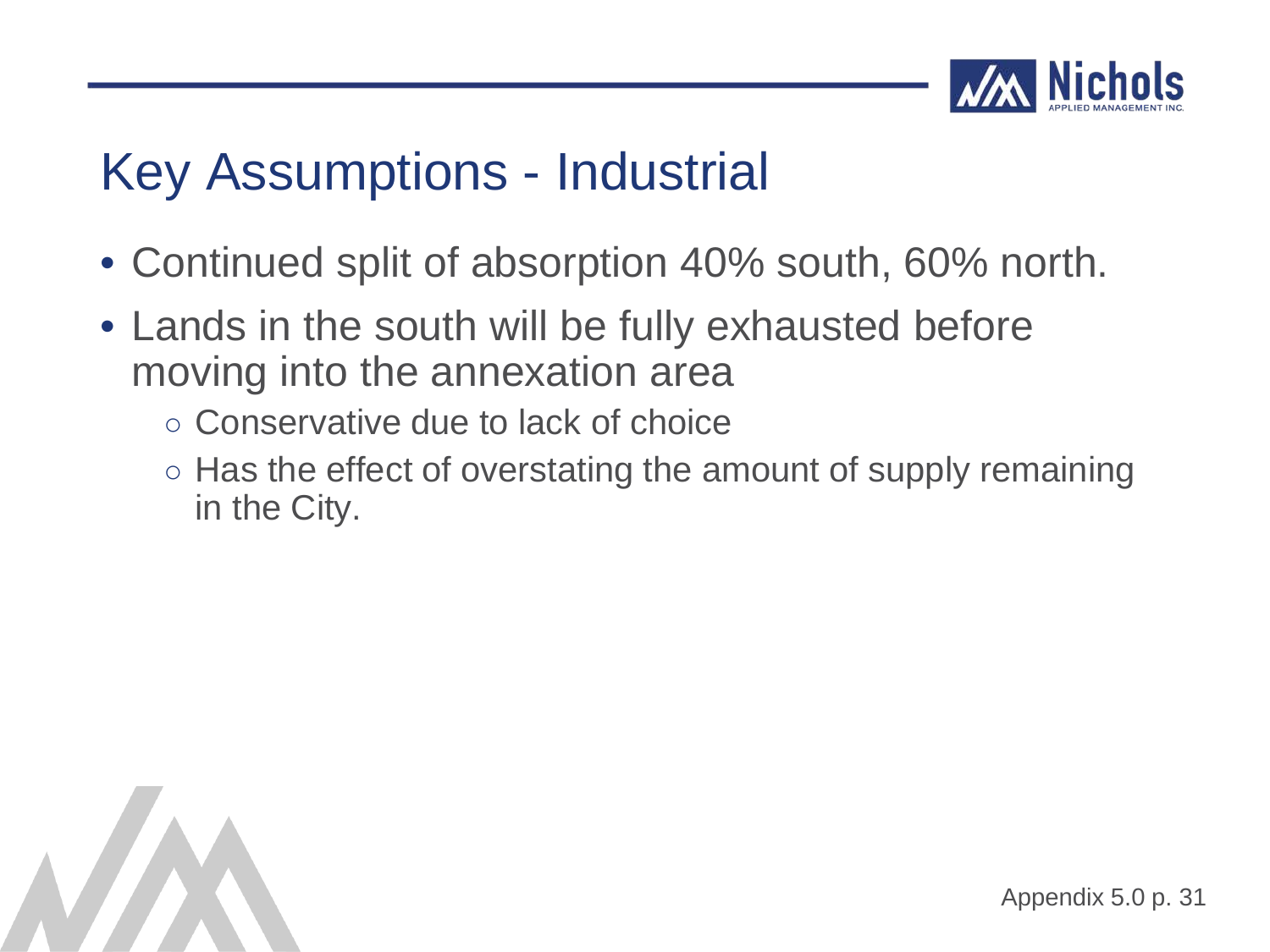

#### Conclusions - Industrial

• The City will exhaust its current supply of industrial lands as follows:

| <b>Area of the City</b> | <b>Supply Exhausted</b> |
|-------------------------|-------------------------|
| <b>Conventional</b>     |                         |
| <b>South/Southeast</b>  | 2023                    |
| <b>Northwest</b>        | 2030                    |
| <b>Northeast</b>        | 2031                    |

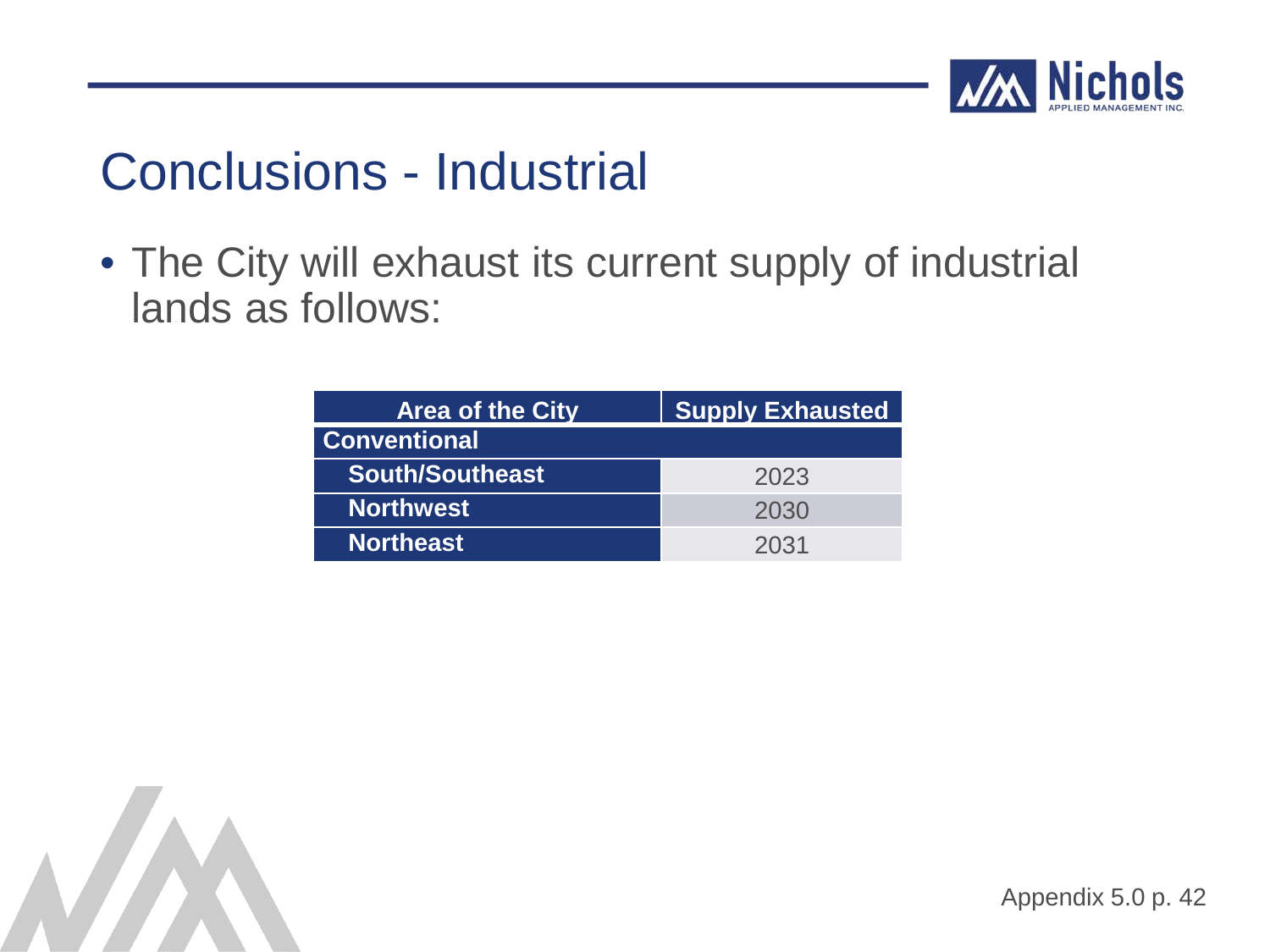

#### Conclusions – Annexation Area

The proposed annexation area will extend the supply of land available to the City to accommodate future residential and industrial growth.

• With respect to residential lands:

| <b>Unit Type</b> | <b>Annexation Residential</b><br><b>Supply Exhausted (Year)</b> |  |  |  |  |  |  |  |  |  |  |
|------------------|-----------------------------------------------------------------|--|--|--|--|--|--|--|--|--|--|
| <b>LDR</b>       | 2051 (33 years)                                                 |  |  |  |  |  |  |  |  |  |  |
| <b>MDR-R</b>     | 2055 (37 years)                                                 |  |  |  |  |  |  |  |  |  |  |
| <b>MDR-A</b>     | 2055 (48 years)                                                 |  |  |  |  |  |  |  |  |  |  |
| <b>HDR</b>       | 2066 (48 years)                                                 |  |  |  |  |  |  |  |  |  |  |

- Will accommodate 206,000 more people in the City as compared to no annexation.
- Industrial supply will be exhausted by 2044 (26 years).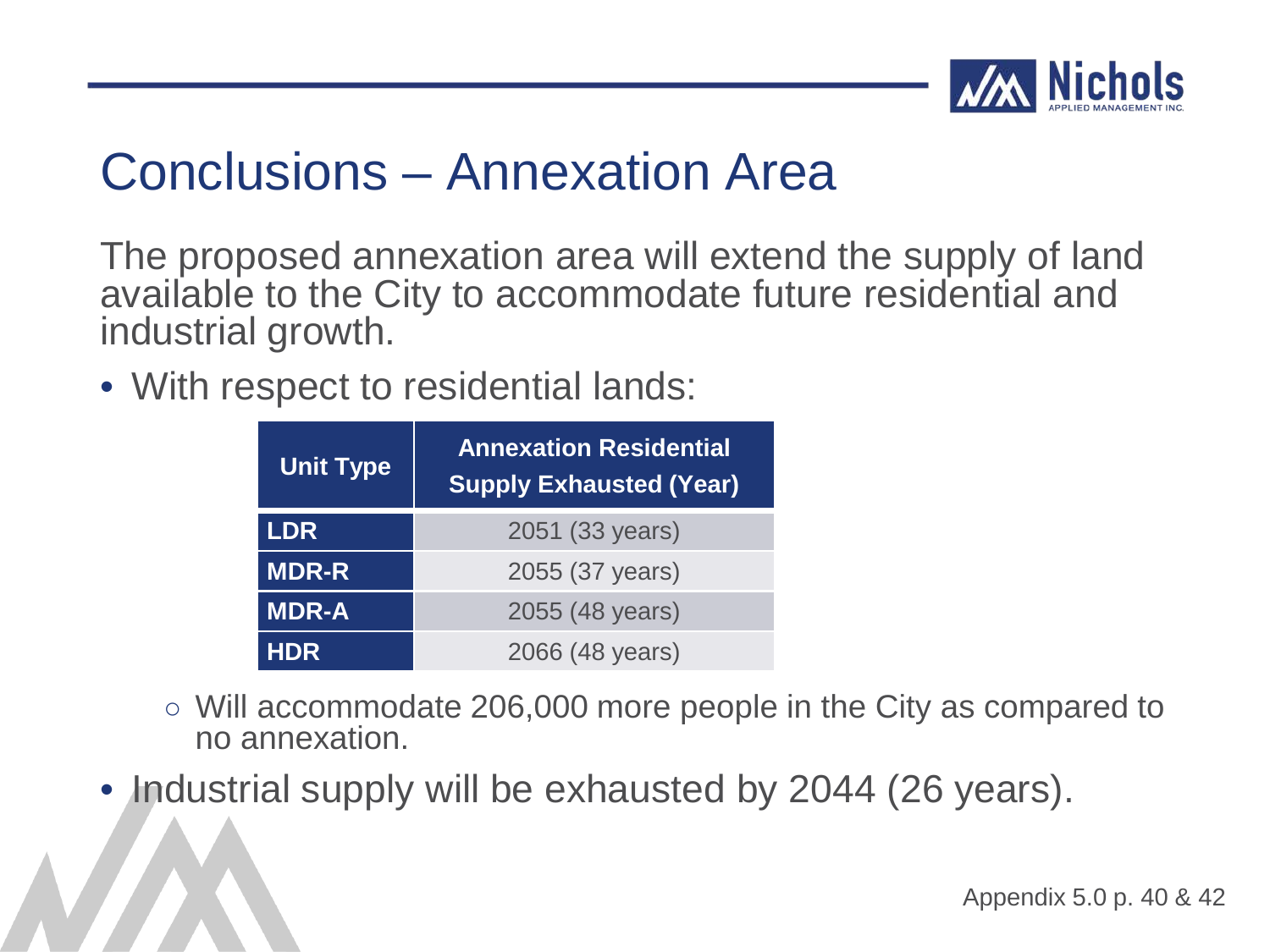

## Fiscal Impact Analysis

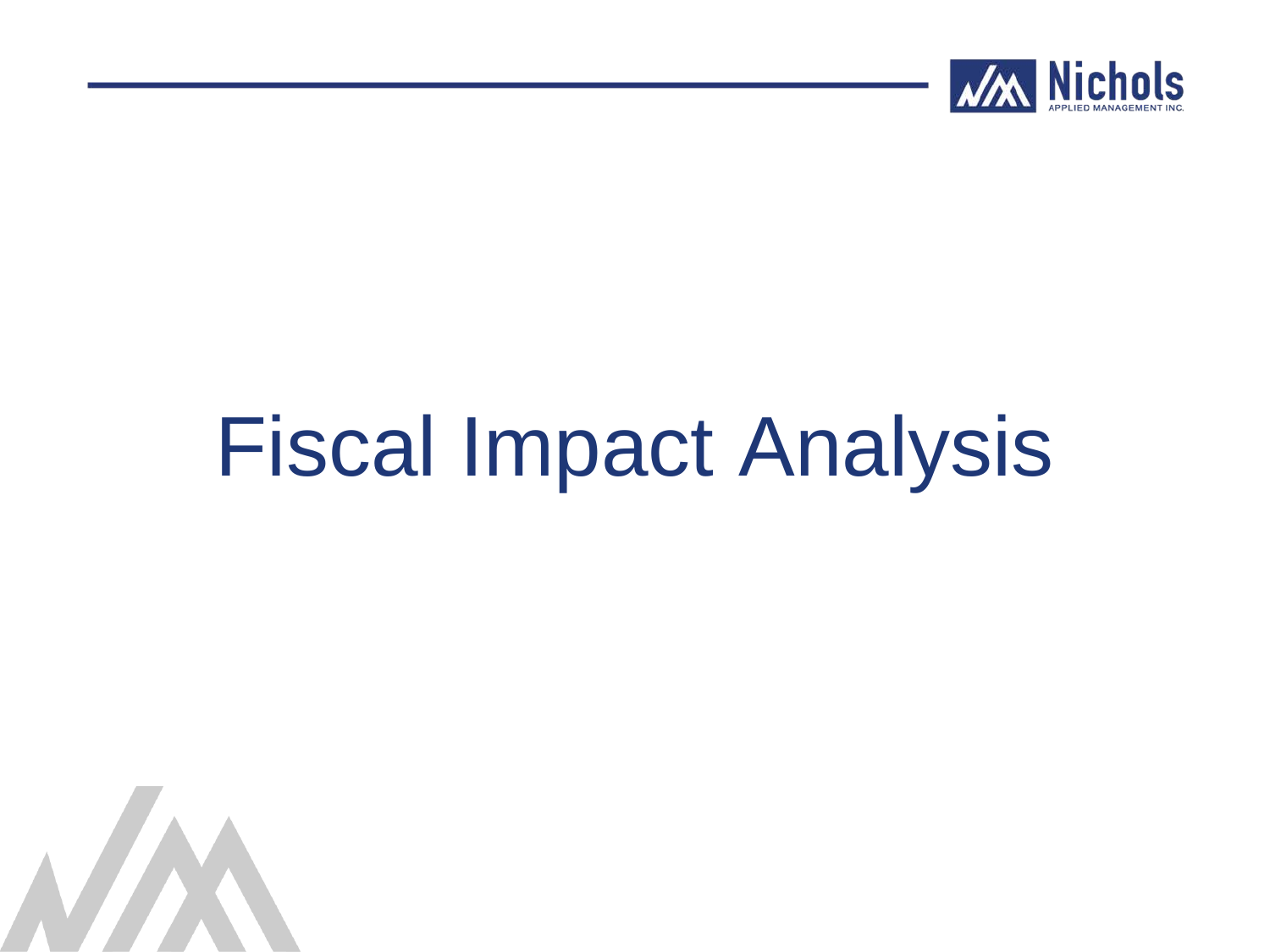

#### **Overview**

The Fiscal Impact Analysis (FIA) of the proposed annexation examined the immediate and long-term impact of the proposed annexation on affected ratepayers and municipalities.

The FIA addresses the financial implications of the City's final application.

• Reflects compensation and other financial conditions proposed by the City in consultation with Leduc County and the Town of Beaumont.

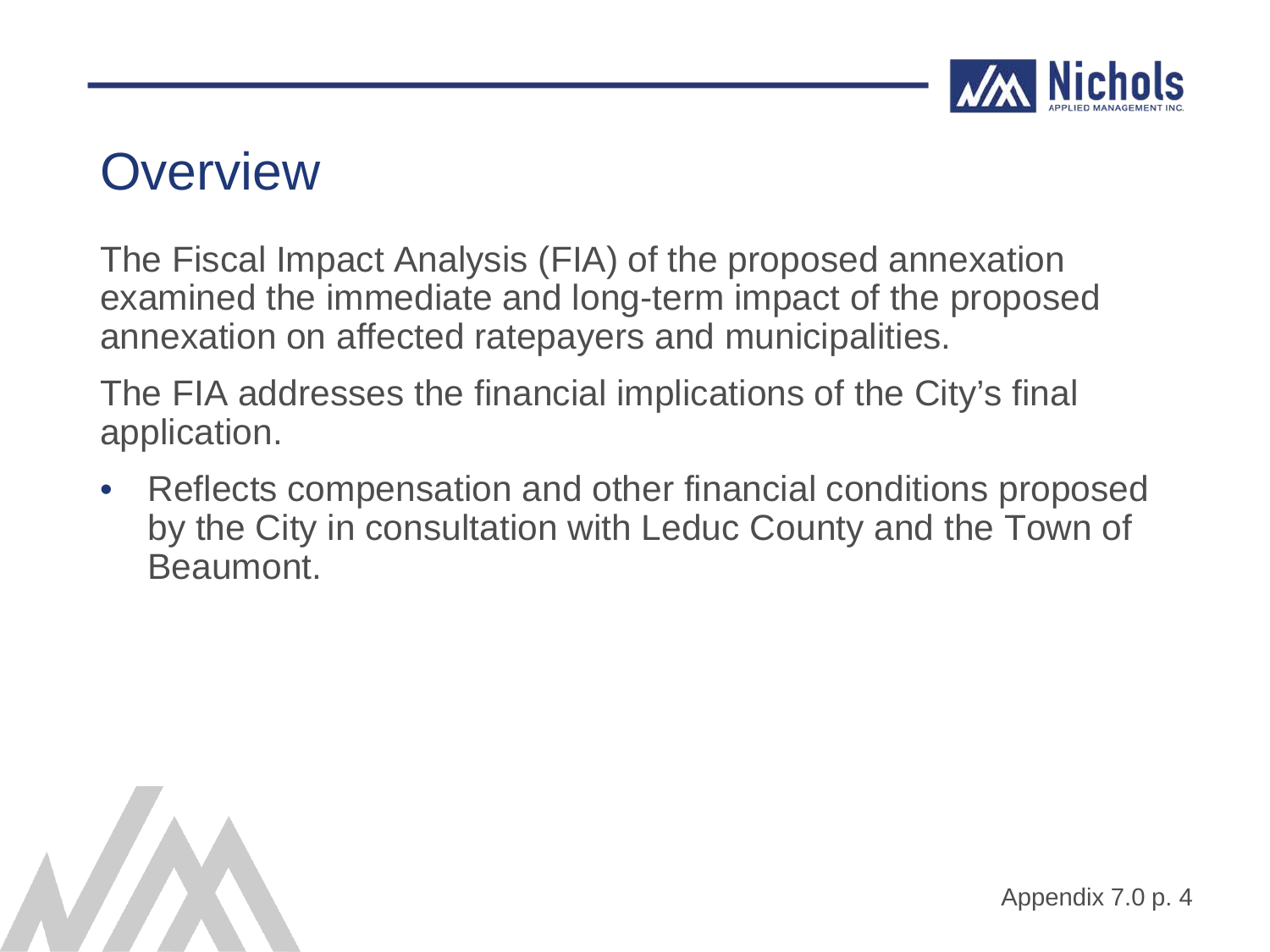

### **Methodology**

Conceptually, our approach consisted of:

- Developing financial models of affected municipalities and forecasting future fiscal conditions in the absence of the proposed annexation.
- Adjusting the parameters of the financial models to reflect the gain/loss of annexation lands.
	- Taxation revenues
	- Non-tax revenues
	- Operating expenditures
- Quantifying the fiscal difference between "with" and "without" annexation.
- Results presented for immediately following the annexation and in the longer-term.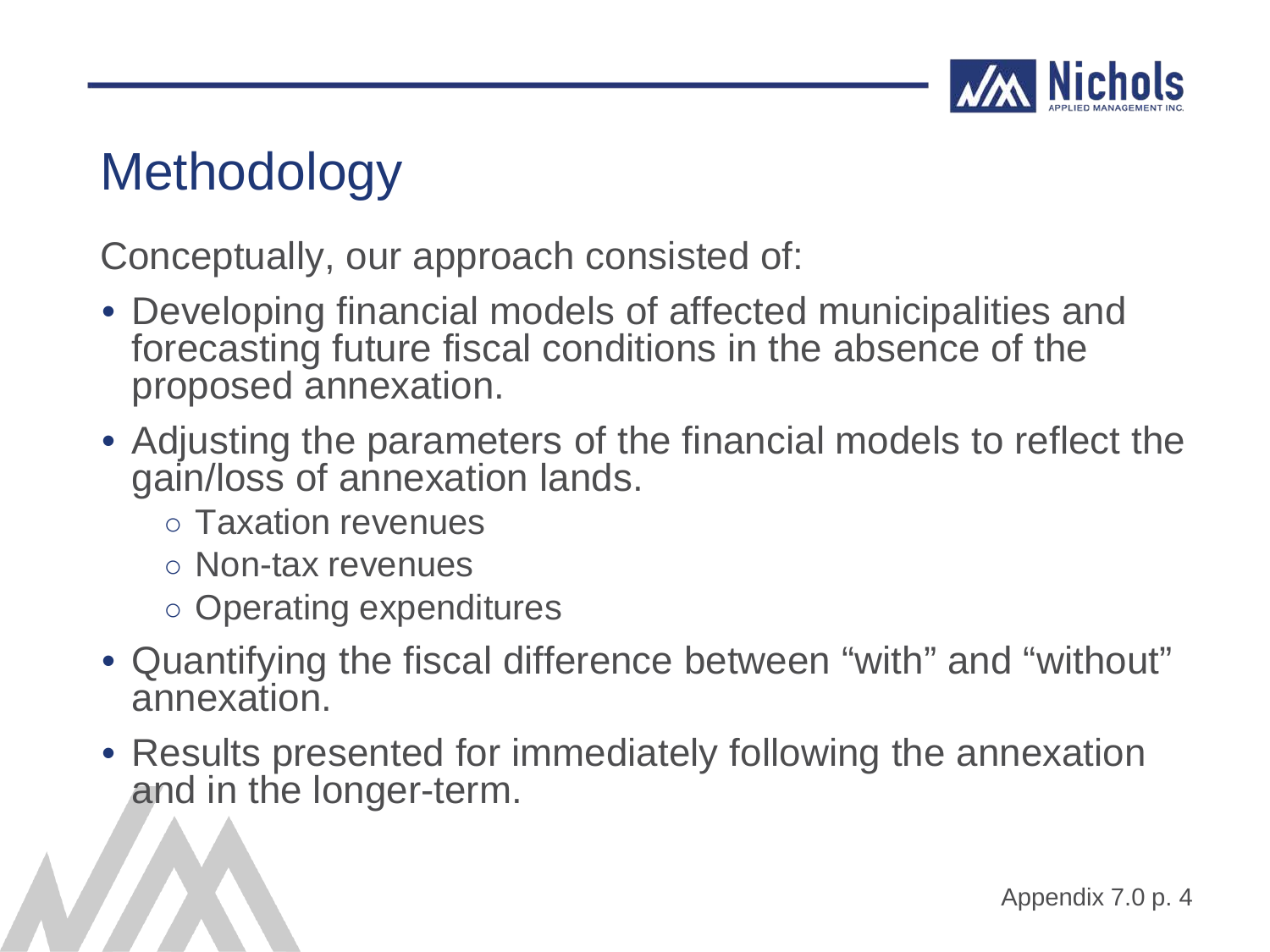

#### Data and Assumptions

Focus on Leduc County as the Town of Beaumont is nominally affected – transfer of one-mile right-of-way of 50<sup>th</sup> Street from the Town to the City of Edmonton.

Financial analysis based on 2016 budgets for the affected municipalities.

• The derivation of key metrics can be seen in Appendix A of the FIA.

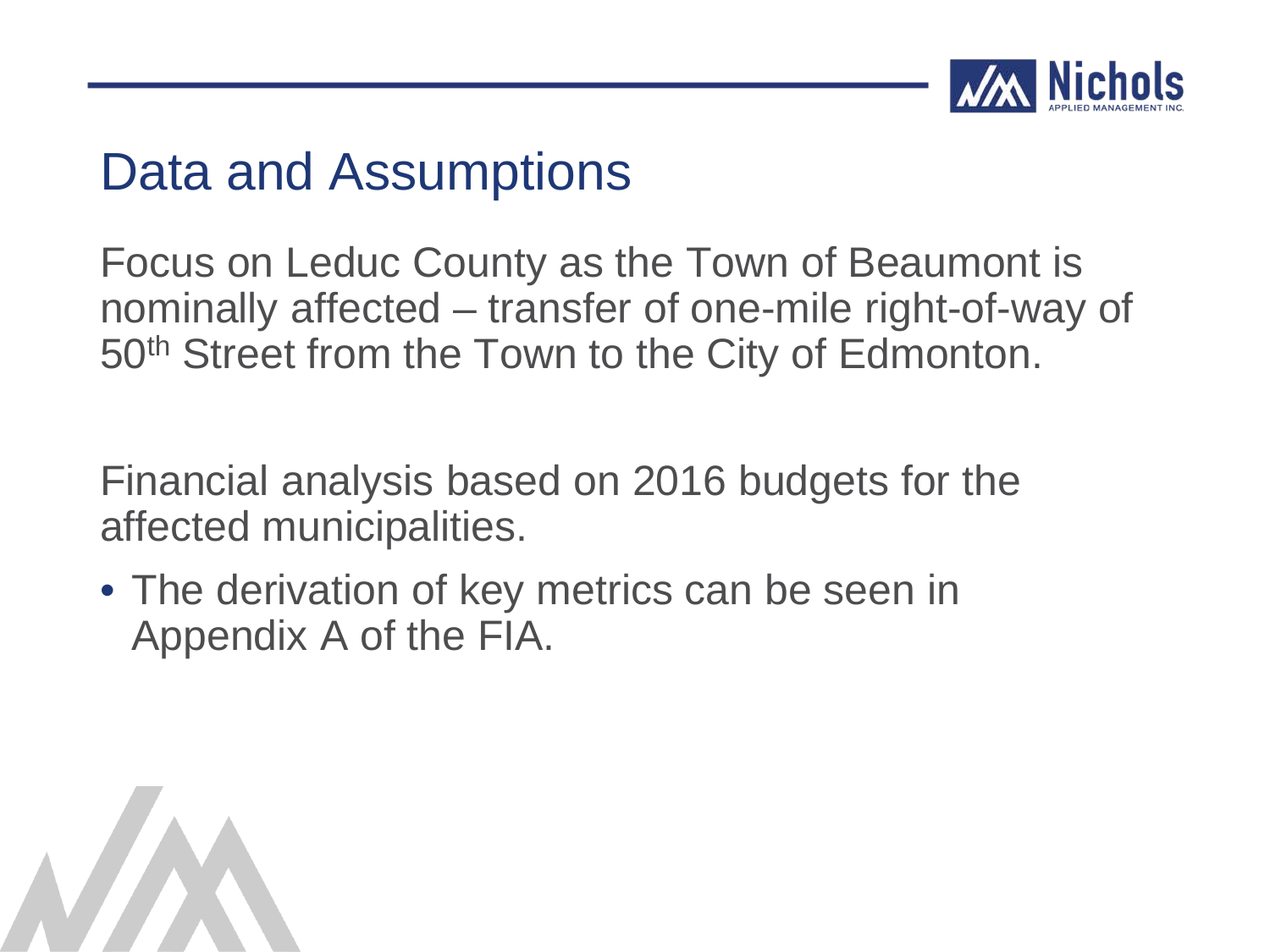

### Municipal Fiscal Context

Key indicators used to assess elements of the City and County's current fiscal wellbeing:

- Equalized assessment.
- Non-residential assessment base.
- Relative share of region's property assessments.
- Comparative level of residential and non-residential tax rates.
- Municipal debt level as a percentage of provincially defined limit.
- Municipal expenditures per capita.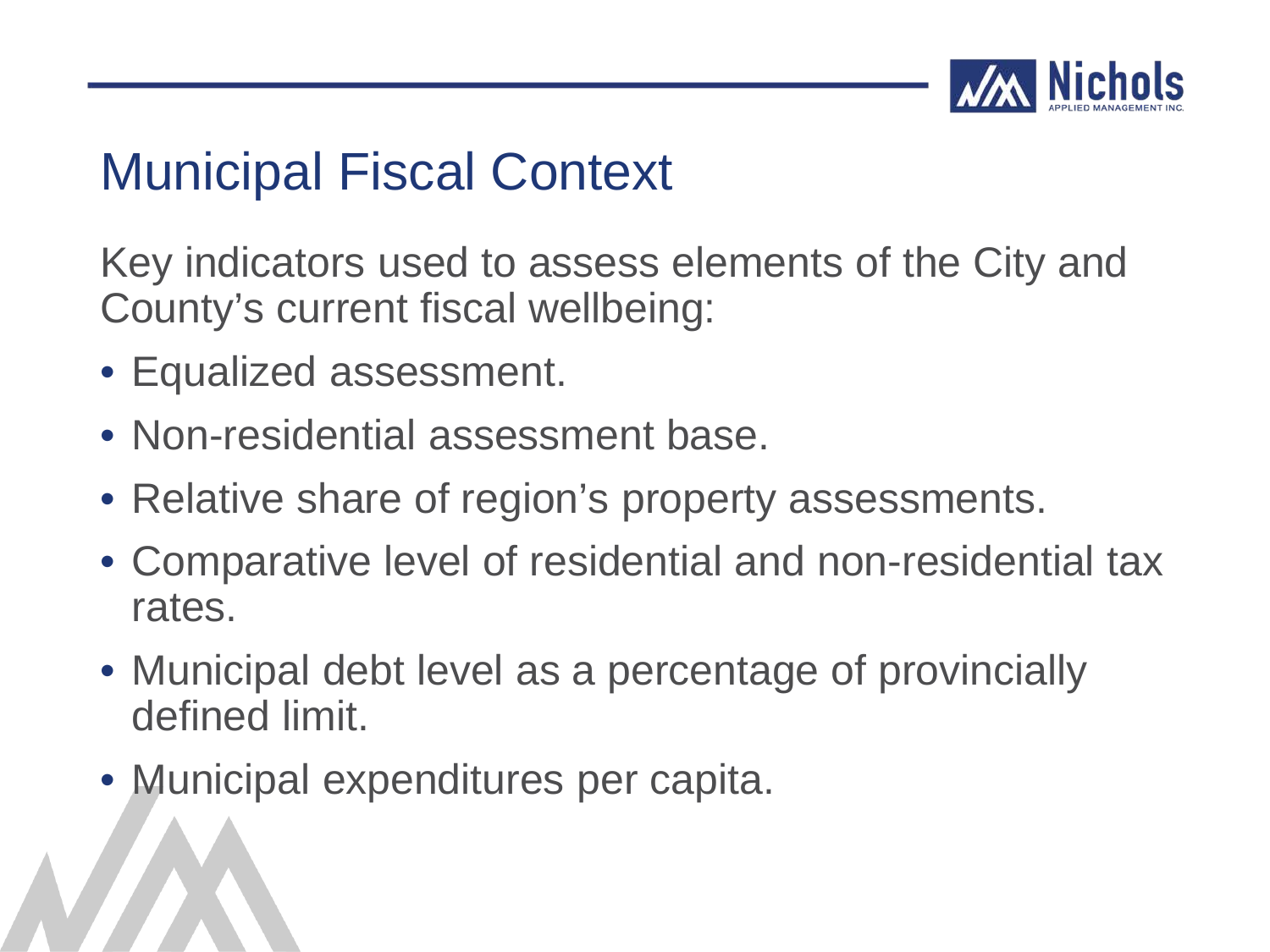

#### Total Equalized Assessment per Capita

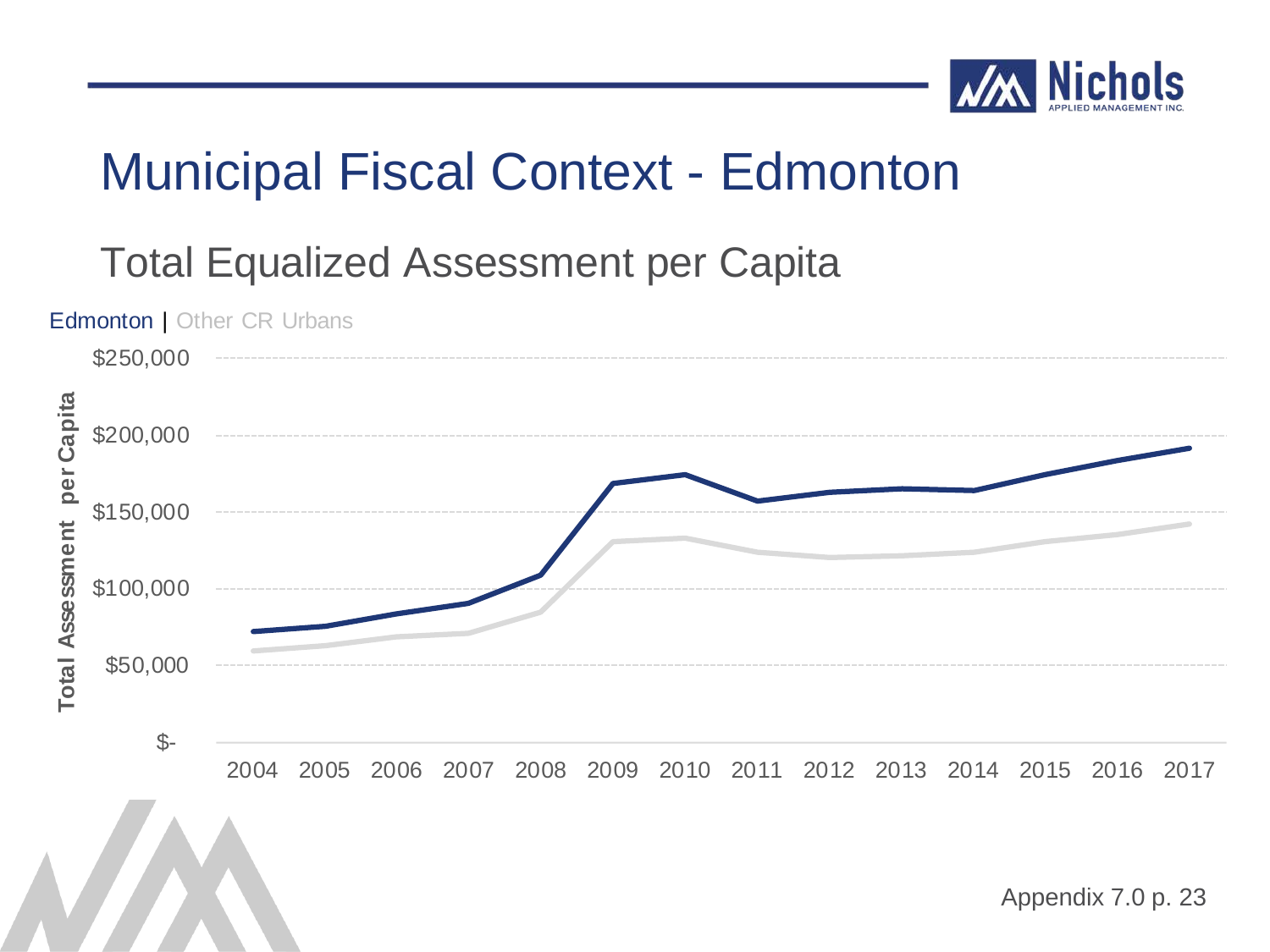

#### Non-Residential Share of Assessment Base

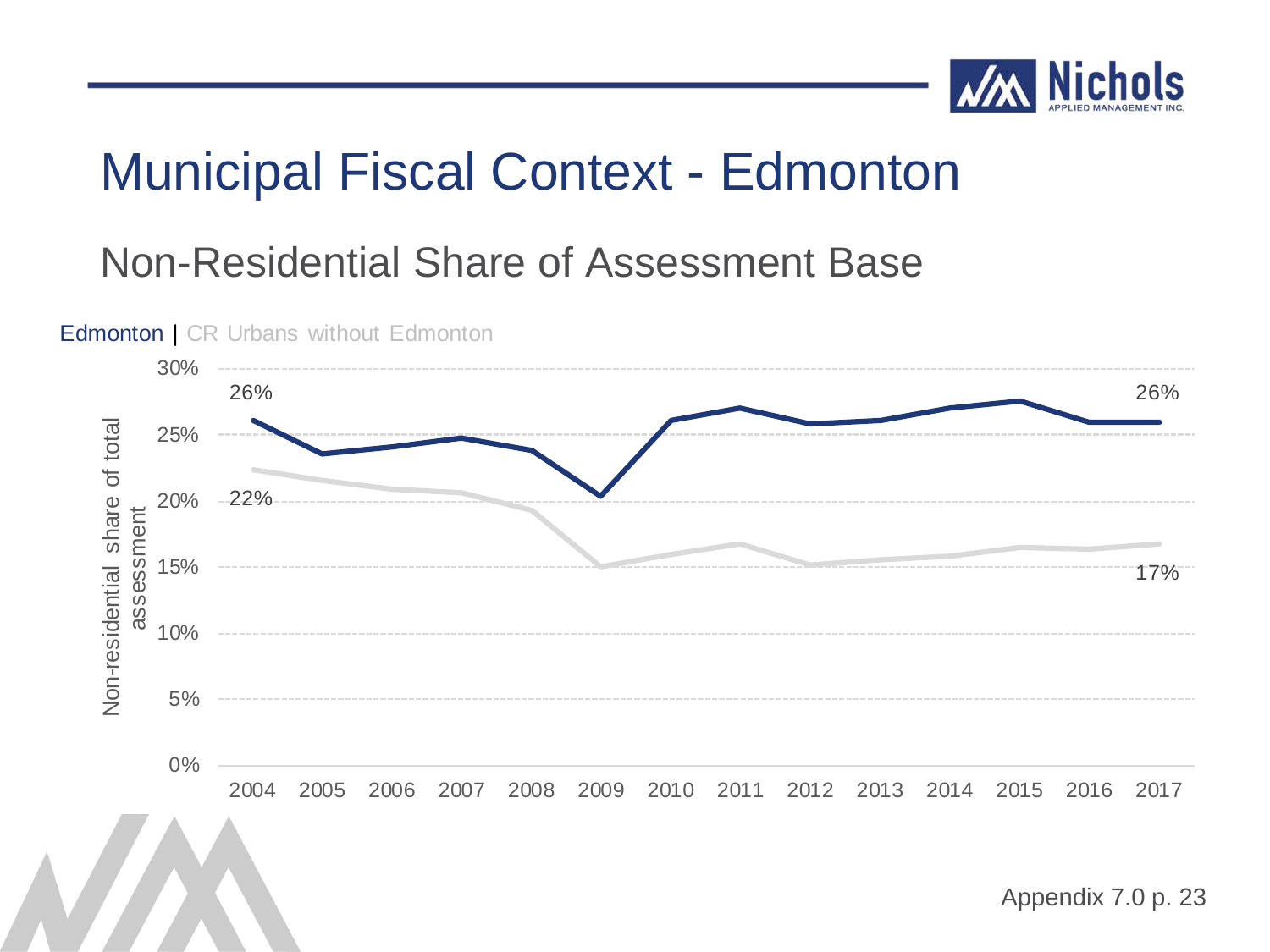

#### Share of Capital Region Residential and Non-Residential **Assessments**

City Residential Share | City Non-Residential Share

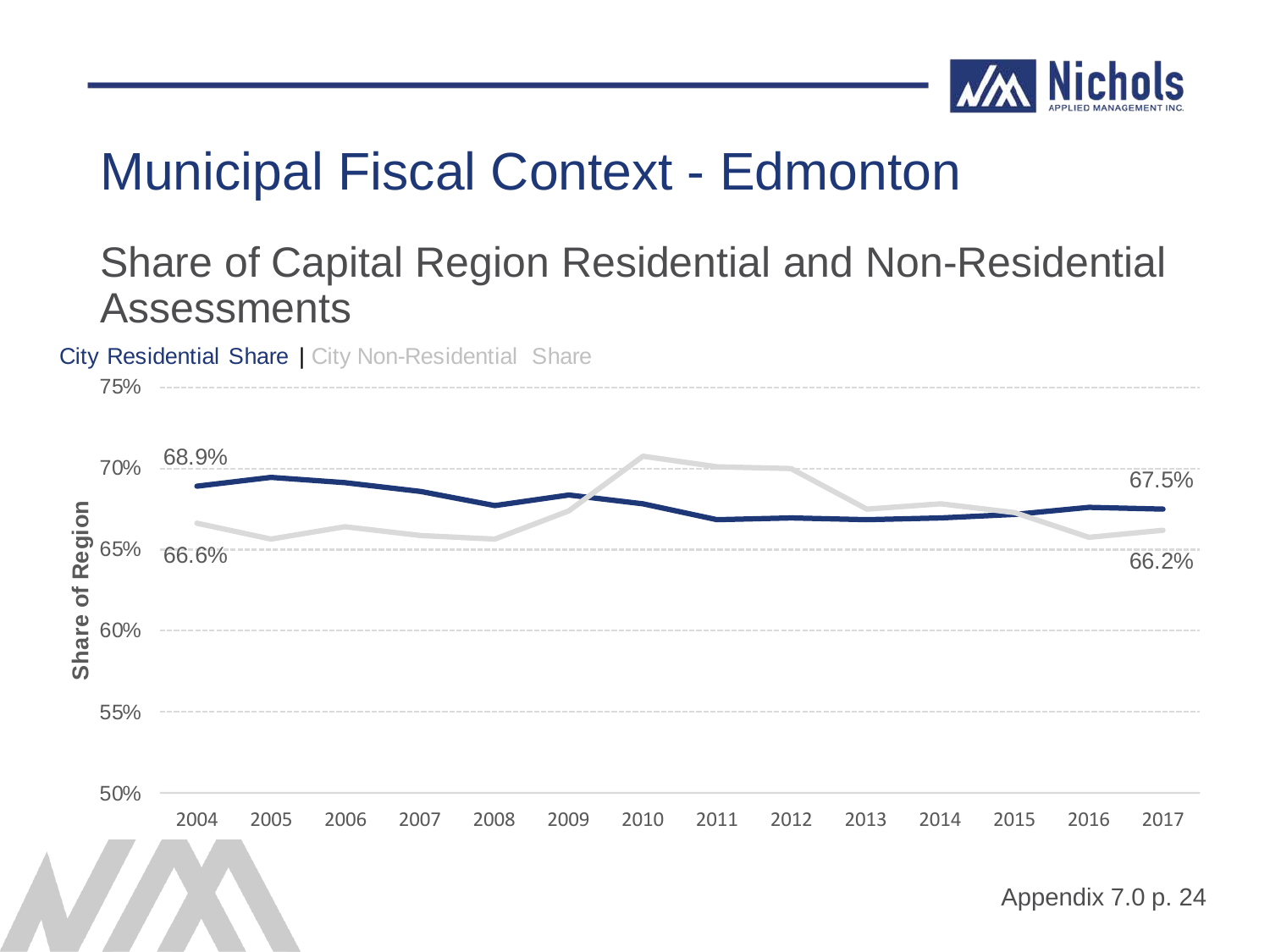

Residential and Non-Residential Property Tax Rates

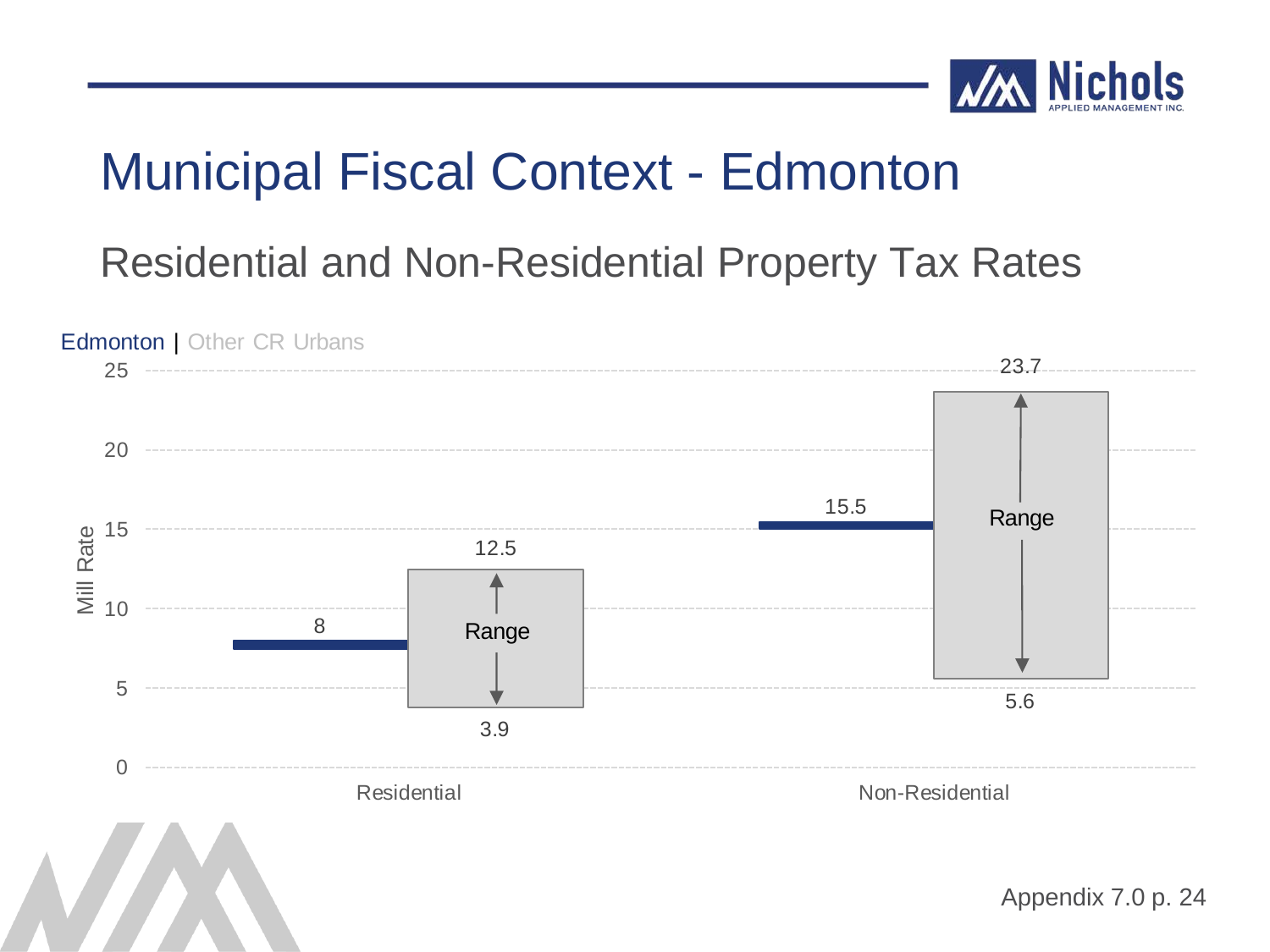

Debt as a Percentage of Debt Limit

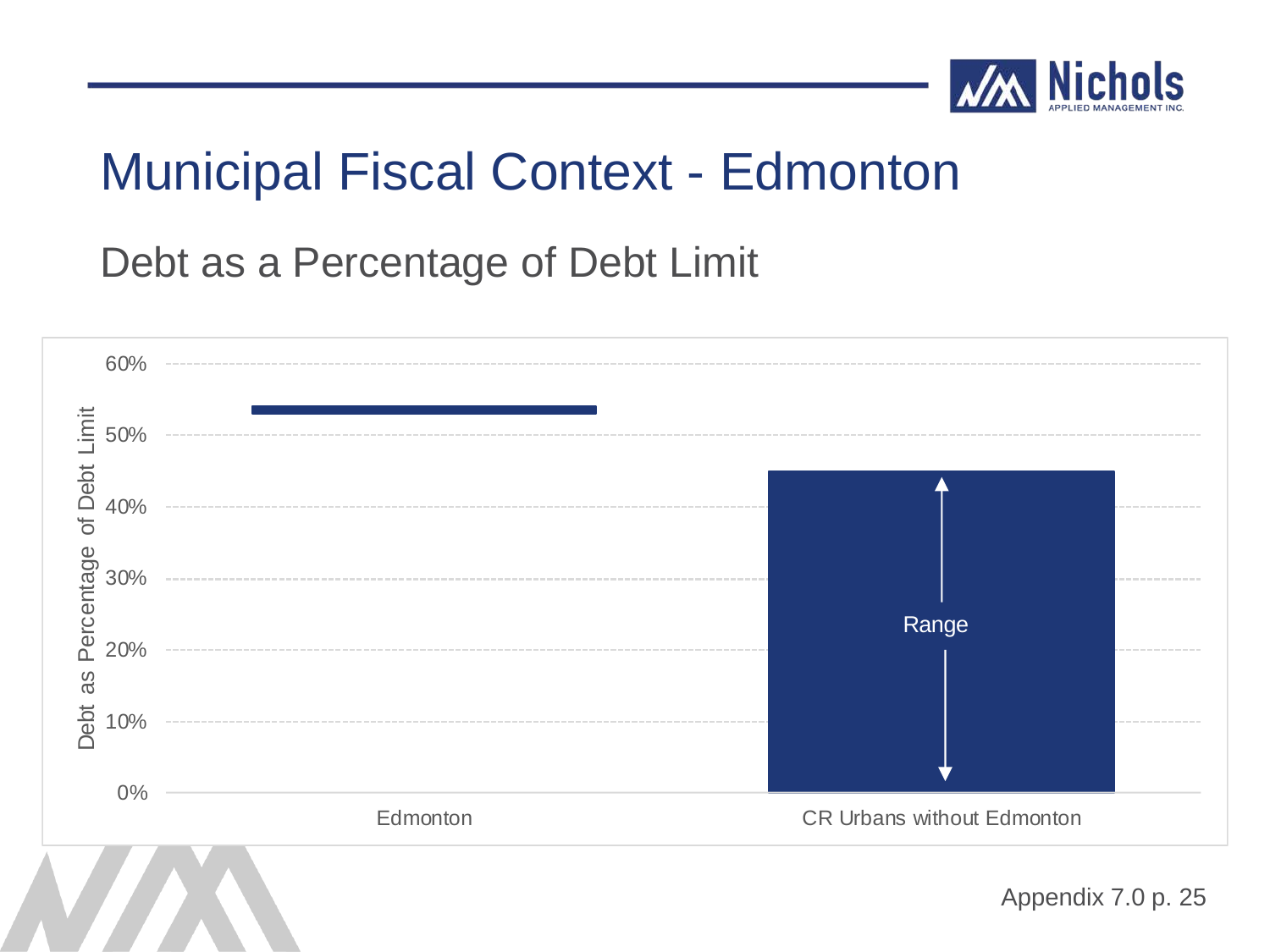

#### Municipal Operating Costs per Capita

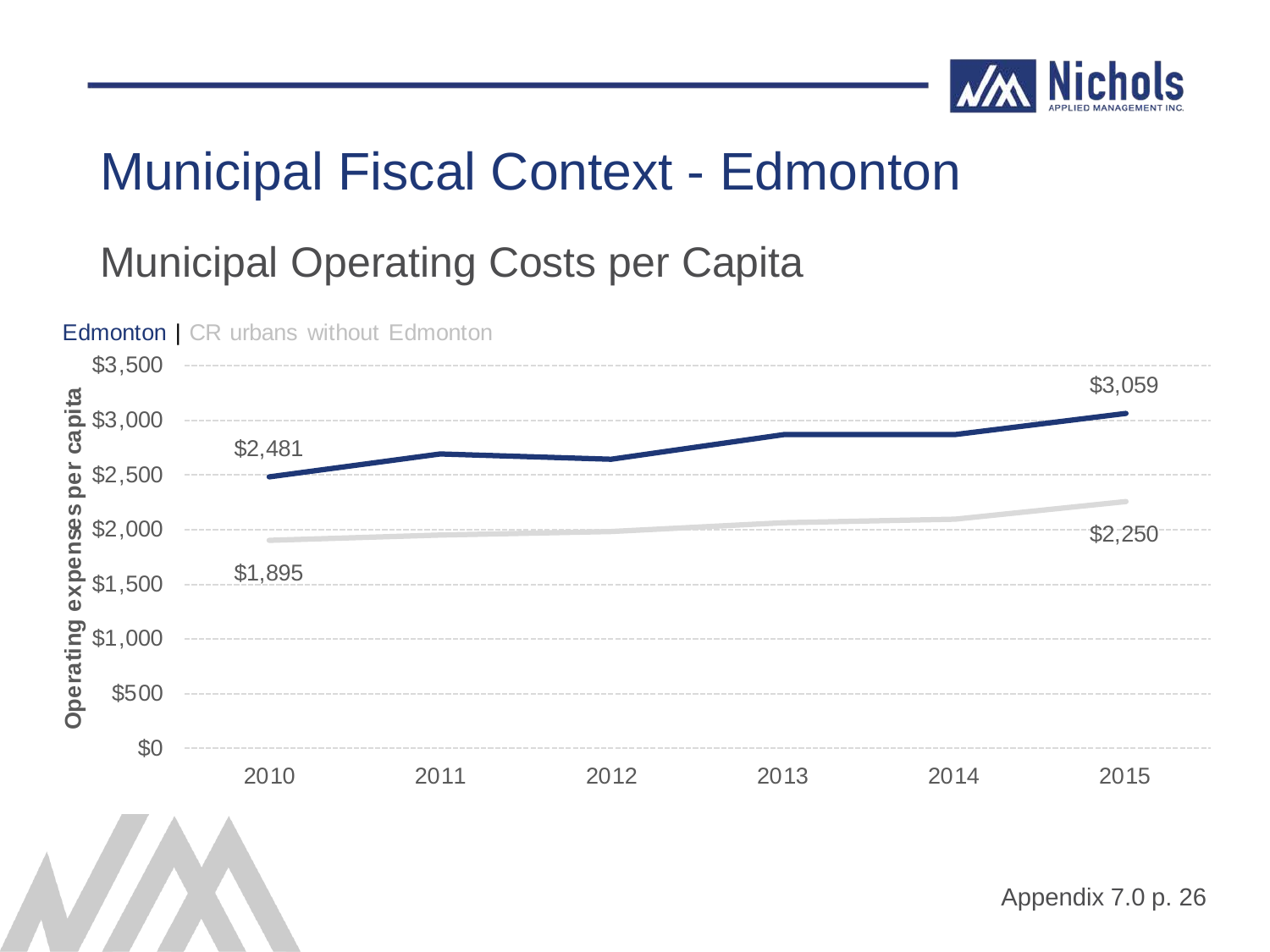

#### Total Equalized Assessment per Capita

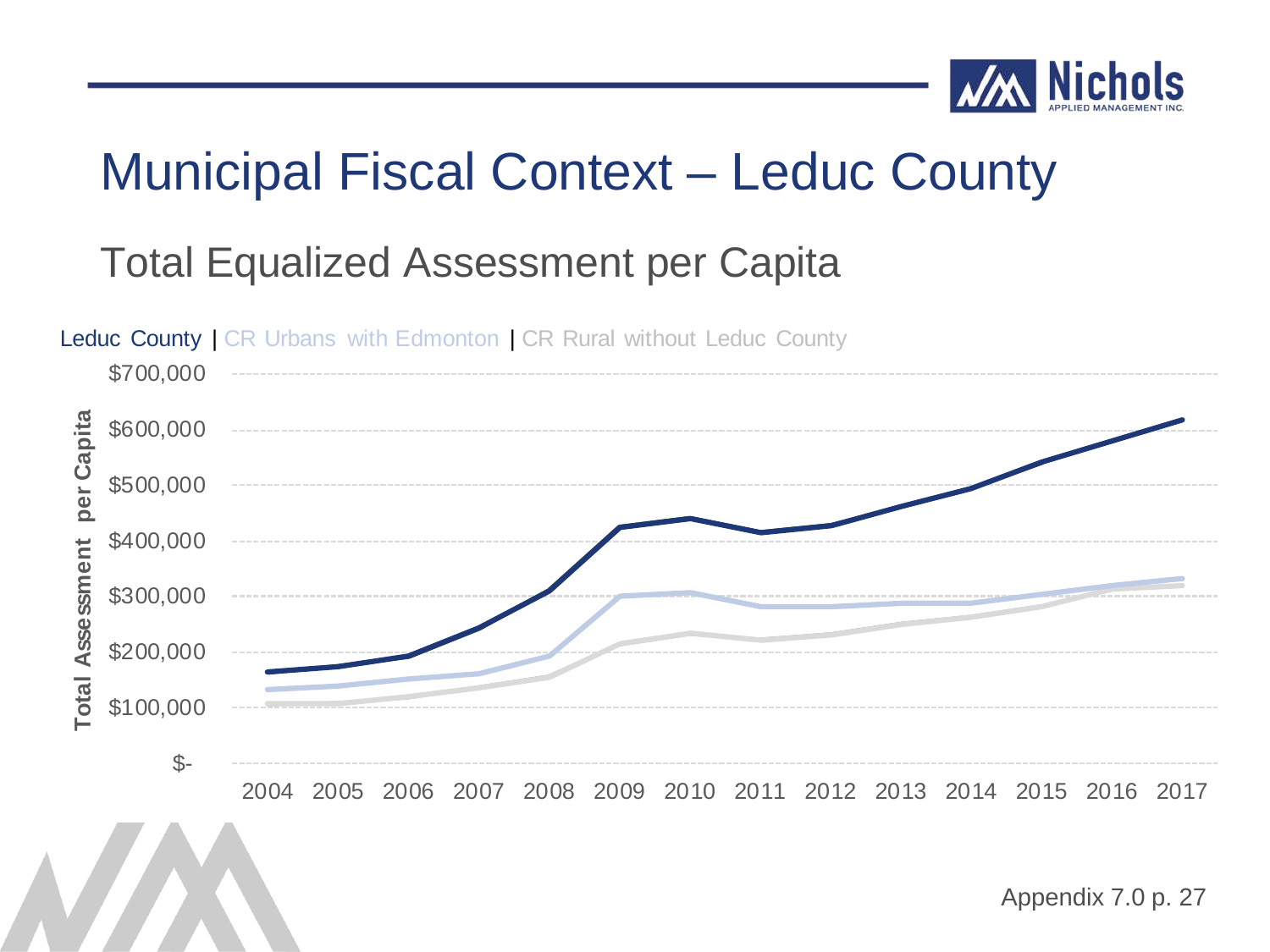

#### Non-Residential Share of Assessment Base

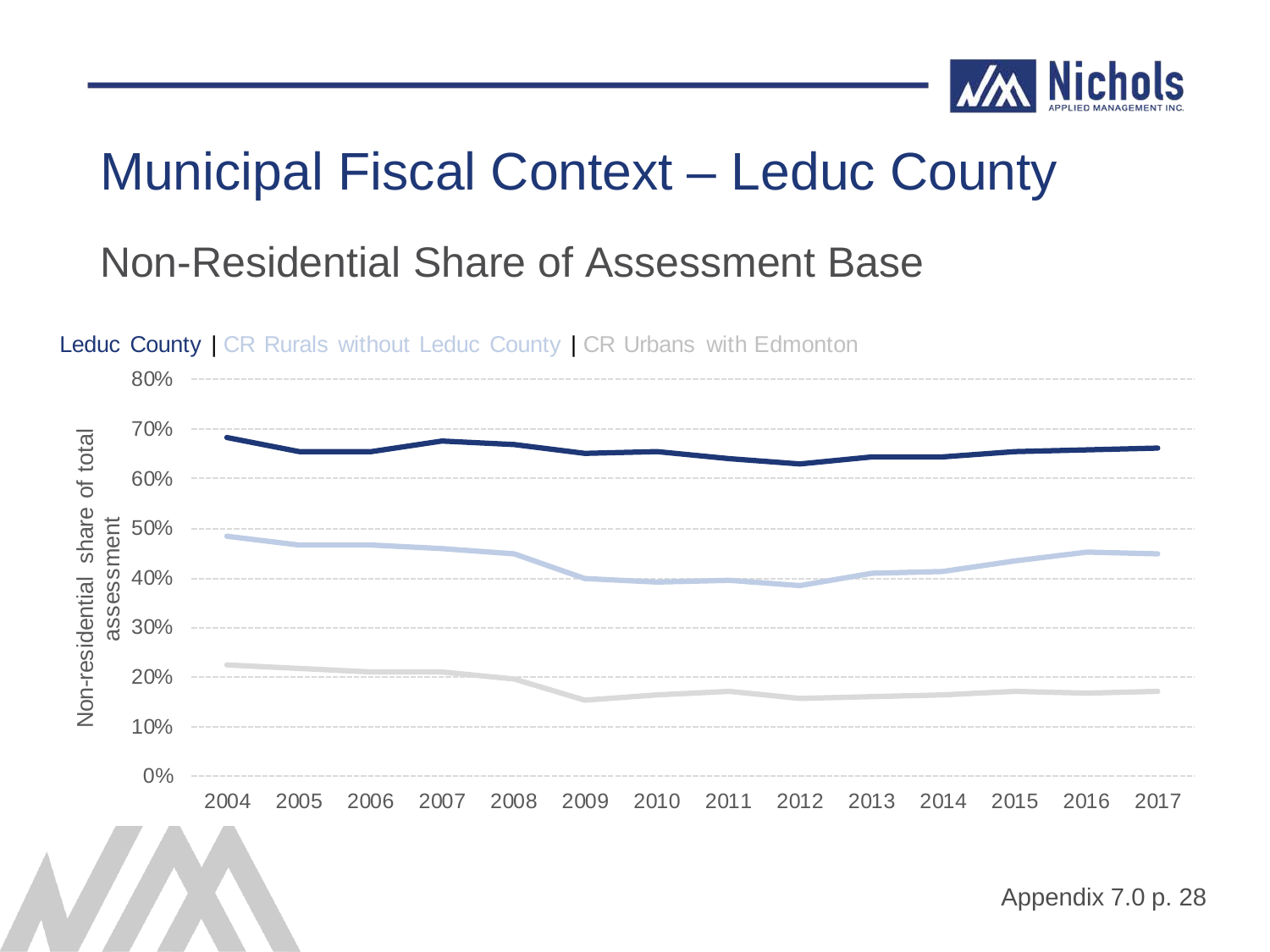

#### Equalized Assessment per Road Kilometer

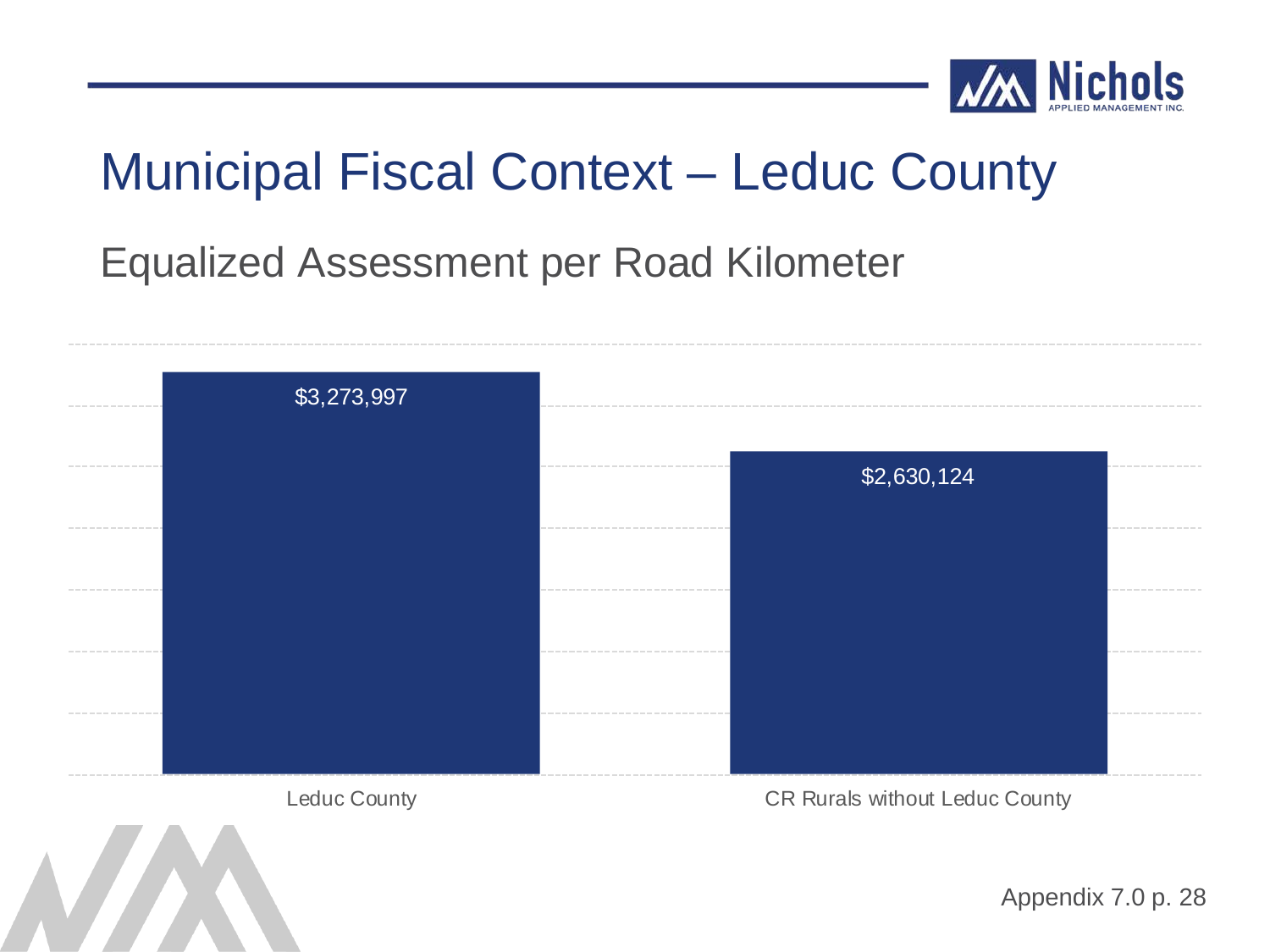

Residential and Non-Residential Property Tax Rates

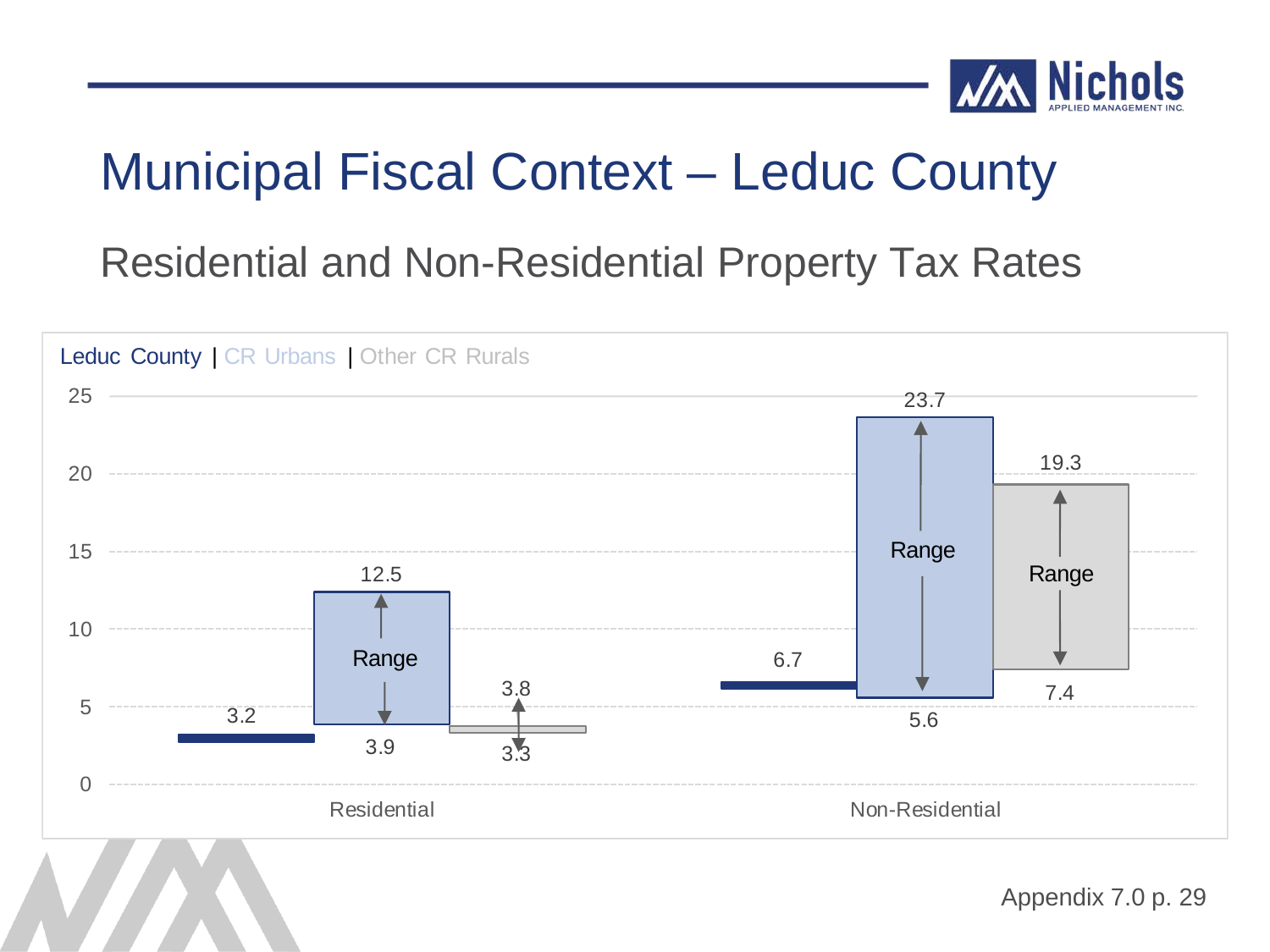

Debt as a Percentage of Debt Limit

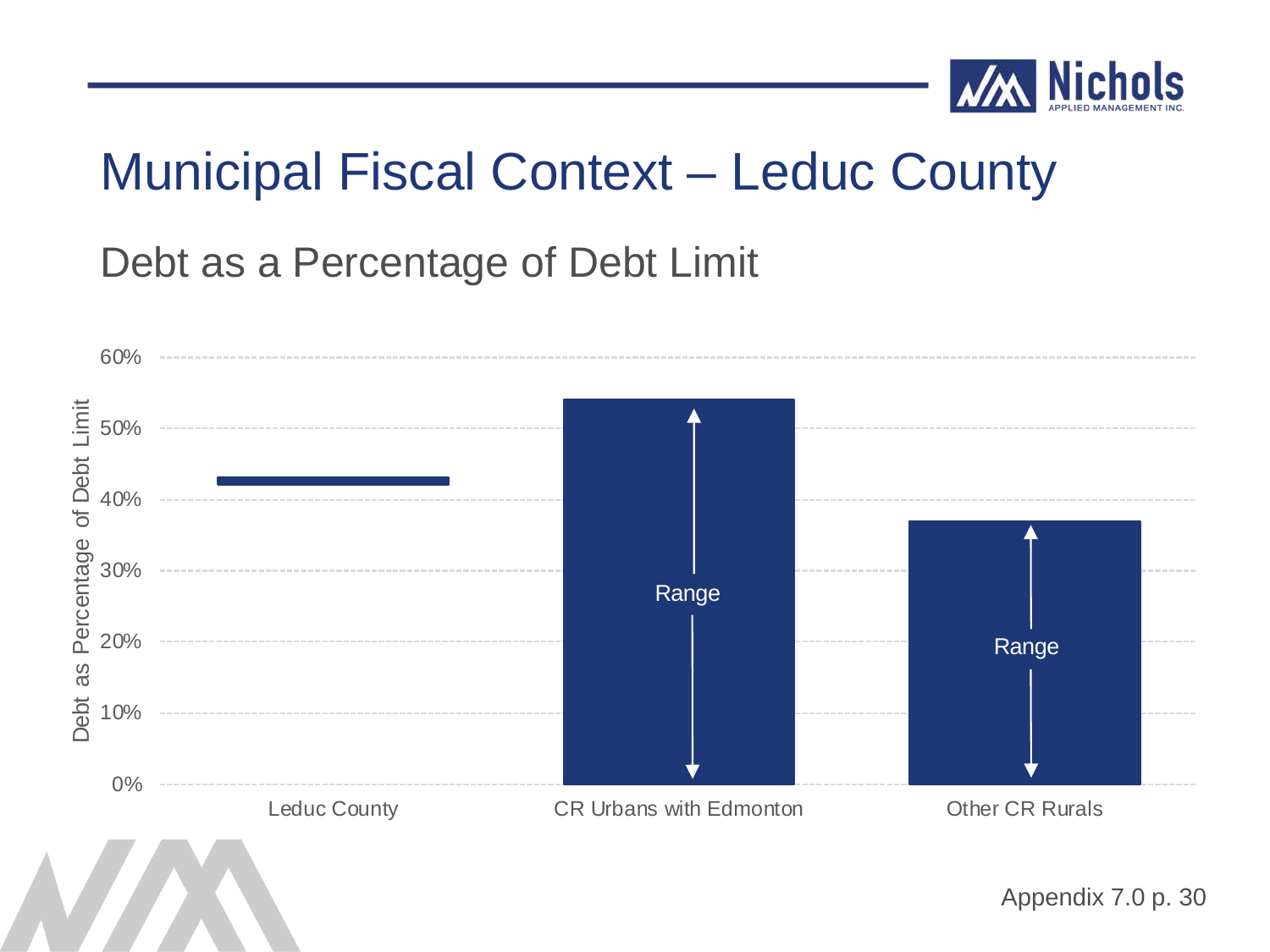

#### Proposed Annexation Area

- The proposed annexation area is largely undeveloped.
	- Mostly agricultural or parkland use
	- Some residential acreages
	- Approximately 700 people would be affected
- Would add 12% to City's land base.
- Would reduce County's land base by 3%.
- Town of Beaumont's land area minimally reduced by the proposed transfer of the one-mile right-of-way of 50<sup>th</sup> Street to the City's jurisdiction.
- Increase City's assessment base by 0.1%.
- Reduce the County's assessment base by 1.9%
- The Town's assessment base would be unchanged.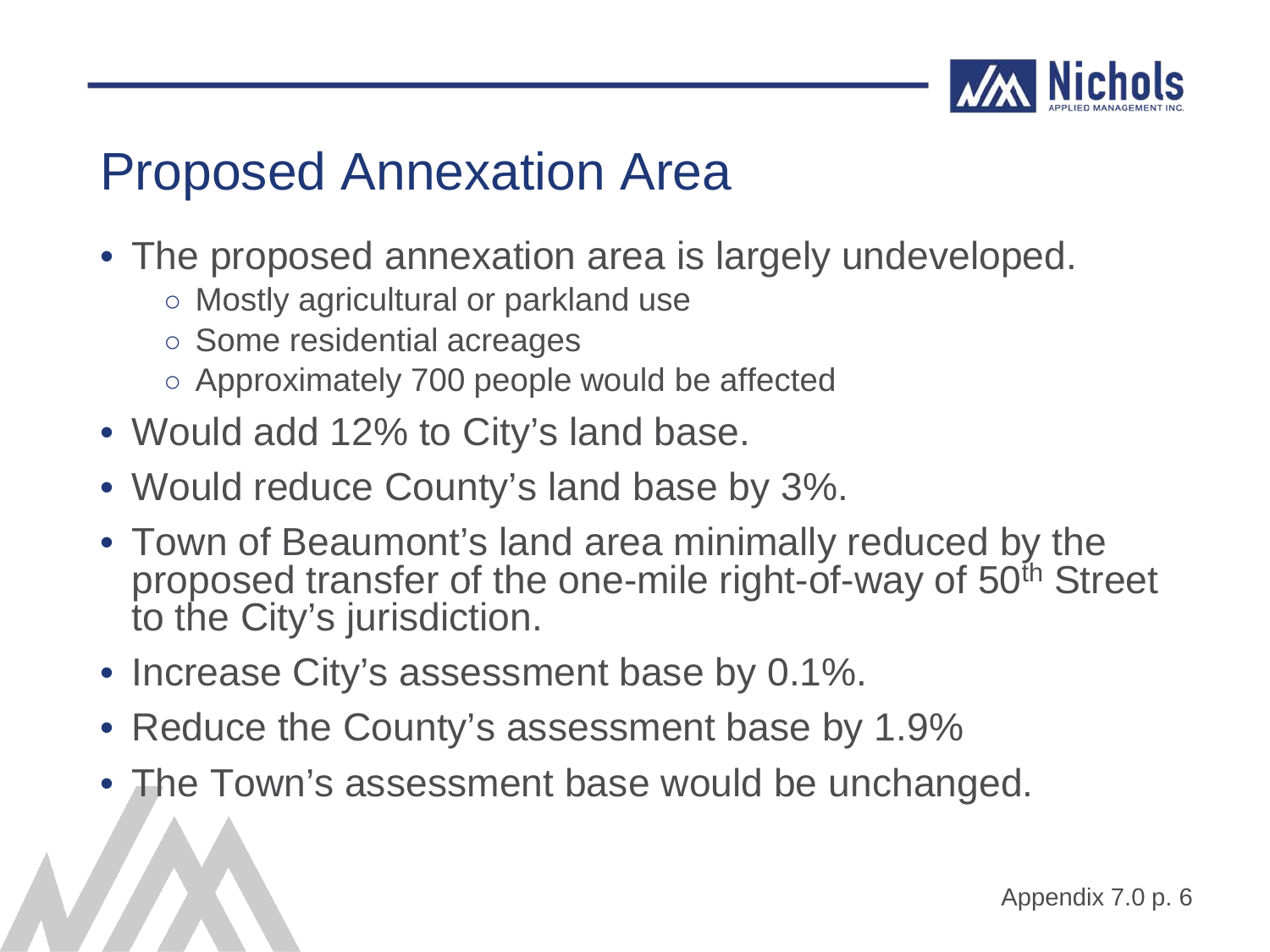

#### Immediate Impacts – Leduc County

- Foregone revenues of approximately \$780,000 annually (mostly taxes and user fees).
- Realize operating cost savings of nearly \$400,000 annually.
- Before compensation, the result is a loss of net revenue equal to \$380,000 annually.
- The City and County have agreed to tax loss and other compensation totaling \$8.5 million.
	- \$3.2 million in 2019
	- \$5.3 over 10 years
	- Will more than offset the potential cost to the County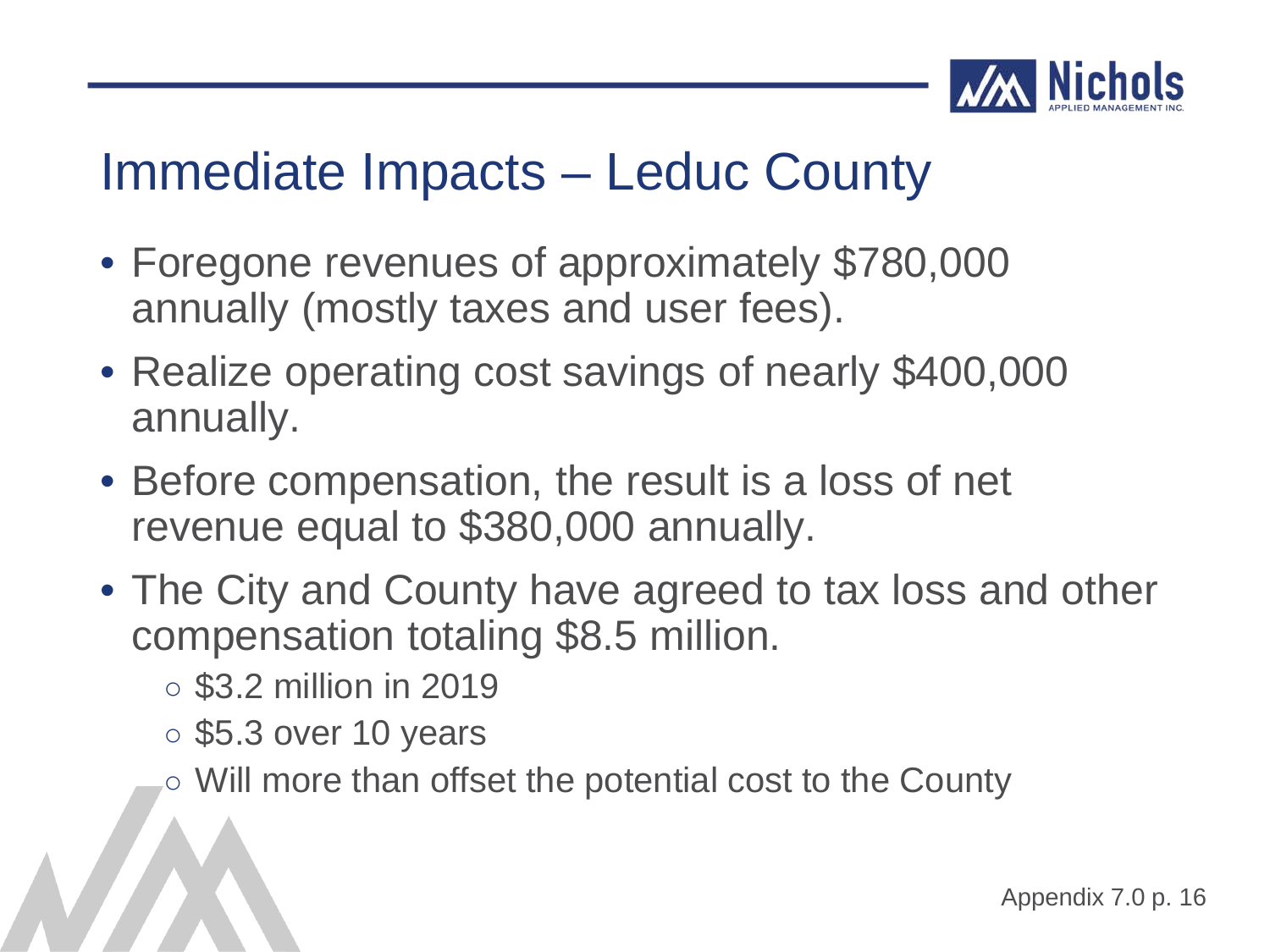

#### Immediate Impacts – Town of Beaumont

- The annexation of the one-mile stretch of 50<sup>th</sup> Street will have the effect of reducing the Town's transportation and operational maintenance costs by \$60,000.
- No assessable lands (i.e. 50<sup>th</sup> St ROW) are affected by taxation matters between the City and Town.

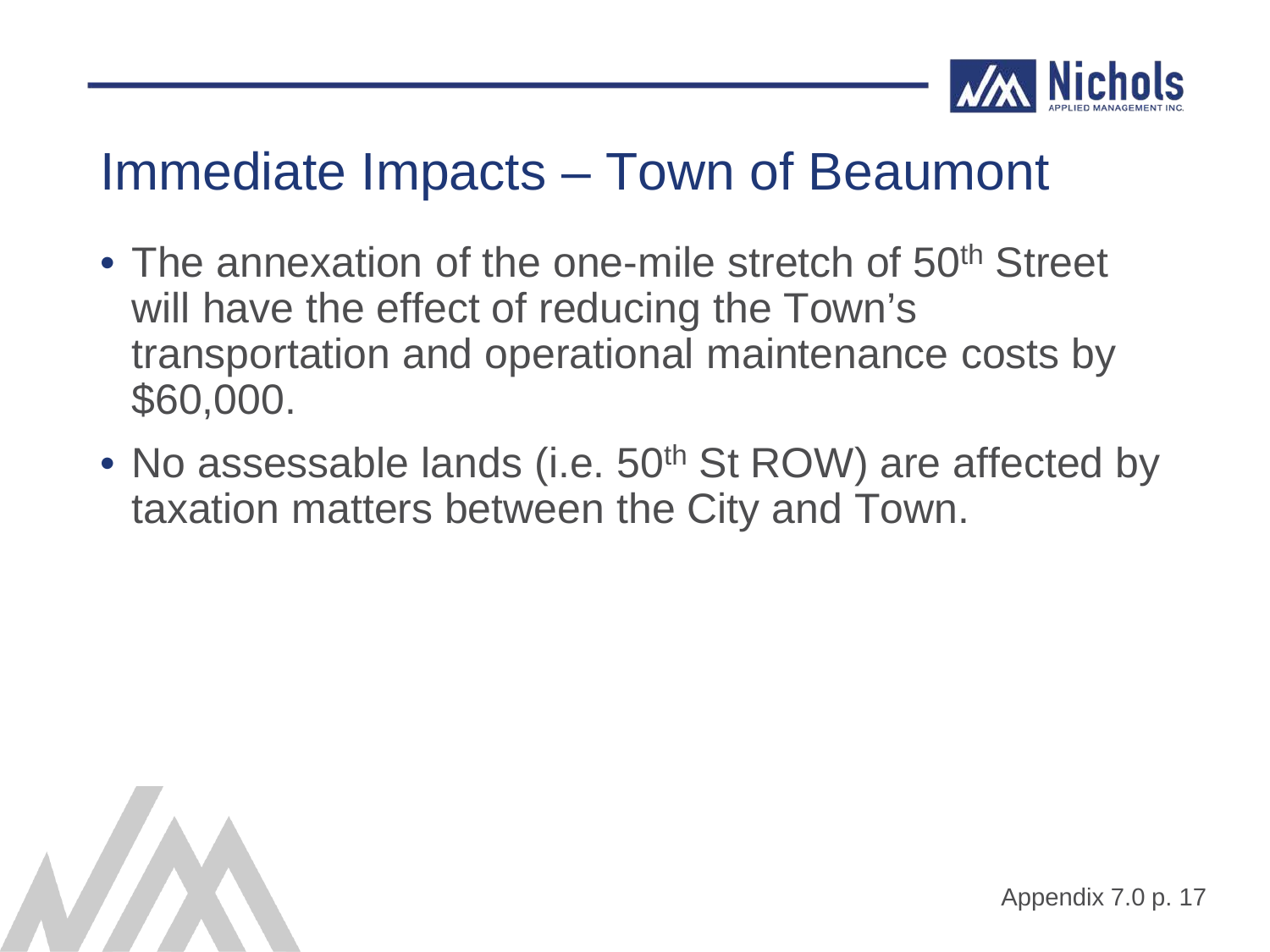![](_page_44_Picture_0.jpeg)

### Immediate Impacts – City of Edmonton

- Annual cost increase of approximately \$5.1 million.
- Taxes and other revenue are expected to increase by about \$1.1 million annually.
- Net cost to the City will be approximately \$4.0 million annually.
	- Add to this the compensation package payable to Leduc County.
	- With compensation, the effective cost will average about \$5.0 million annually over the first ten years following annexation.
	- $\circ$  This will require a tax increase of about 0.5% in the City of Edmonton over the same period.

![](_page_44_Picture_8.jpeg)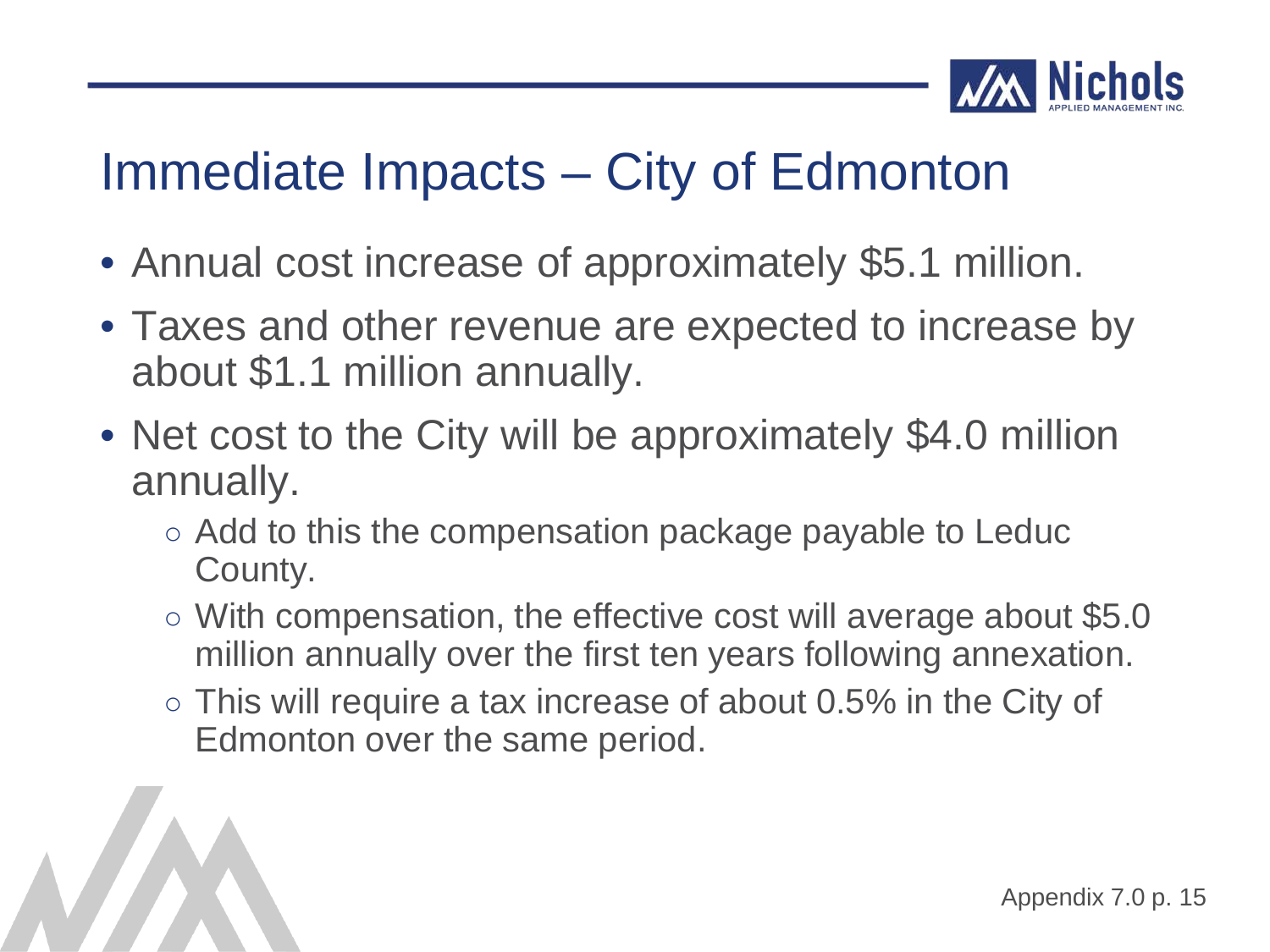![](_page_45_Picture_0.jpeg)

#### Immediate Impacts – Landowners

• The City recognizes that its property taxes for residential and non-residential properties (but not farmland or machinery and equipment) are higher than those in Leduc County.

#### • Without tax protection arrangements:

- Taxes on residential and non-residential properties would be set to increase by 85% and 148% respectively.
- The City has agreed to tax protection for a 50-year period for annexed properties (excluding linear).
	- Pay the lower of the City or County rates.
	- Subject to triggering conditions

![](_page_45_Picture_8.jpeg)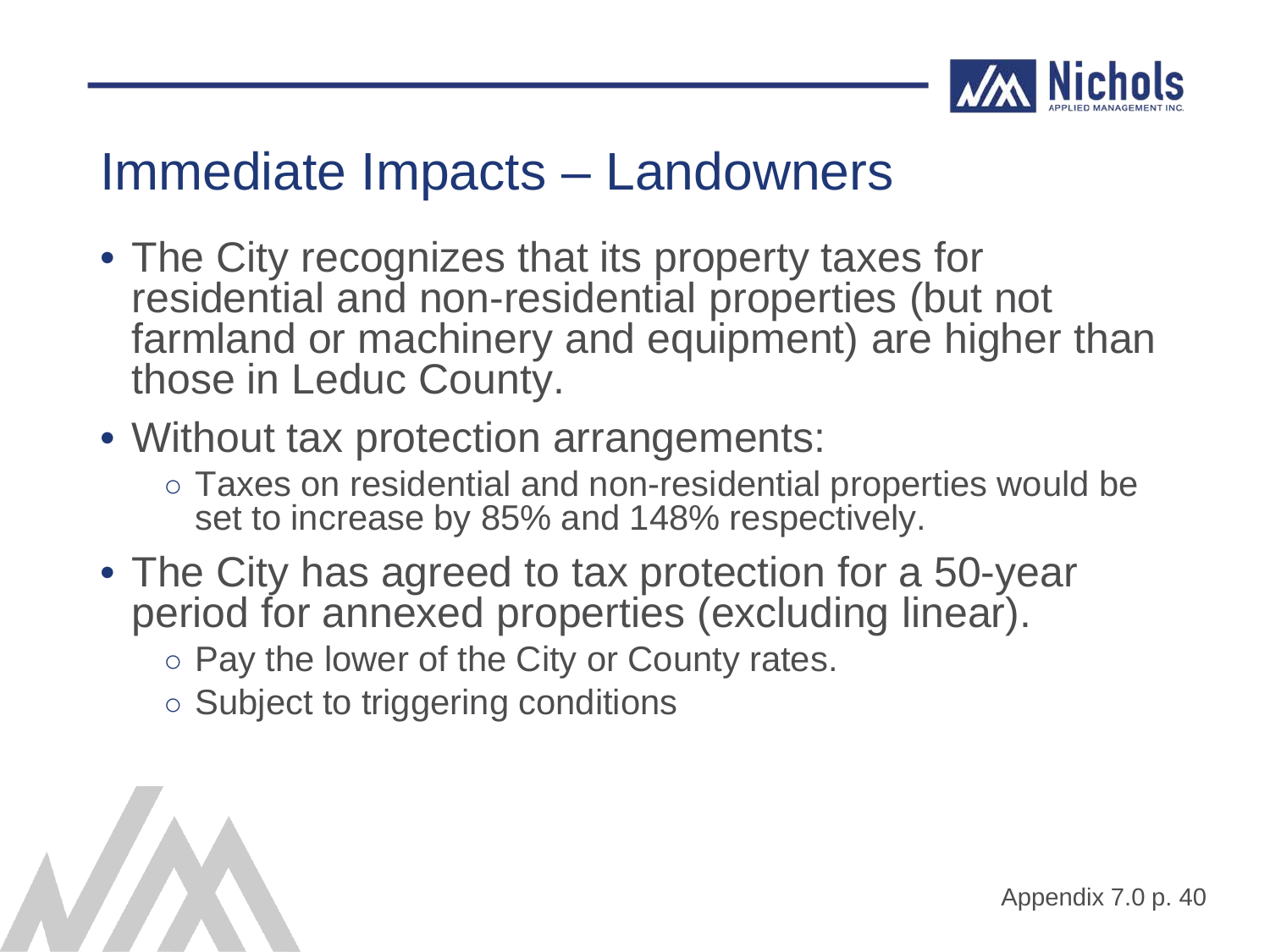![](_page_46_Picture_0.jpeg)

The County has a favourable financial position.

- Strong tax base
- Low property tax levels

Our analysis indicates that the County:

- Will experience continuing but modest residential growth.
- Well-positioned to accommodate considerable non- residential development.
	- Nisku and North Nisku
	- Within the EIA lands
	- South Devon industrial zone
- Non-residential growth will serve to offset the costs of its residential growth while maintaining a positive fiscal position.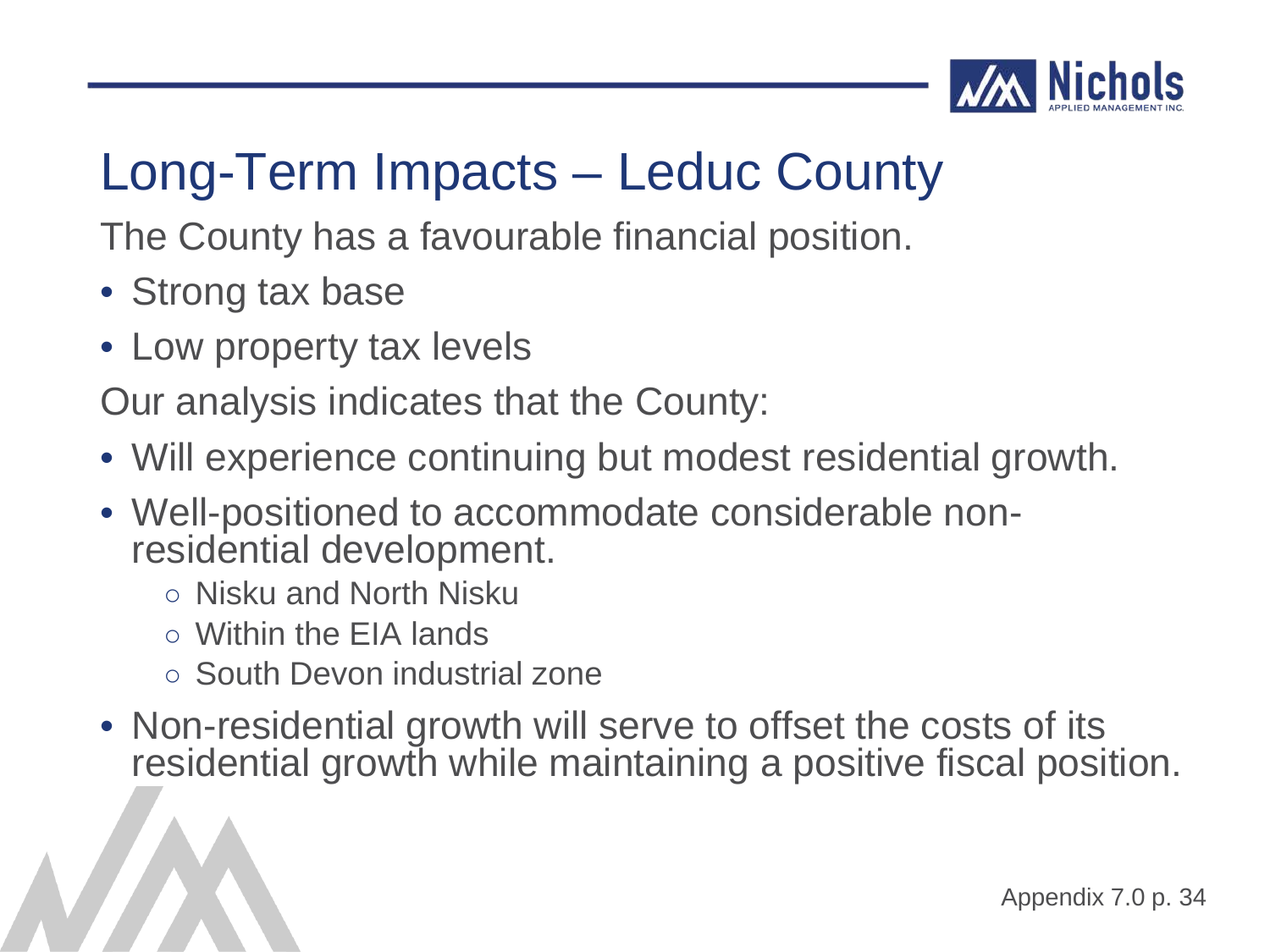![](_page_47_Picture_0.jpeg)

#### Leduc County Population Projections

![](_page_47_Figure_3.jpeg)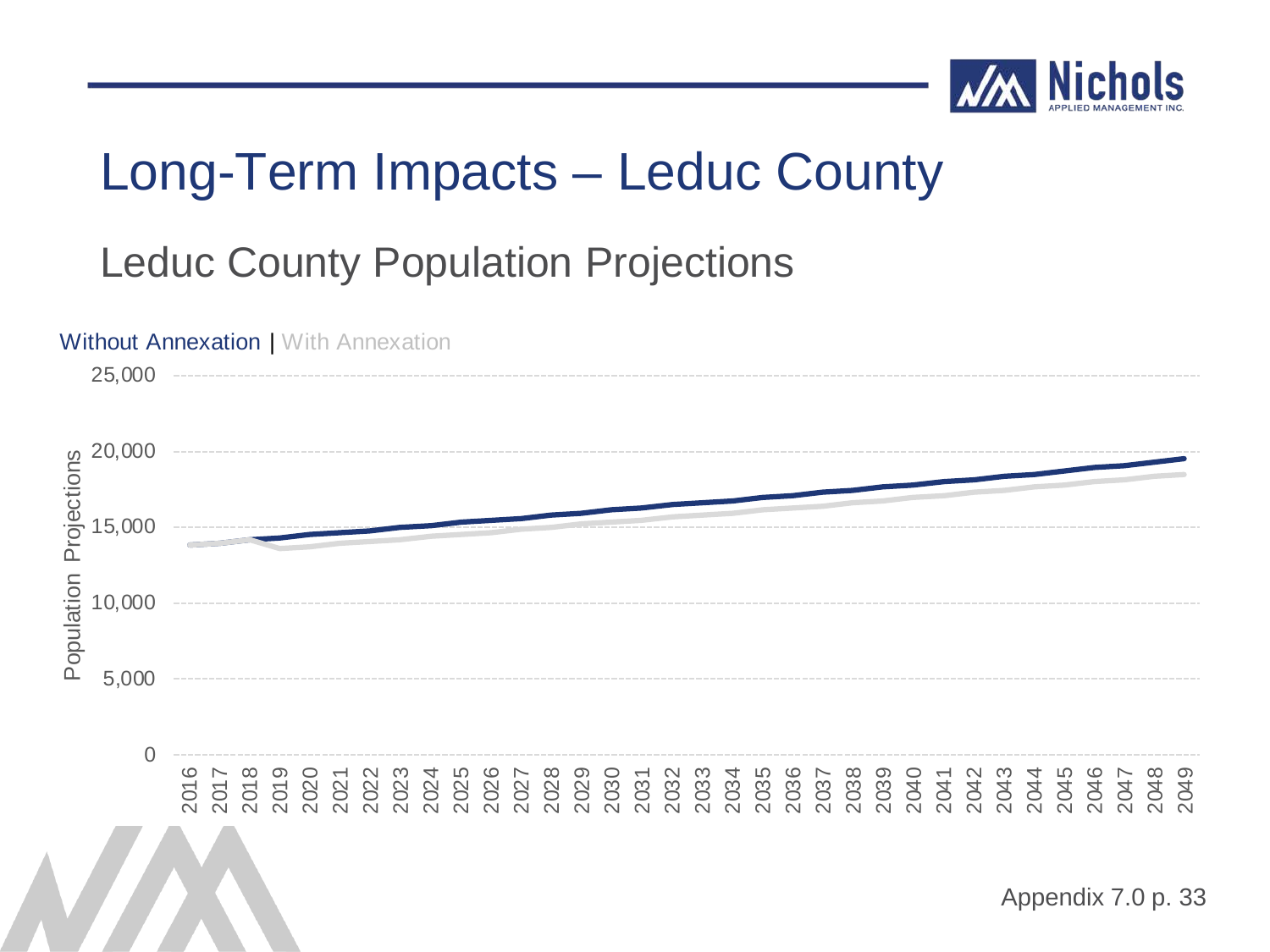![](_page_48_Picture_0.jpeg)

The proposed annexation will not adversely affect the fiscal condition of the County.

- In the years following the annexation, the County's tax levels are expected to decline modestly (constant dollars).
	- Compensation agreement
	- Continued strong industrial growth in the County

![](_page_48_Picture_6.jpeg)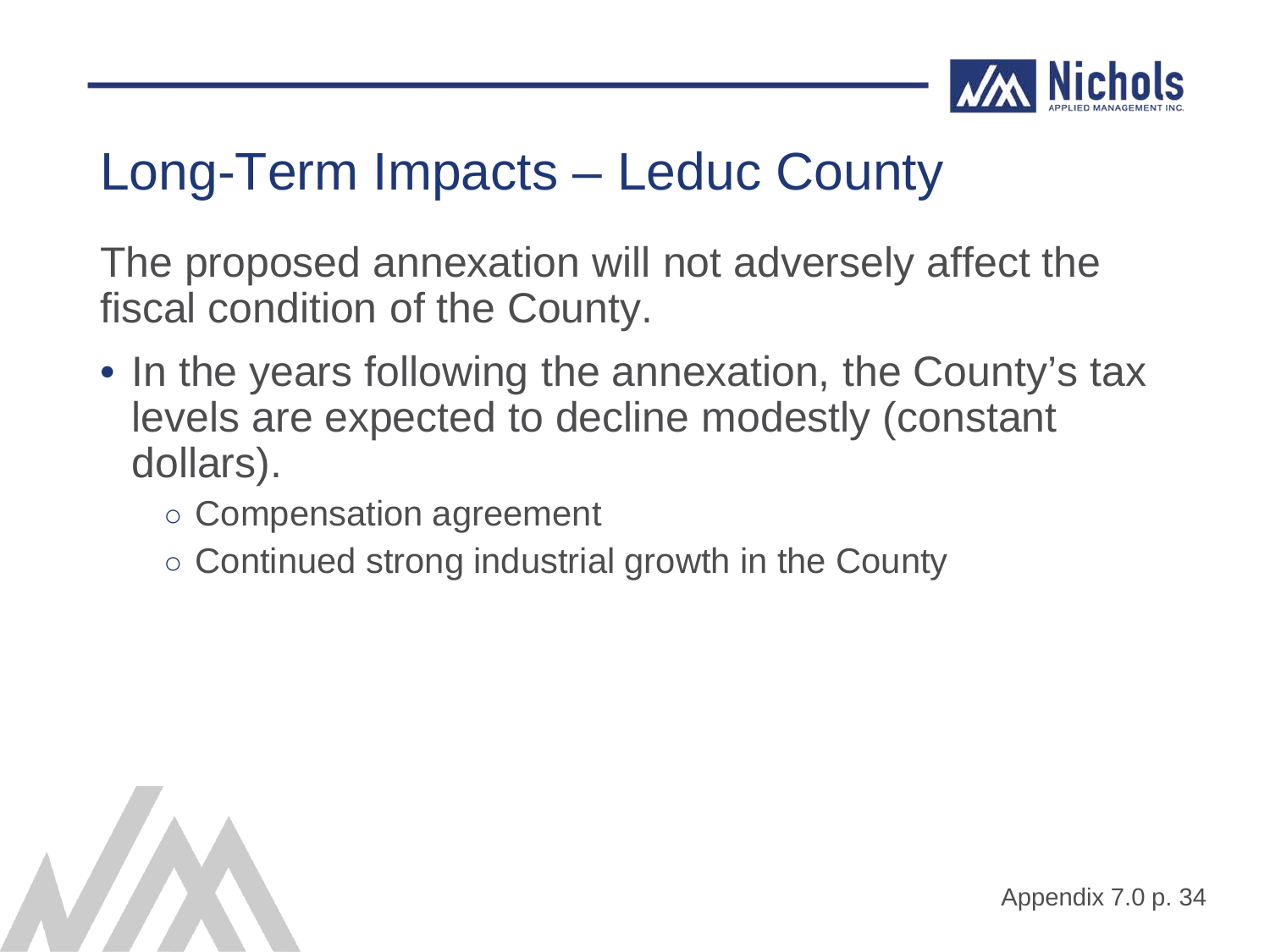![](_page_49_Picture_0.jpeg)

Leduc County Property Tax Rates with Annexation

![](_page_49_Figure_3.jpeg)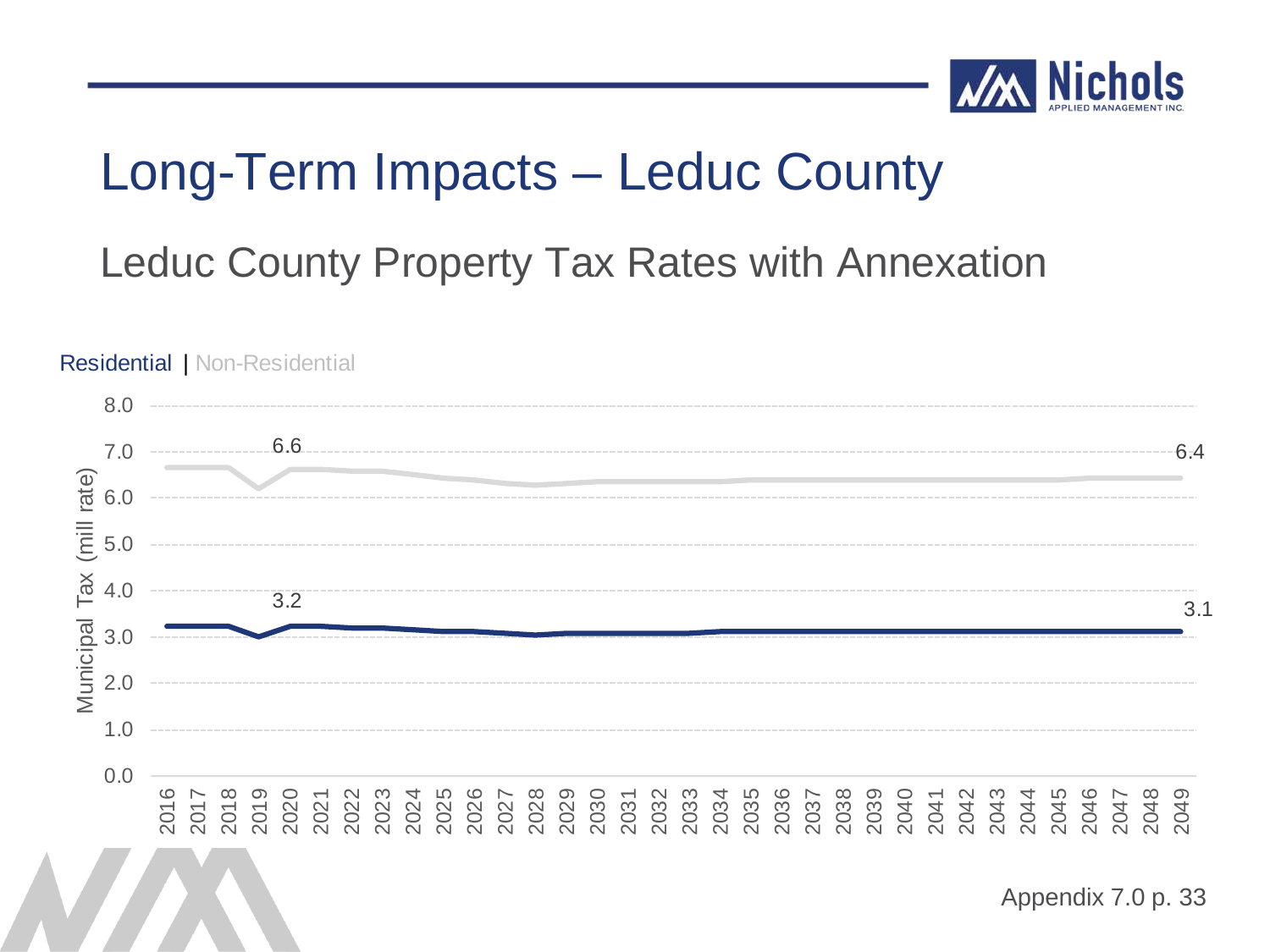![](_page_50_Picture_0.jpeg)

#### Projected Assessment Composition with Annexation (Non-Residential)

|          | 80%              |  |  |  |  |  |  |  |  |  |  |  |  |  |  |  |                    |     |
|----------|------------------|--|--|--|--|--|--|--|--|--|--|--|--|--|--|--|--------------------|-----|
|          | 70%              |  |  |  |  |  |  |  |  |  |  |  |  |  |  |  |                    | 74% |
|          |                  |  |  |  |  |  |  |  |  |  |  |  |  |  |  |  |                    |     |
|          |                  |  |  |  |  |  |  |  |  |  |  |  |  |  |  |  |                    |     |
| $\sigma$ |                  |  |  |  |  |  |  |  |  |  |  |  |  |  |  |  |                    |     |
|          |                  |  |  |  |  |  |  |  |  |  |  |  |  |  |  |  |                    |     |
|          | te 30%<br>ec 20% |  |  |  |  |  |  |  |  |  |  |  |  |  |  |  |                    |     |
|          | 10%              |  |  |  |  |  |  |  |  |  |  |  |  |  |  |  |                    |     |
|          | 0%               |  |  |  |  |  |  |  |  |  |  |  |  |  |  |  |                    |     |
|          |                  |  |  |  |  |  |  |  |  |  |  |  |  |  |  |  |                    |     |
|          |                  |  |  |  |  |  |  |  |  |  |  |  |  |  |  |  | Appendix 7.0 p. 34 |     |
|          |                  |  |  |  |  |  |  |  |  |  |  |  |  |  |  |  |                    |     |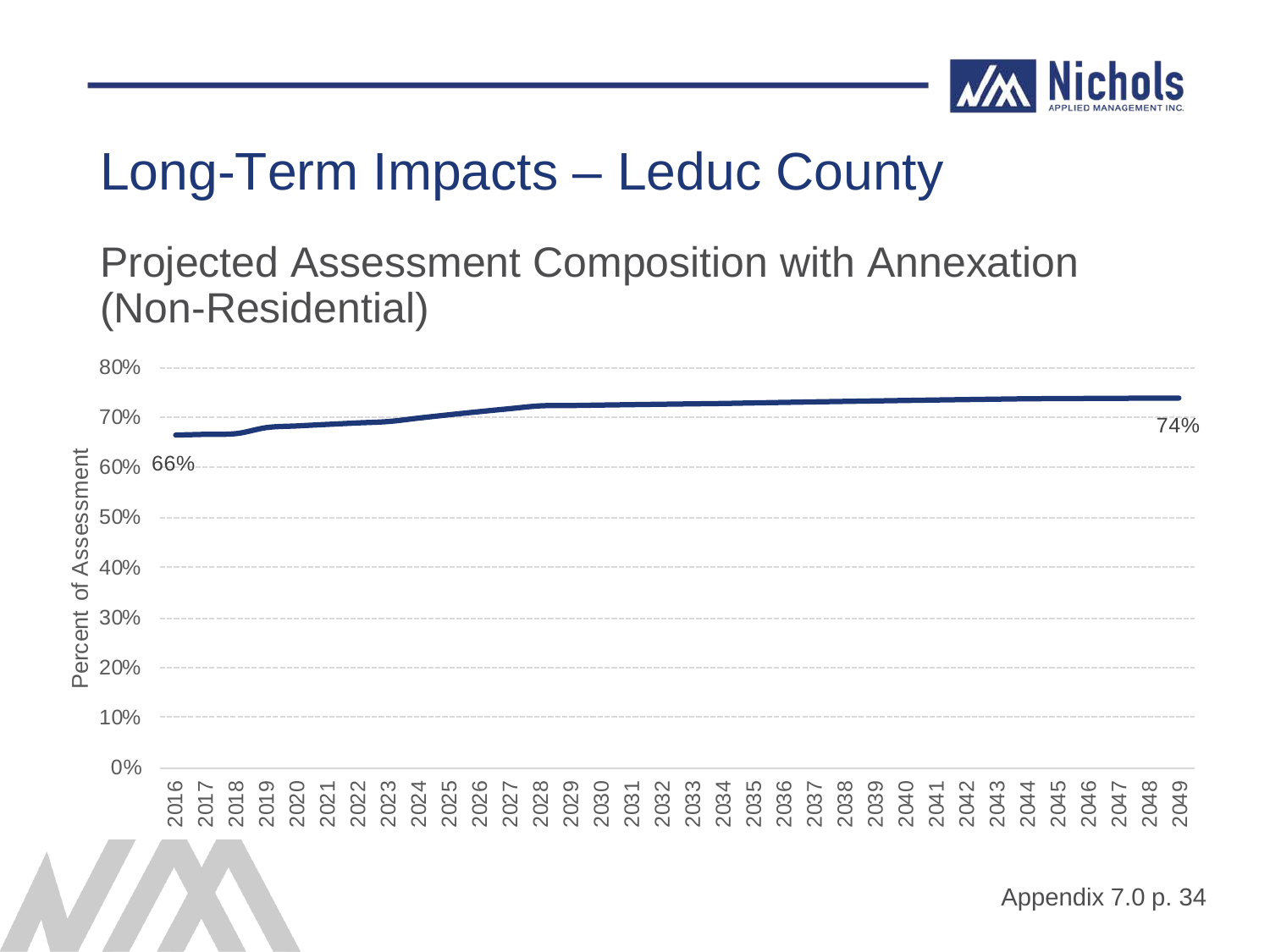![](_page_51_Picture_0.jpeg)

#### Projected Assessment per Capita with Annexation (constant dollars)

![](_page_51_Figure_3.jpeg)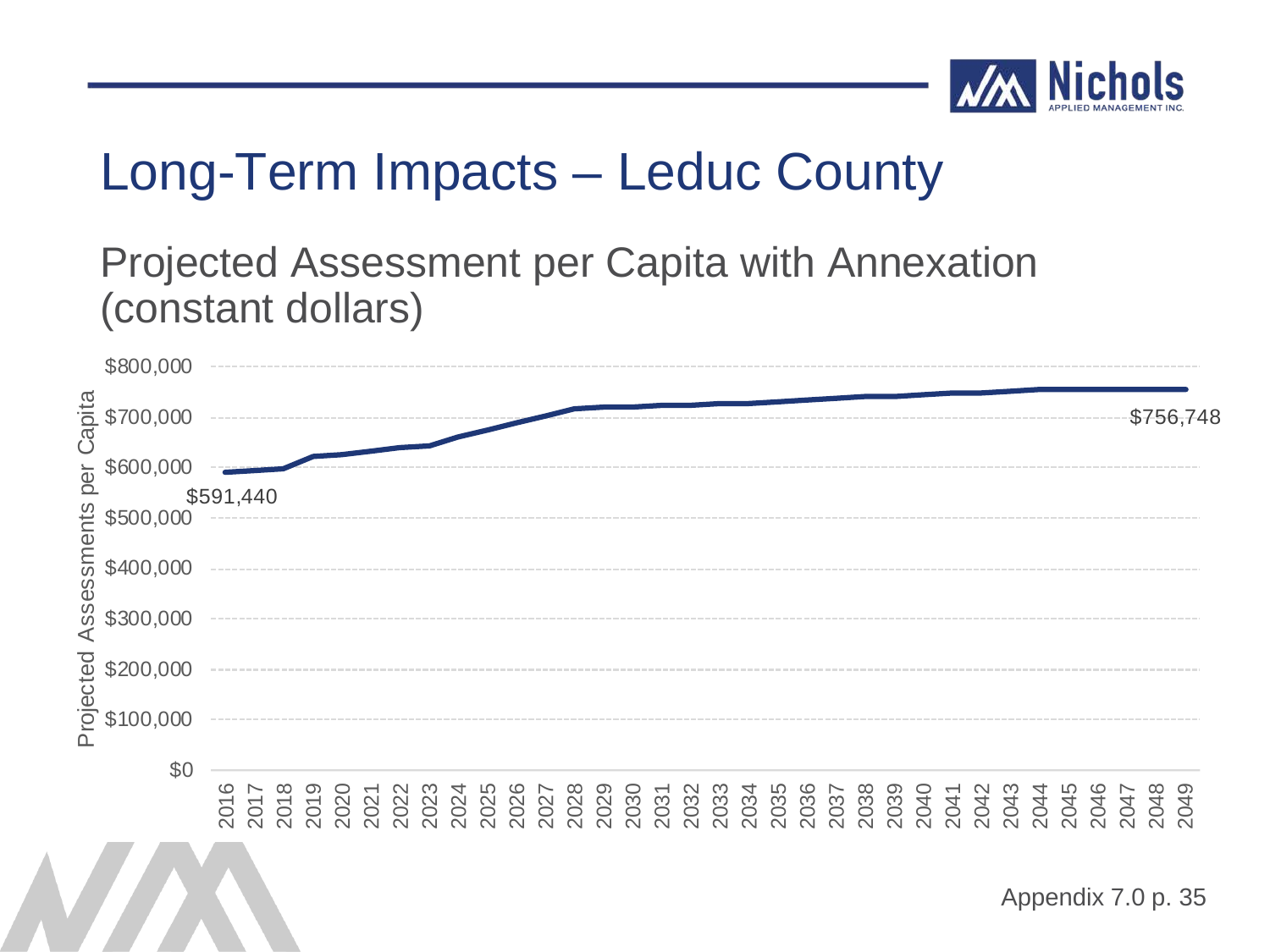![](_page_52_Picture_0.jpeg)

Without annexation:

- The County would retain the lands proposed by the City for residential growth and also the lands immediately north of the EIA, largely encompassed within the Noise Exposure Forecast-affected (NEF) area.
	- Could be used to further expand the County's non-residential assessment base.
	- Without additional residential growth, the County would likely further enhance its favourable fiscal outlook.

![](_page_52_Picture_6.jpeg)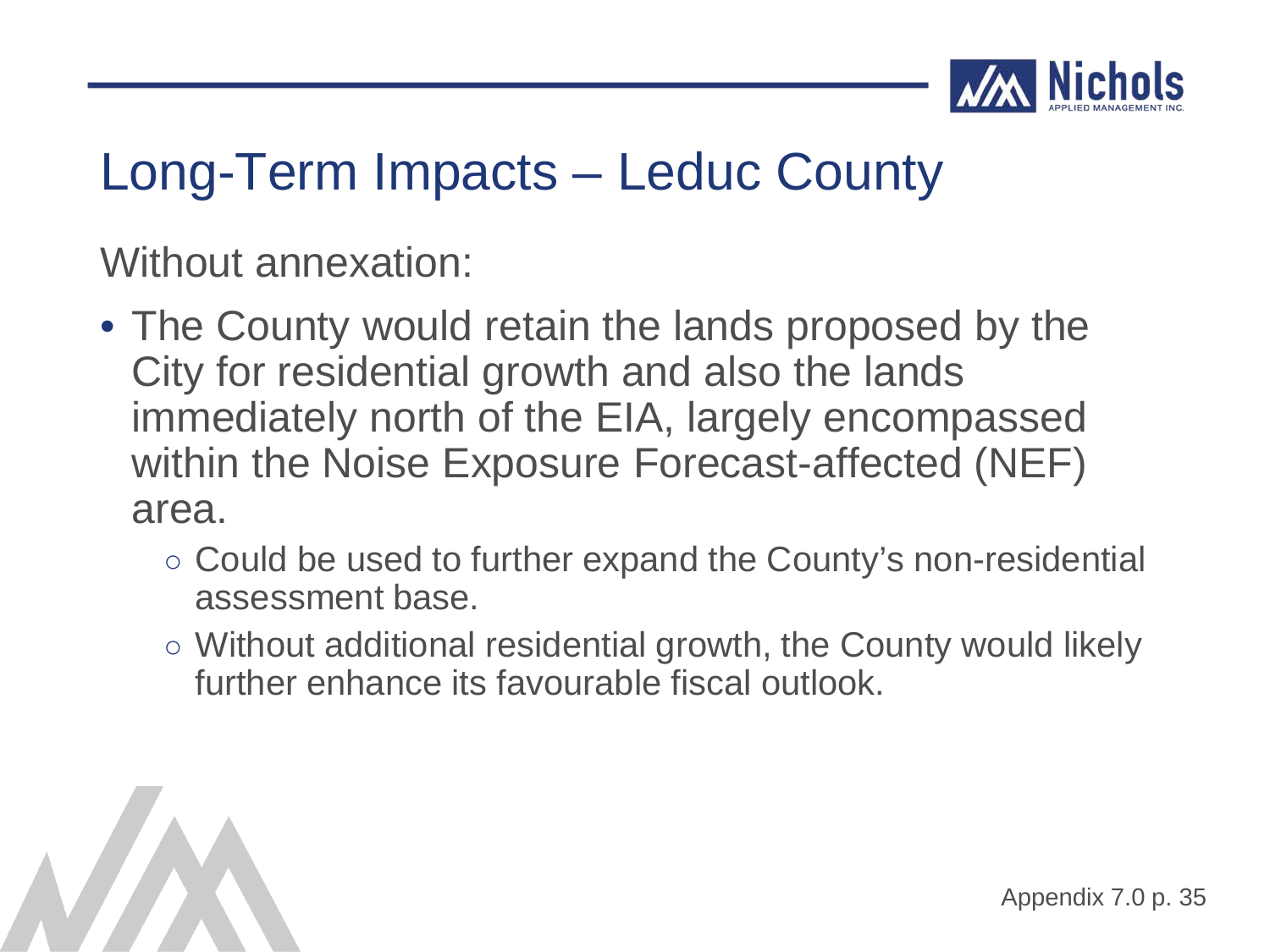![](_page_53_Picture_0.jpeg)

- If the County were to accommodate any residential growth, there would be significant fiscal implications to the County.
	- $\circ$  206,000 people will need to be accommodated in the annexation lands – regardless of jurisdiction.
		- Ten-fold increase in County's population
	- Significant expansion in the County's costs associated with people-based service provision and elevated service provision.
	- The County's favourable fiscal position and tax levels would be negatively affected as compared to if the City's annexation is approved.

![](_page_53_Picture_7.jpeg)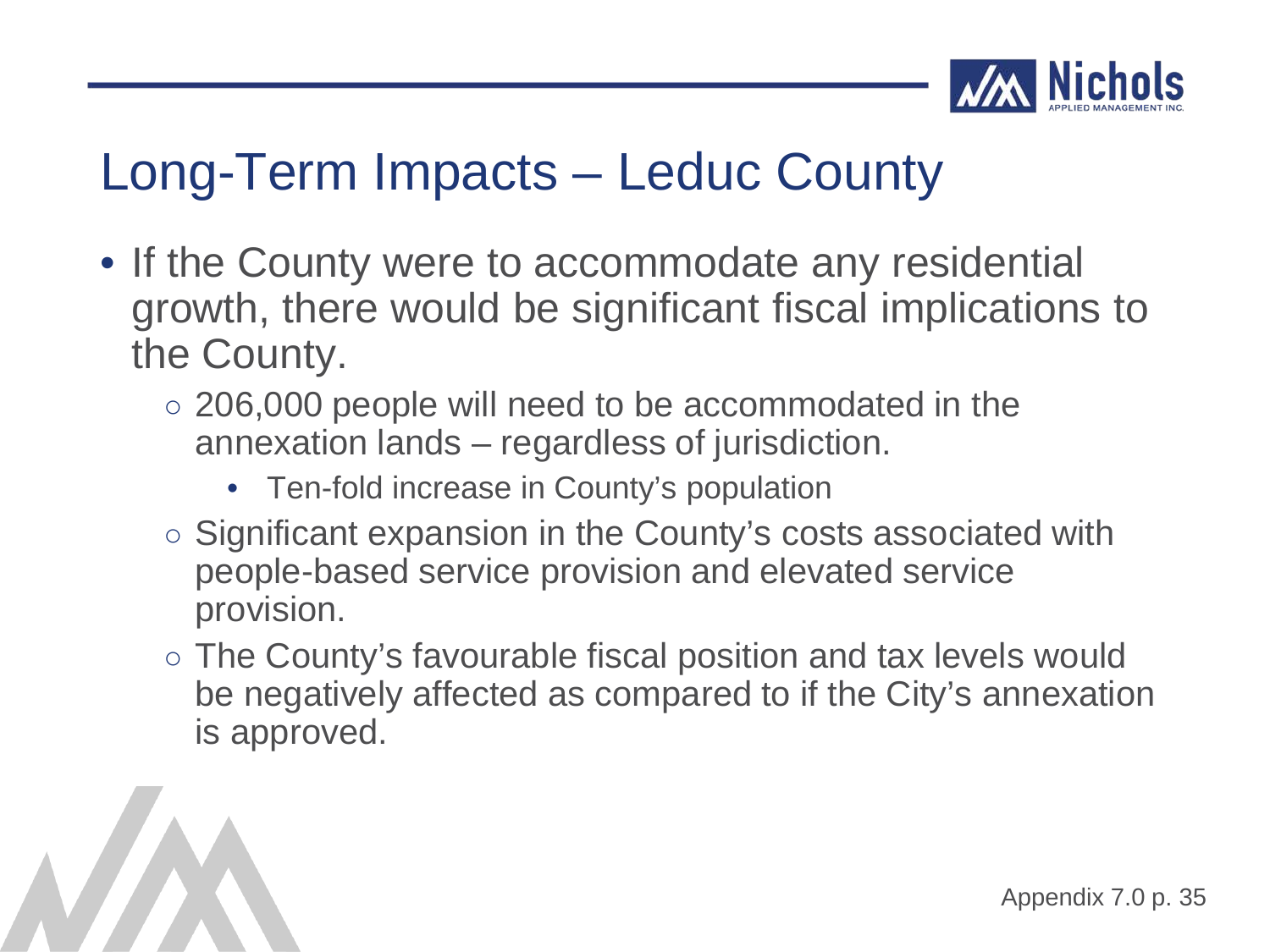![](_page_54_Picture_0.jpeg)

#### Long-Term Impacts – Town of Beaumont

Long-term fiscal impacts to the Town of Beaumont are expected to be positive.

- In the near term, avoided operating and maintenance costs related to 50th Street.
- In the long term, avoided recapitalization and upgrading costs.
- The Town's participation in a new Intermunicipal Planning Framework Agreement with the City and County is expected to yield fiscal benefits to the Town via more coordinated infrastructure planning and intermunicipal cost-sharing agreements.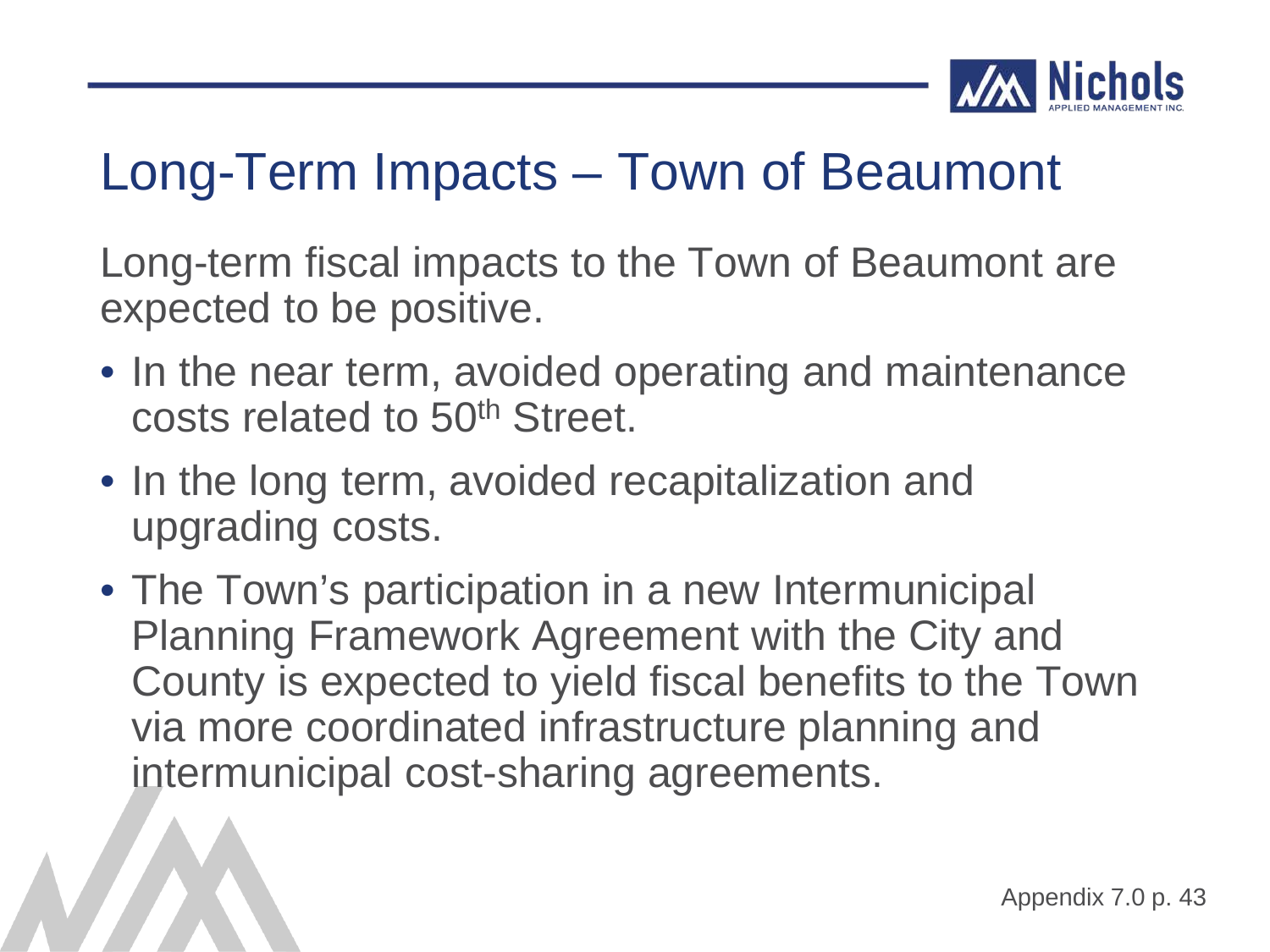![](_page_55_Picture_0.jpeg)

The City has demonstrated its ability to sustain itself fiscally over many decades of growth and geographic expansion.

- Current annexation is 1/10<sup>th</sup> the size of the City's last major annexation (in 1982) and the City has a population that is 75% larger than it was 35 years ago.
- The long-term impacts to the City largely reflect the implications of incremental growth and development to the City:
	- Accommodate an additional 206,000 people
	- Additional commercial and industrial development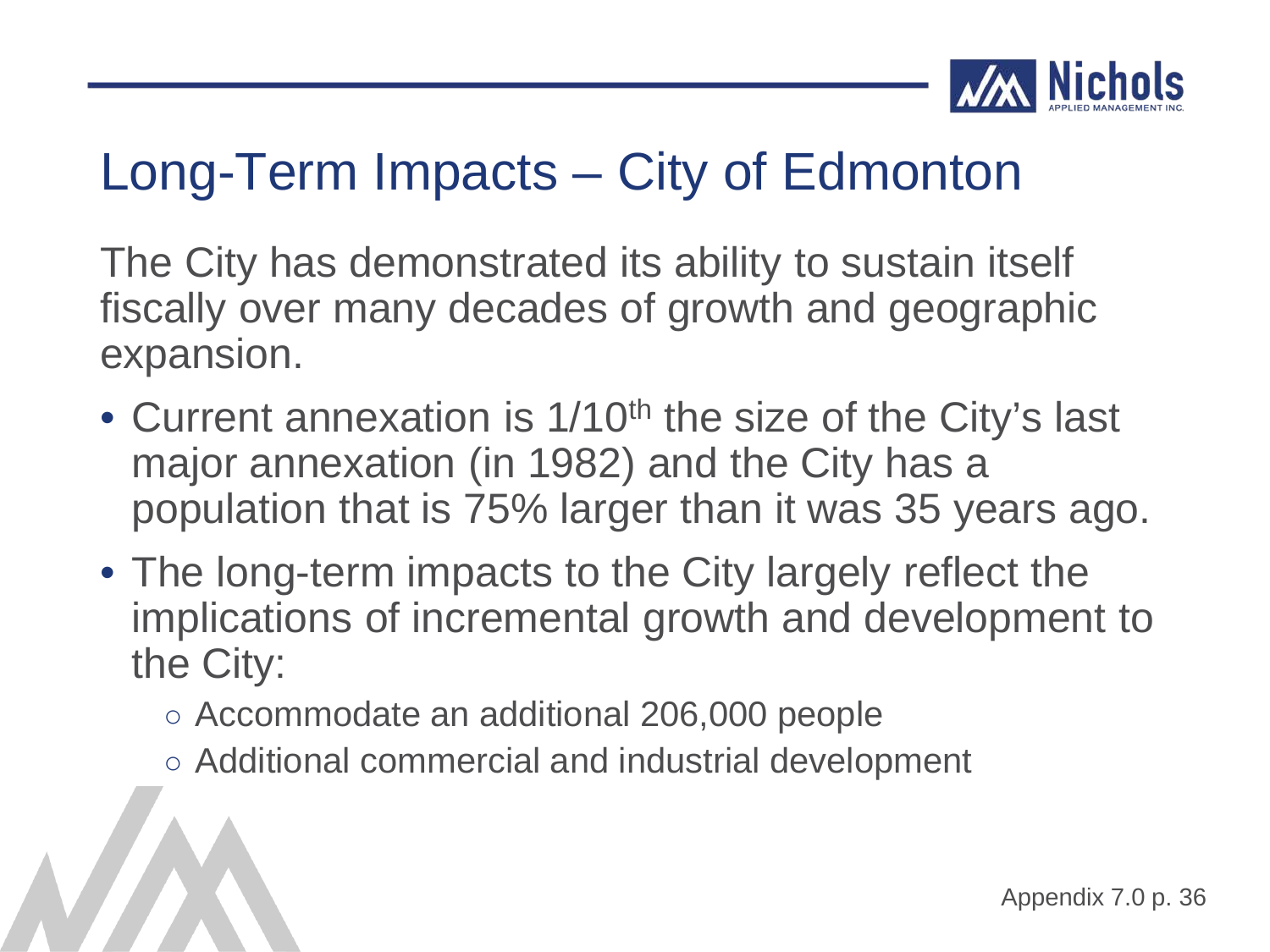![](_page_56_Picture_0.jpeg)

The fiscal benefits to the City will become more pronounced over time as development advances into the annexation lands.

![](_page_56_Figure_3.jpeg)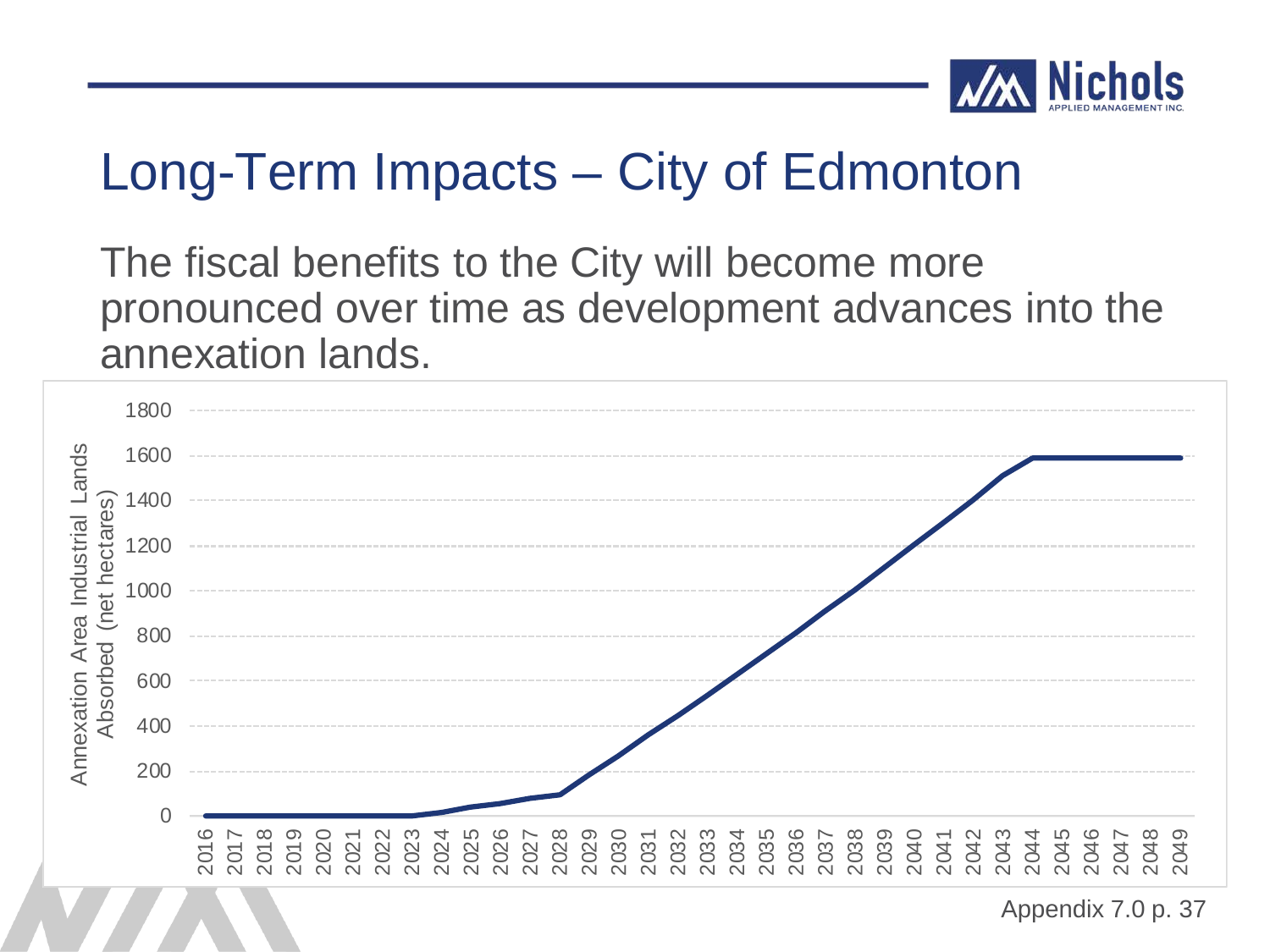![](_page_57_Picture_0.jpeg)

- New industrial and commercial development helping to pay for costs related to regional growth and development.
- By the end of the projection period (2049), the City's tax rates with annexation are expected to be approximately 9.2% lower as compared to the 'without annexation' scenario.

![](_page_57_Picture_4.jpeg)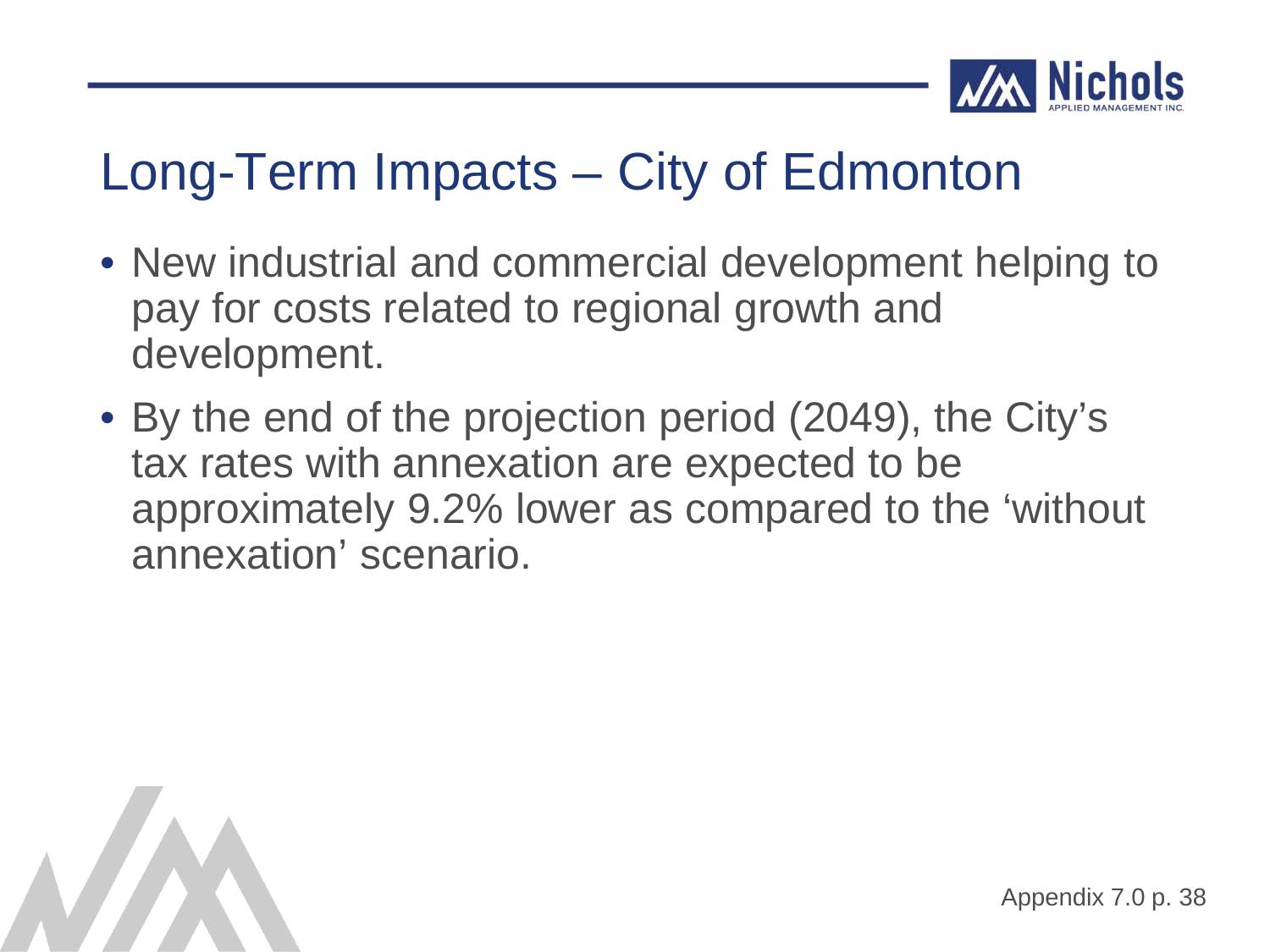![](_page_58_Picture_0.jpeg)

![](_page_58_Figure_2.jpeg)

![](_page_58_Picture_3.jpeg)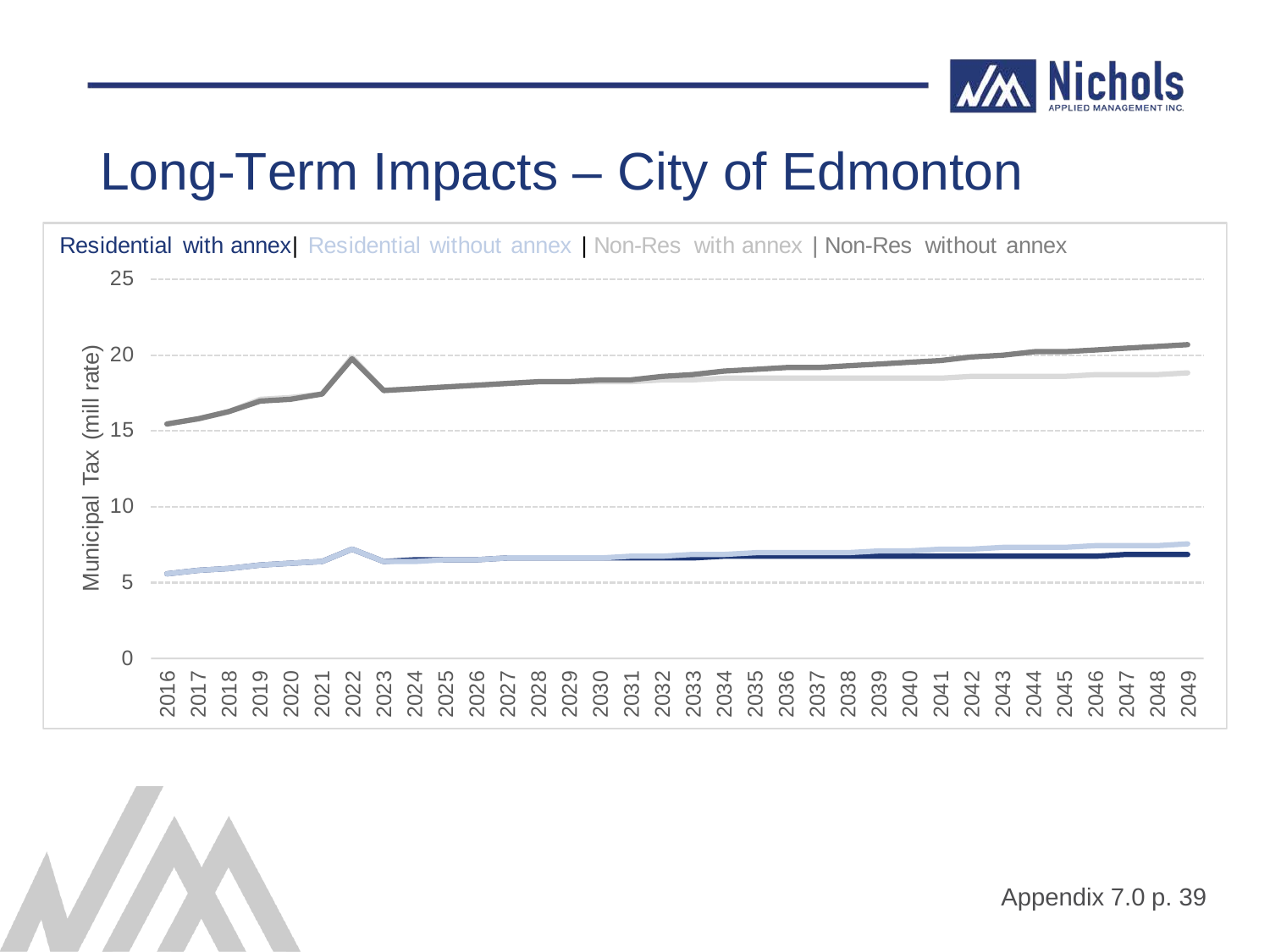![](_page_59_Picture_0.jpeg)

#### Long-Term Impacts – Annexed Properties

The City has proposed long-term tax protection that will nullify potentially negative municipal property tax impacts on annexed residential and non-residential properties.

- Annexed residential and non-residential (excl. linear) will be taxed at the lower of the City and County rates.
- Farmland will benefit as the City's agricultural tax rates are below those of the County.

![](_page_59_Picture_5.jpeg)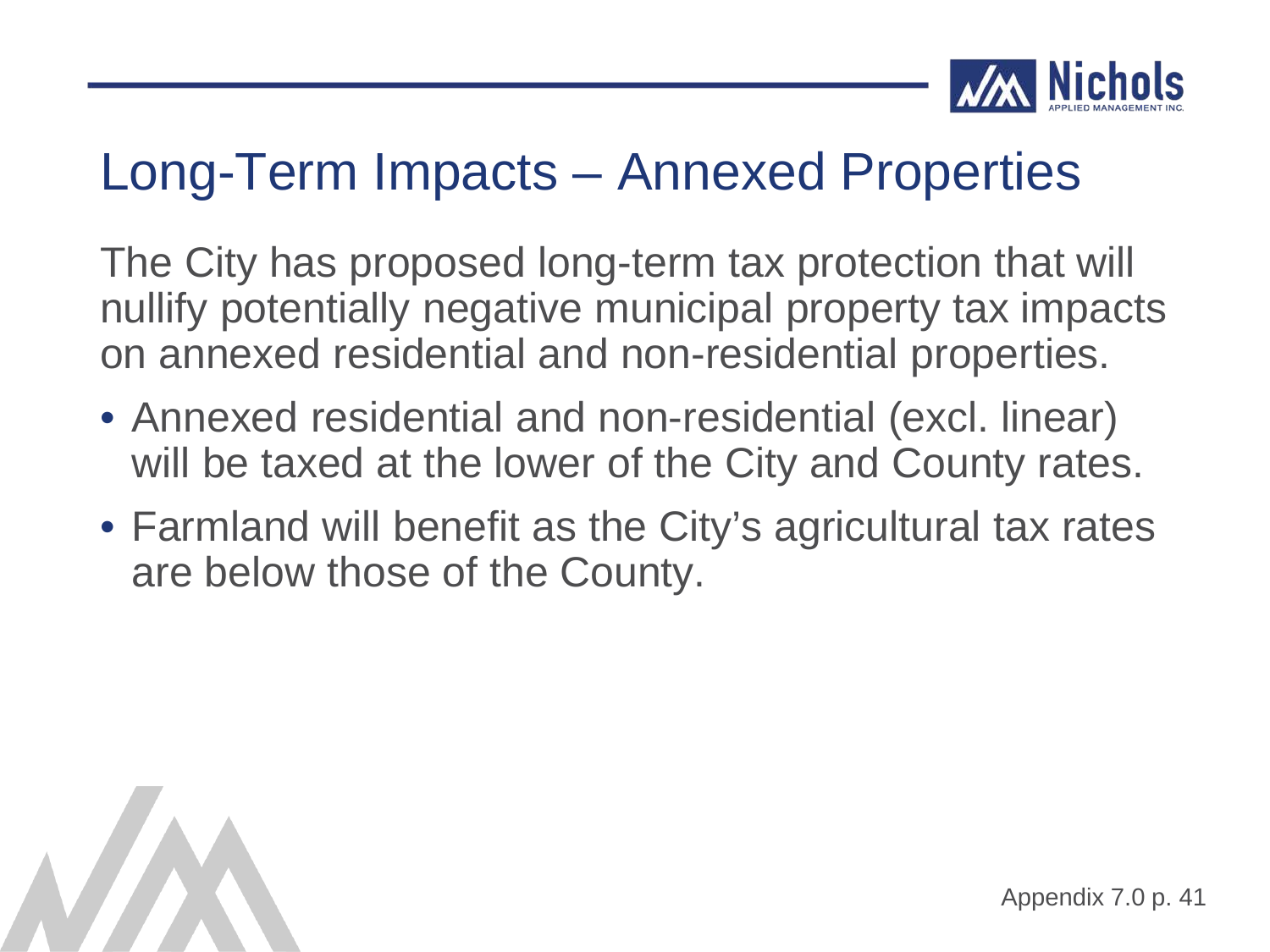![](_page_60_Picture_0.jpeg)

### Summary of Conclusions

- A strong central City is a necessary condition for regional prosperity and the City needs land for balanced growth to sustain its current role in the region.
- The proposed annexation area will extend the City's supply of residential and industrial lands by 33 and 26 years respectively.
	- Conservative request in the current context of 50- year growth areas.
- A balanced land use mix in the annexation area combined with tax protection agreements has resulted in a proposal that has no detrimental effects on the County or Town and is positive in the long term for the City.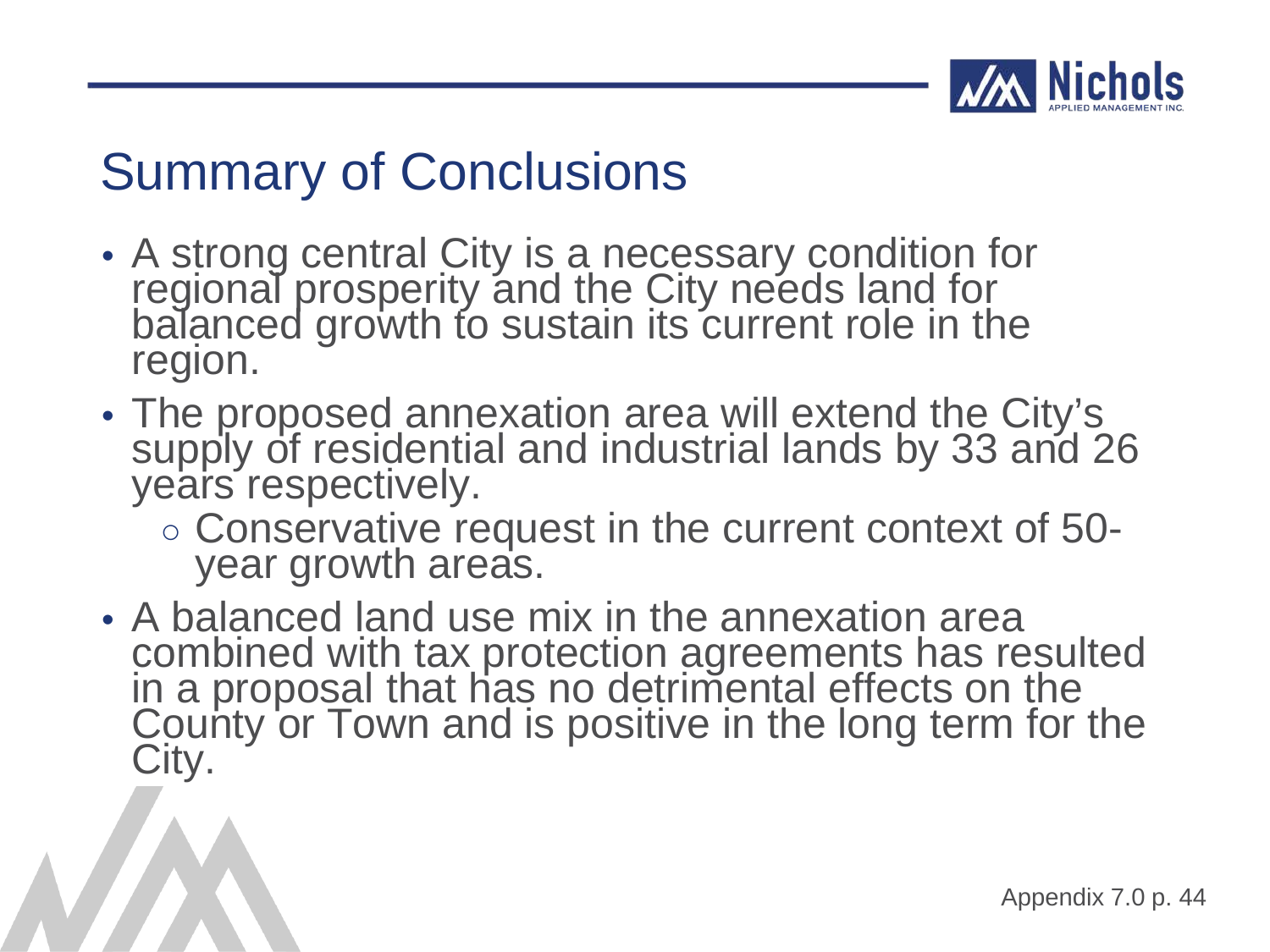![](_page_61_Picture_0.jpeg)

Nichols Applied Management Inc. Management and Economic Consultants Suite 2401, 10104 – 103 Avenue NW Edmonton, Alberta T5J 0H8 Main Contact: Pearce Shewchuk, Principal Office: (780) 424‐0091 / Direct: (780) 409‐1759 Email: p.shewchuk@nicholsappliedmanagement.com www.nicholsappliedmanagement.com

**MANAGEMENT & ECONOMIC CONSULTANTS**